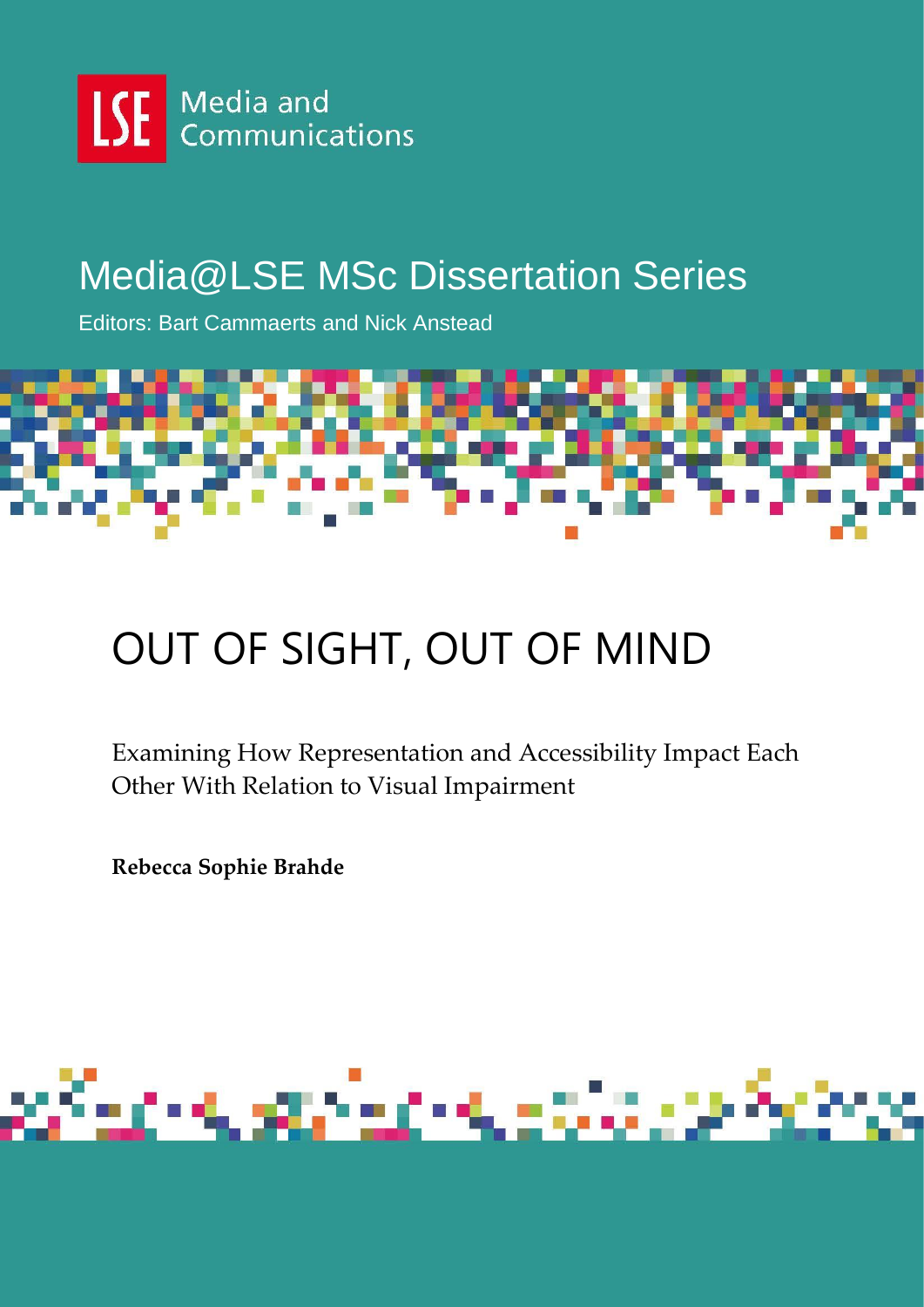# Out of Sight, Out of Mind: Examining How Representation and Accessibility Impact Each Other With Relation to Visual Impairment.

REBECCA SOPHIE BRAHDE<sup>1</sup>

l

<sup>1</sup> r.brahde@gmail.com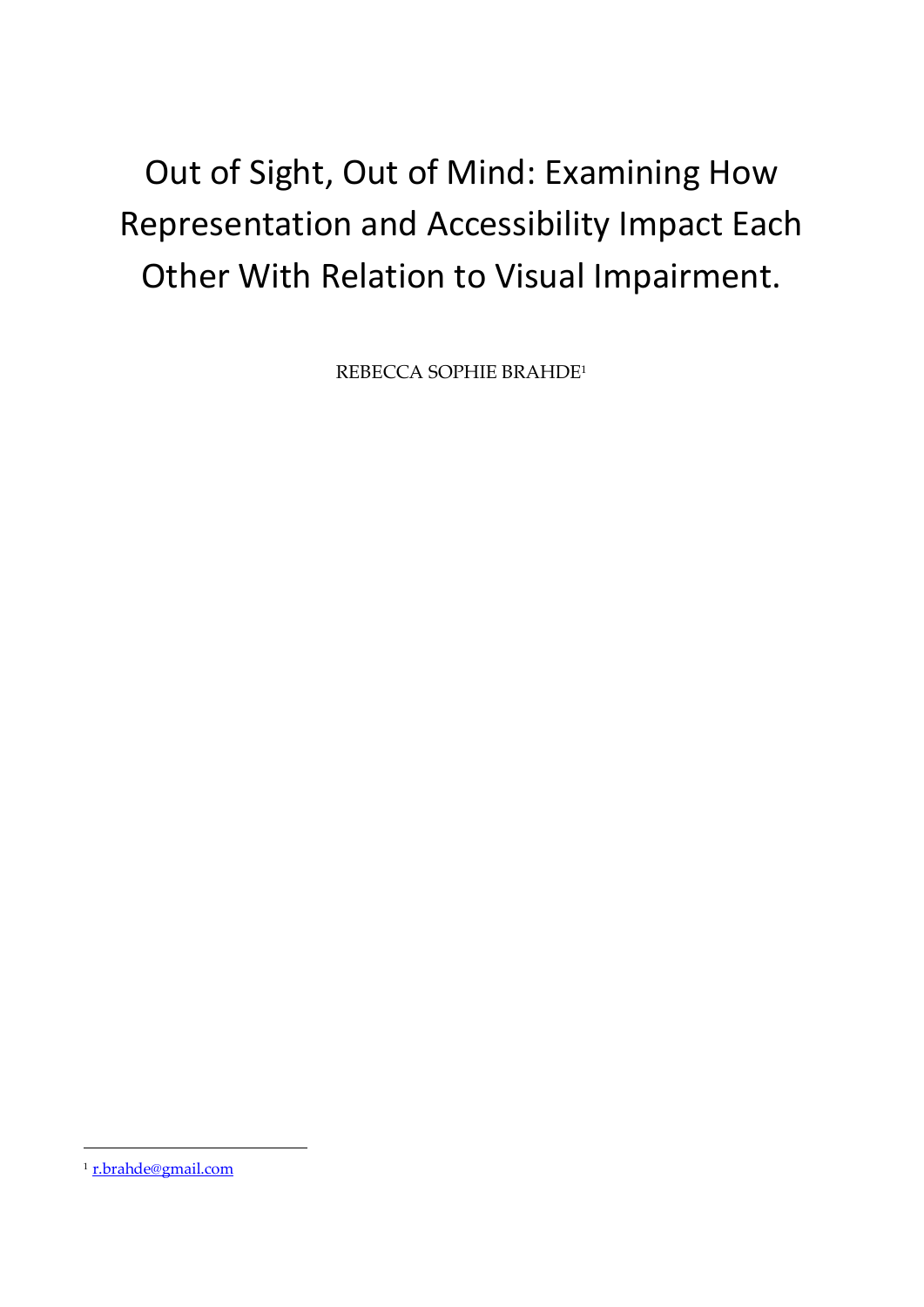Published by Media@LSE, London School of Economics and Political Science ("LSE"), Houghton Street, London WC2A 2AE. The LSE is a School of the University of London. It is a Charity and is incorporated in England as a company limited by guarantee under the Companies Act (Reg number 70527).

Copyright, REBECCA SOPHIE BRAHDE © 2021.

The author has asserted their moral rights.

All rights reserved. No part of this publication may be reproduced, stored in a retrieval system or transmitted in any form or by any means without the prior permission in writing of the publisher nor be issued to the public or circulated in any form of binding or cover other than that in which it is published. In the interests of providing a free flow of debate, views expressed in this paper are not necessarily those of the compilers or the LSE.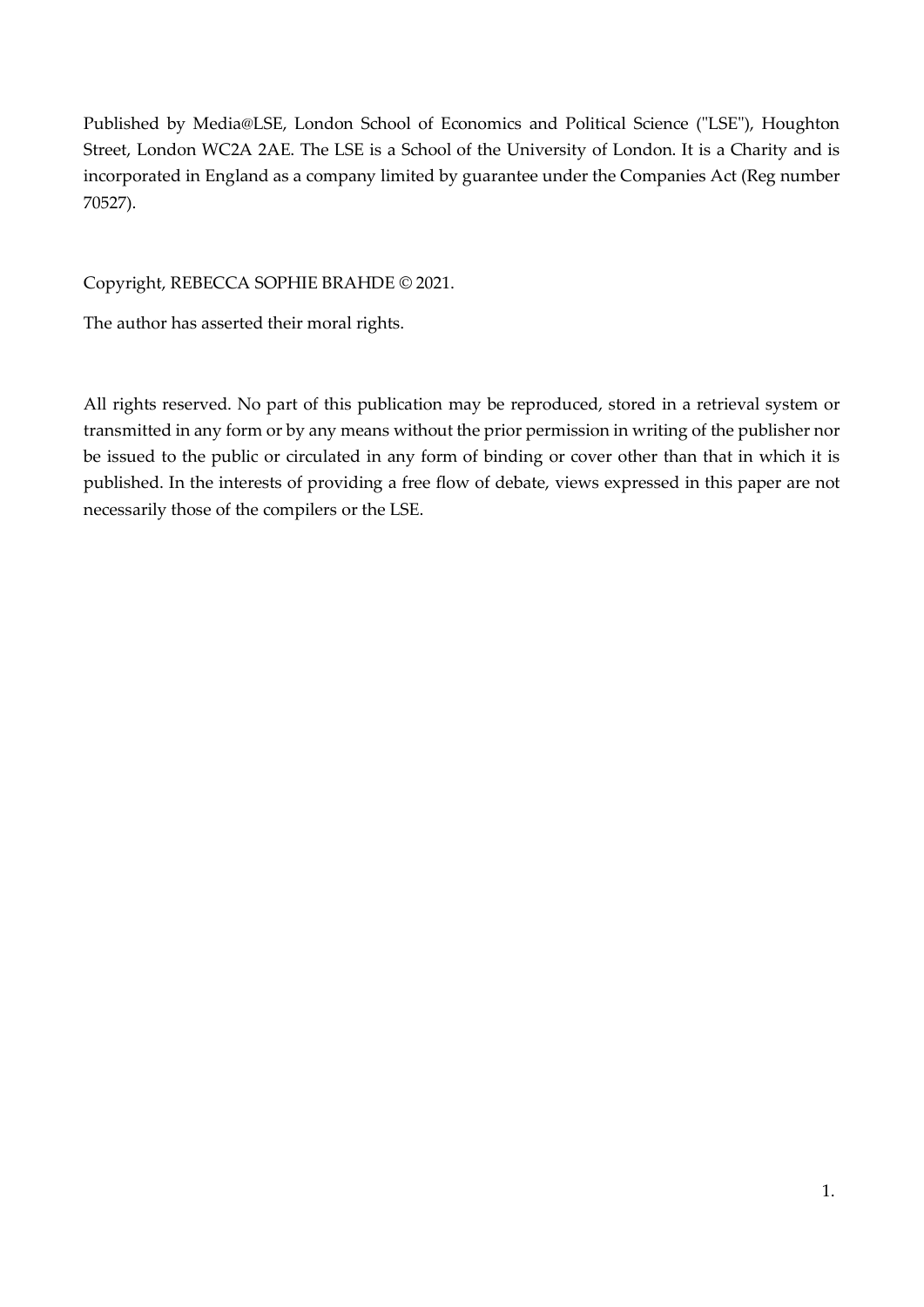# Abstract

*Where literature discussing the representation of the visually impaired community is abundant, there has been less research into social implications of accessibility, and very limited research that looks at these two processes in relation to each other. This research aims to delve into this relationship with regard to visual impairment. It acknowledges both the misrepresentation and underrepresentation in the media of visual impairment (Corbella and Acevedo, 2010; Kleege,1999). It, furthermore, explores ableist attitudes towards making services, facilities and information accessible. This is a qualitative study which carries out ten in-depth, semi-structured interviews. Five interviews are with sighted respondents, and five are with visually impaired respondents. Both groups are included within this study as they both are fundamental in the processes discussed throughout this dissertation. All the participants in this study are in their twenties and are either British, or have lived in the UK for more than three years. Age group and geographical context can play a vital role in shifting the nature of the relationship between representation and accessibility, due to the varying ways that different age groups engage with the media (Pfeil and Zaphiris, 2009; Bachmann and Zúñiga, 2013), and the variations in the media and accessibility across different geographical locations. Thus, it is important the conclusions drawn within this study are not taken out of their geographical, temporal or intended context. This research argues that representation and accessibility have a somewhat cyclical relationship whereby the current discourses around representation account for a lack in understanding of accessibility, but a lack of accessibility can work to reproduce some of the oppressive stereotypes conveyed in the media. It locates societal bias as a process of upholding such structures of oppression.*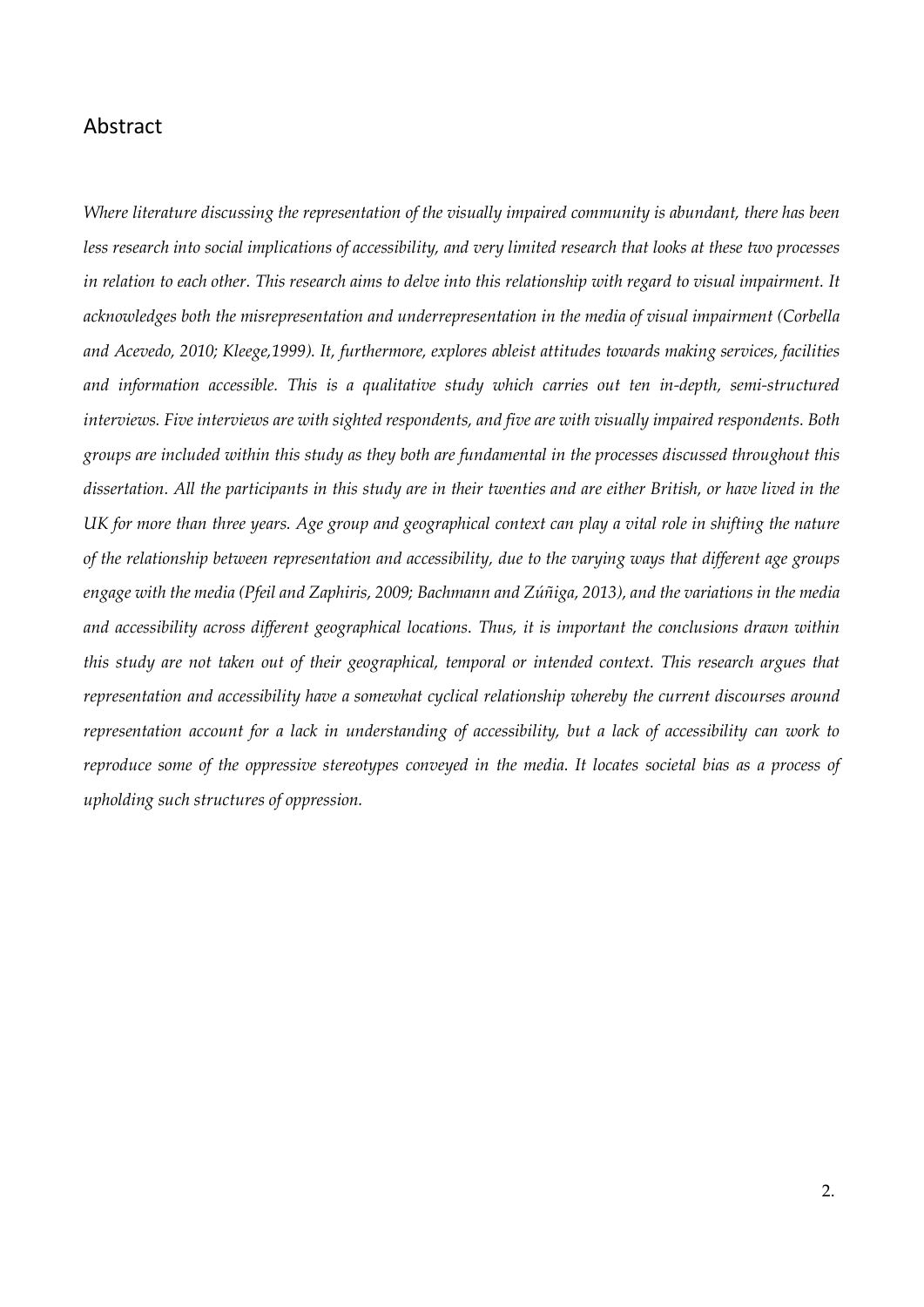#### **INTRODUCTION**

In 2019, a post depicting a visually impaired woman went viral on Facebook. The post included a picture of a woman with a white tip cane in one hand and looking at her phone with the other, claiming that she was faking being blind as she was looking at her phone. The assumptions made in this post, and the subsequent likes, comments and shares demonstrates a current lack of understanding of visual impairment and reflects a plethora of societal biases towards the visually impaired community. Two of the most notable assumptions made in this case were a) an individual either sees complete darkness or is sighted, and thus disregards the majority of visually impaired individuals that fall within the spectrum and b) it shows little understanding towards accessibility features within technology, in this case a smart phone. Furthermore, many of the comments reflected common, but dangerous stereotypes about blindness assuming incapacity, vulnerability and dependency. Unfortunately, such attitudes are the norm and not the exception. Following this post many more visually impaired individuals came forward about experiencing similar types of mockery towards their visual impairment, and being accused of 'faking their blindness' on a regular basis. The frequency of such accusations demonstrates the closed-mindedness of societal perceptions towards visual impairment.

Such attitudes and biases do not derive from a vacuum, but rather are a product of many different processes. Representation within the media plays the primary role in shaping societal perceptions and understanding of disability, this is particularly the case when individuals have little exposure to disability within their own lives (Haller, 2010). The representation of disability, and more specifically of visual impairment within the media is minimal (Kleege, 1999; Corbella and Acevedo, 2010). When visual impairment is represented in the media, it is frequently plagued with damaging stereotypes or idealisations of the visually impaired community (Corbella and Acevedo, 2010; Shakespeare, 1999; Ellis, 2015; Barnes, 1992). This dissertation delves into these issues of representation, and draws links between representation, societal perceptions and issues of accessibility to unveil some of the widespread systems of oppression that the visually impaired community face.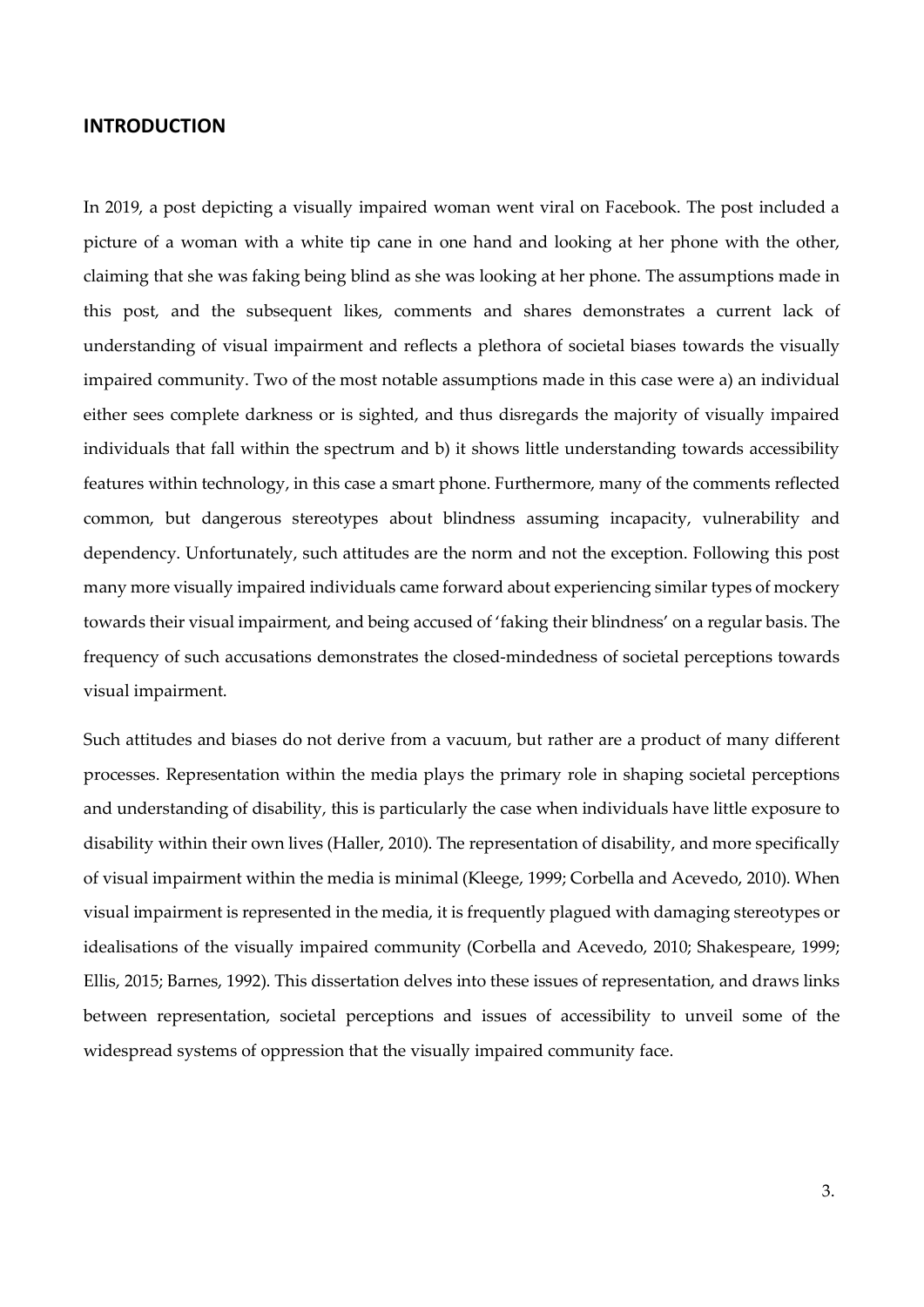The study was motivated by some of the experiences that I have faced within my own life as a visually impaired individual. Most of these experiences could be tied to issues of representation, societal understanding and matters of accessibility. It noted, when doing the initial research for this study that whilst there was an abundant amount of literature on representation, the primary topic that I was initially concerned with, and a moderate amount of literature regarding the social implications of accessibility, there was a gap in the literature that explored how these two concepts impact each other. Therefore, this research aims to explore this relationship. It delves into societal perceptions and understandings as such perceptions act as a vehicle in linking these two concepts. The focal point of this study is the media, whilst this is a very broad term, the forms of media that shape the discussion within this study are television, film, news, books, public figures and radio.

Before I continue, it is important to note what the term visual impairment encapsulates. A visual impairment denotes the spectrum of vision loss that cannot be corrected by glasses; from individuals who are completely blind to individuals who are partially sighted (Corn & Koenig, 1996). As of 2010, the estimated number of people with a visual impairment in the world was 285 million (World Health Organization, 2012). Of these 285 million with a visual impairment approximately 39 million were blind (World Health Organization, 2012), that is approximately 13%. Only 5 to 10% of those who are classified as legally blind are not able to *'make out anything more than light levels'* and a lower percentage *'will be totally unable to perceive even bright sunshine'* (Dodds, 1993, p1-2).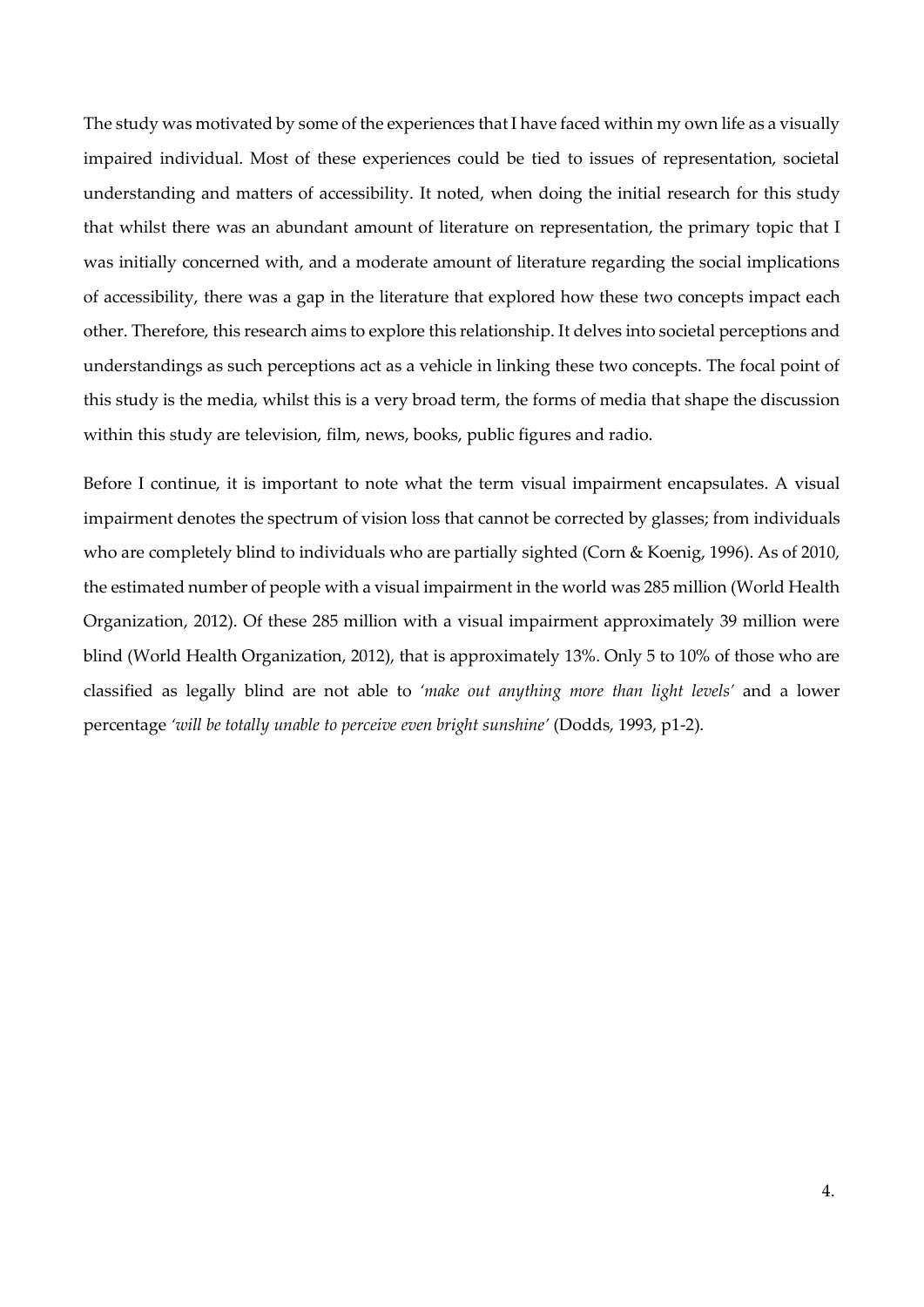#### **LITERATURE REVIEW**

This section aims to explore some of the relevant literature. Whilst it is important to explore the topics discussed within non-Western contexts and drawing from non-Western literature, this research focuses on Western literature, as the study is based in the UK. It will start by discussing some of the different conceptualisations of disability, followed by the discourses surrounding representation and accessibility. Finally, it explores some of the ways we can view representation and accessibility in relation to each other, this concept will be developed throughout the study. It draws from literature that discusses both visual impairment and disability, as many of the theories outlined regarding disability can be applied more specifically to the visually impaired.

#### **Theorising disability**

the object of disability studies is not the person using the wheelchair or the Deaf person, but the set of social, historical, economic and cultural processes that regulate and control the way we think about and think through the body (Davis, 1995, p2).

As argued by Davis, there are many different elements that impact the way we conceptualise both disability and normality. The term disability is used to describe a large and diverse group of individuals whose only commonality lies in the fact that they have some kind of bodily variance (Davis, 1995), be it physical or cognitive; visible or invisible. Naturally, due to the ambiguity of this category, there are many different conceptualisations of disability. Here, I will explore the three prominent models that theorise disability.

#### *The medical model*

The medical model considers disability as a biological issue that needs to be overcome on an individual basis (Ellis, 2015). This has historically been the dominant way of thinking about disability due to its technical superiority, its exploration of the biological mechanics of disability and the prominence of the idea that there is a medical solution to disability (Devlieger, 2005). However, this model has frequently been criticised for treating disability as a personal issue and not a societal issue, and thus, overlooks systems of oppression (Ellis, 2015). Moreover, in seeing disability as 'curable' it creates a binary between the able-body and the disabled body, whereby the able-body is normal and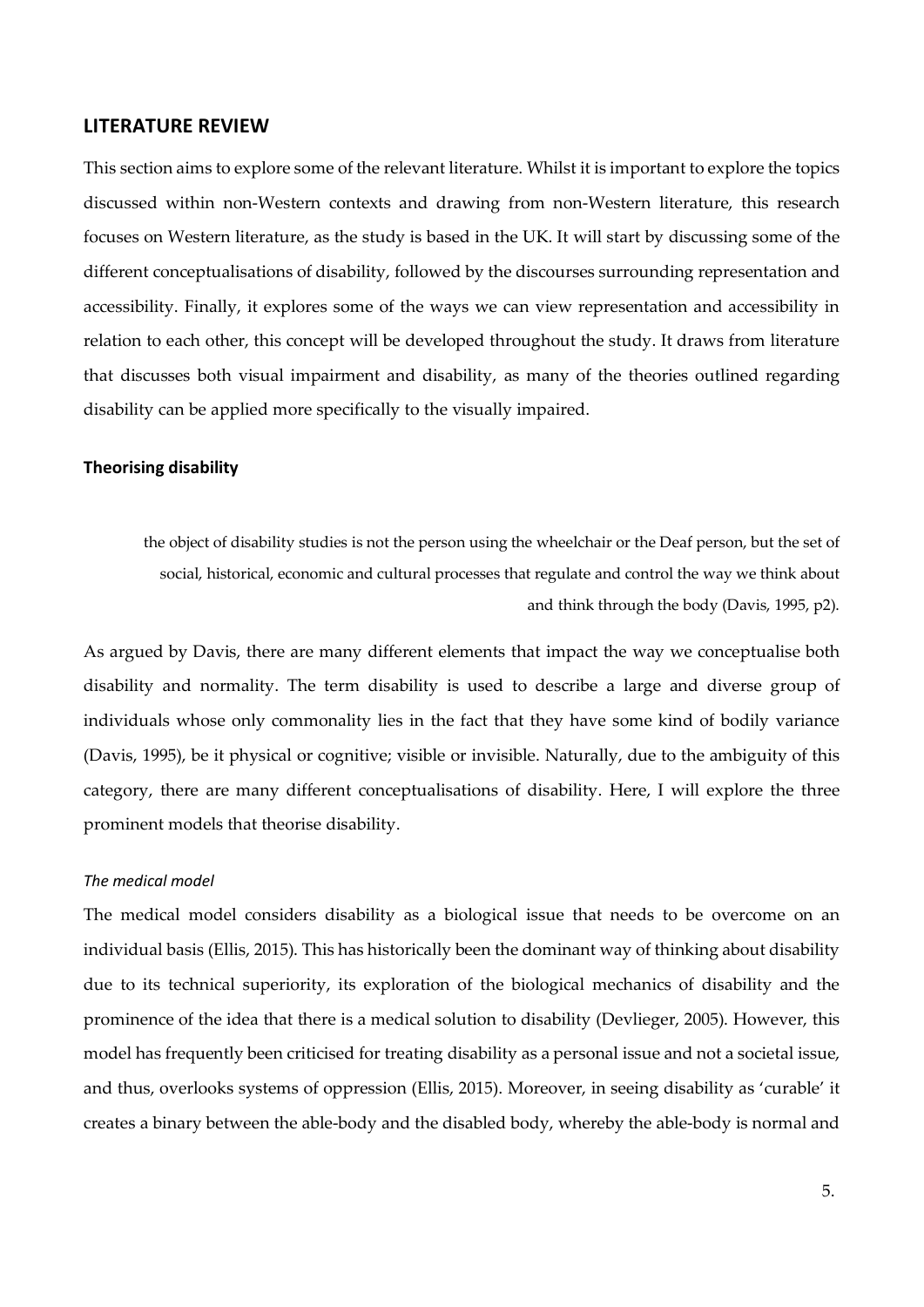good, and the disabled body needs to be changed in order to fit in with the bodily 'norm' (Grue, 2011). Whilst this mode of thought remains prominent in certain contexts, such as in a hospital (Devlieger, 2005), it has been challenged with the emergence of the social and cultural models (Ellis, 2015).

#### *The social model*

The social model aims to contextualise disability within the confines of its broader environment. Where the medical model seeks to change persons with impairment to accommodate society, *'the social model seeks to change society to accommodate people living with impairment'* (People With Disabilities Australia, 2020). Such a model sees disability as a social construct and focuses on issues of social disablement and access to the workforce. Finkelstein (1981), identified three distinct eras with relation to disability and employment prospects.

- 1) In the feudal era, disabled individuals worked as part of and were cared for by the family unit. As machinery was hand-built it could be and was frequently adapted to suit bodily variance.
- 2) During the industrial revolution, the focus shifted towards a uniformity in machinery, which thus established an able-bodied normality, as these individuals were interchangeable in the production line without need for machine variance. This was the period where the medical model of disability came to prominence as disabled individuals were cared for by institutions, thus removing them from public sight.
- 3) As information technologies emerge, Finkelstein predicted that we would see the reintegration of disabled individuals in the workforce due to adaptive technologies (Finkelstein, 1981).

Where technology has allowed for the development of adaptations and accessibility, exclusion from the workforce remains a prominent issue. Currently, one in four registered visually impaired individuals are in employment (RNIB, 2020). Nevertheless, although progression in the current era remains slow, it is through looking at disability in terms of these different eras that we can see how integral social, economic and historical context is in determining the treatment and integration of disabled people within society. Thus, viewing disability through such a lens has played a crucial role in shifting perspectives towards seeing disability as the subject of socially created oppression (Ellis, 2015). However, this model has been criticised for overlooking cultural imagery and the medical impact of impairment; not taking into account personal experience as many scholars formed a binary between the social model and the medical model (Shakespeare and Watson 2001; Ellis, 2015).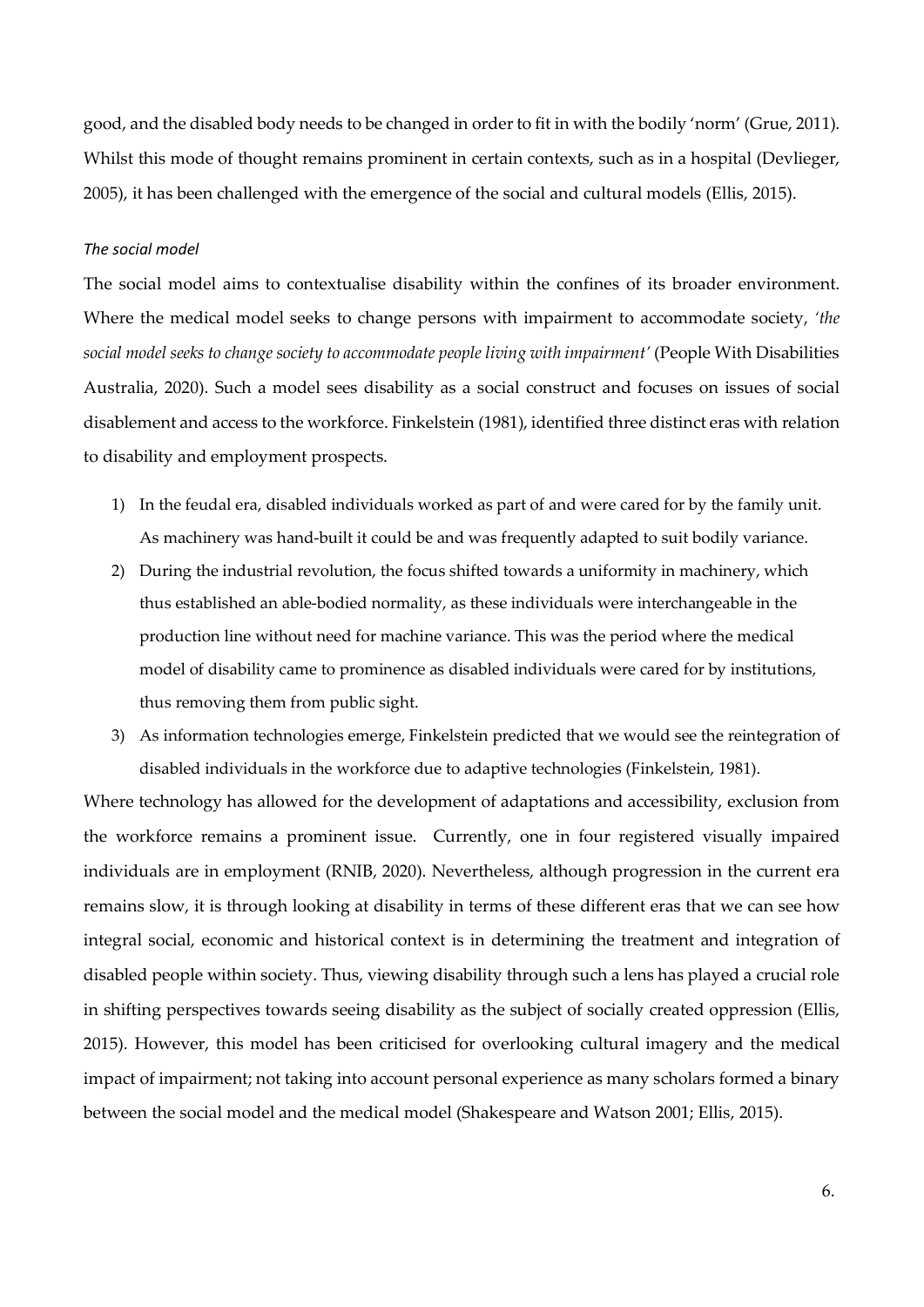#### *The cultural model*

In light of such critiques, the cultural model recognises the prominence and intertwinement of both the medical and social models when conceptualising disability (Devlieger, 2005). It acknowledges the necessity for a technical approach to the phenomenon of disability, and its impact on the individual under the medical model, whilst noting the importance of the collective struggle of disability and issues of disablement (Devlieger, 2005). Garland-Thomson's depiction of the different aspects of disability encapsulates the cultural model approach:

Disability has four aspects: first, it is a system for interpreting bodily variations; second, it is a relation between bodies and their environments; third, it is a set of practices that produce both the able-bodied and the disabled; fourth, it is a way of describing the inherent instability of the embodied self.' (Garland-Thomson, 2002, p74)

Here, Garland-Thomson demonstrates the importance of viewing disability through its many different aspects, showing that the term should not be essentialised into either a medical or a societal issue. Additionally, he draws upon the notion that able-bodiedness is unstable and can change at any point (Davis, 1995). Therefore, due to the well-rounded approach of this model, this dissertation will view disability through the cultural model lens.

#### **Representation in the media**

Media representation refers to textual, visual or linguistic codes which circulate within the media and carry some form of symbolic content (Orgad, 2014; Hall, 1973). Representation is the process by which *'*members of a culture use systems of signs to produce meaning*'* (Orgad, 2014, p48). This system of signs can include videos, images, language and many other forms of story-telling. It is therefore important to highlight that representation is an active process of meaning production (ibid). Representation holds high significance as it is fundamentally founded in relations of power: *'*Power relations are encoded in media representations, and media representations in turn produce and reproduce power relations by constructing knowledge, values, conceptions and beliefs' (Orgad, 2014, p61-62).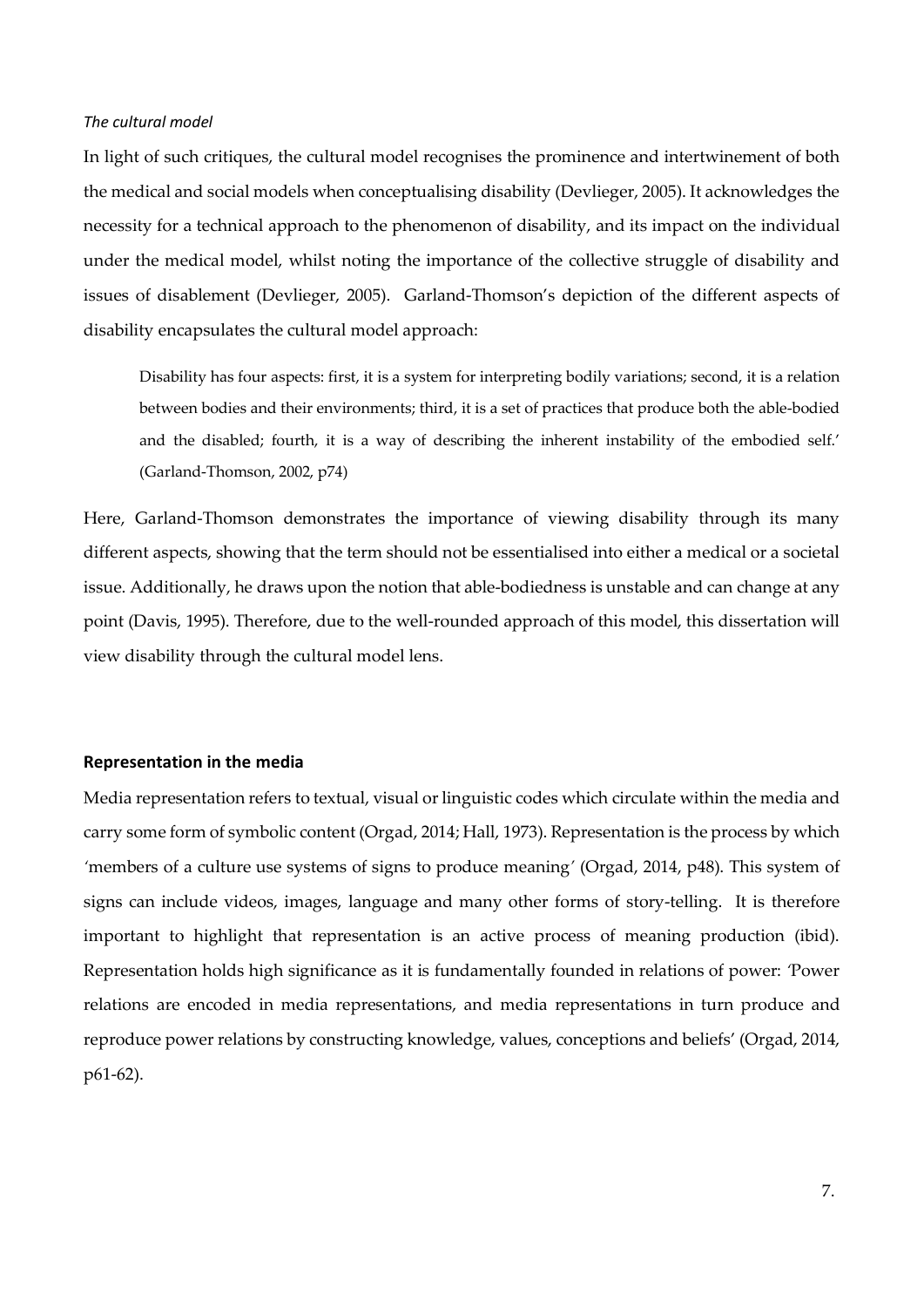There has been a long-lasting tradition of both underrepresentation and misrepresentation of the visually impaired community. Some argue that this is due to the historical exclusion of disabled individuals from the public sphere (Mitchell and Snyder, 2001; Barnes,1997). However, when both visual impairment and disability have been represented, dominant stereotypes which do not reflect the experience of such communities are frequently portrayed (Ellis, 2015; Corbella and Acevedo, 2010; Bolt, 2006; Kleege, 1999, 2005). Corbella and Acevedo (2010) argue that there are three distinct periods of cinematic representation of visual impairment. Until the late thirties, blindness was portrayed as comical, pitiful or evil; the second period until the Seventies focused on overcoming the limitations faced by blind characters; finally, since the seventies, it is dealt with in terms of social justice, sexual expression or daily life (ibid). These different eras of representation demonstrate how such depictions are reliant on the society that they derive from. Such shifts represent the perceptions of those in power towards the visually impaired community, and not shifting behaviours of visually impaired individuals themselves. Where these eras demonstrate an improvement in the representation of visual impairment, a growth that has taken place alongside shifting societal perceptions towards disability and the emergence of both the social and cultural models, there is a history of underrepresentation. Additionally, films and TV shows since the Seventies often contain harmful stereotypes or play into these historical representations.

Corbella and Acevedo (2010) identify seven stereotypes of disability that persist in current times. Through these stereotypes disabled individuals are portrayed as: 1) pitiful and pathetic, 2) heroic, 3) sinister, evil and criminal, 4) 'better dead', 5) misfits, or their own worst enemy, 6) a burden for both their family and society, and 7) unable to lead a successful life. Others such as Norden, argue that disabled individuals are commonly represented as isolated within cinema. This is played out through typical storylines of isolation; in the way that film-makers visualise the disabled character's interactions with other characters; and through their tools of framing such as editing, sound design, the setting and more to suggest isolation through more symbolic means (Norden, 1994).

Authors such as Bolt and Kleege, identify a stereotype of blindness, as individuals who are ignorant, stupid or epistemologically inferior (Kleege, 1999; Bolt, 2006). As argued by Kleege, this stereotype is played out in language, where the word blind is used as a synonym for ignorance, confusion,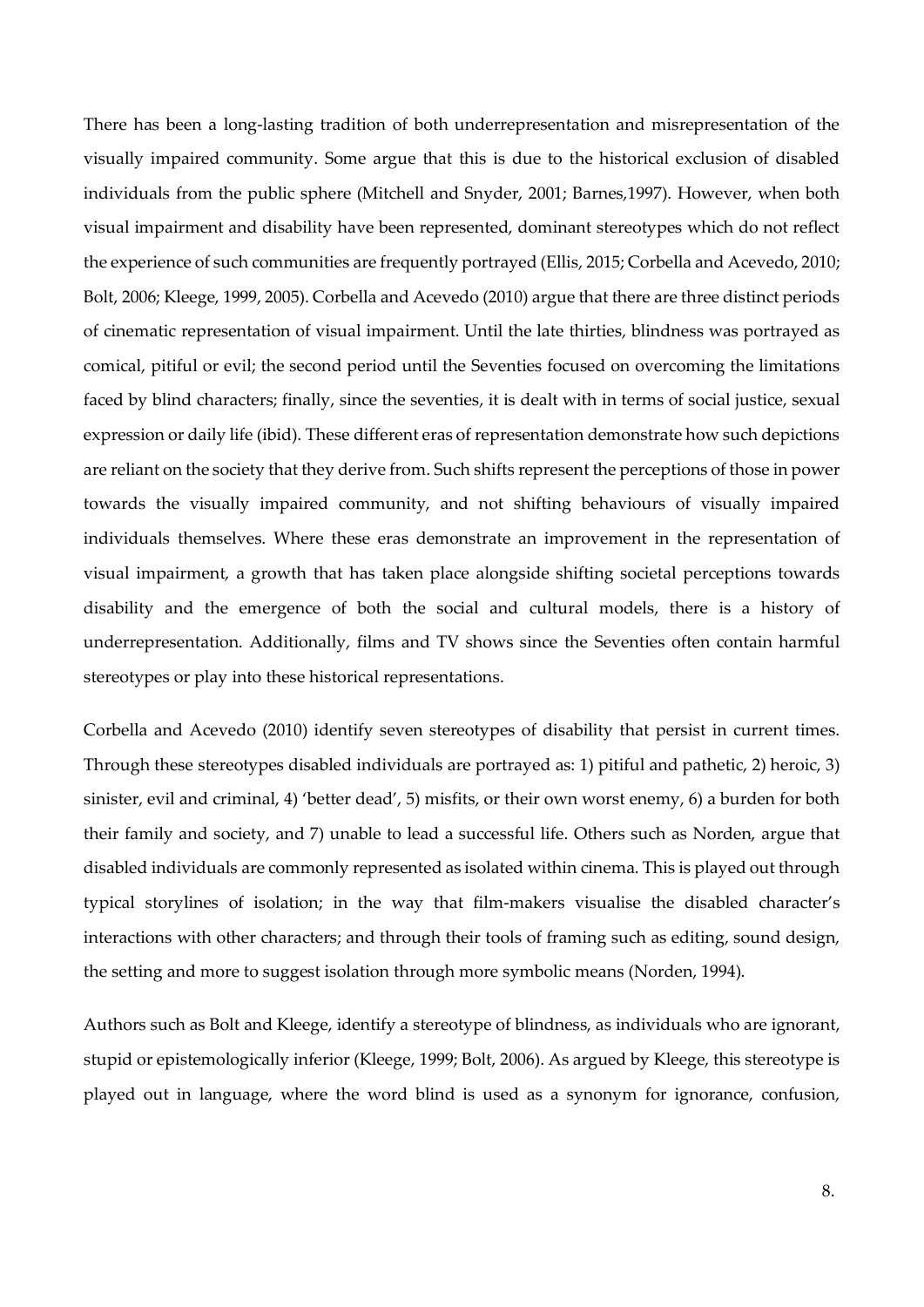ineptitude and indifference (Kleege, 1999). A few of the examples that she gives are: blind date, the blind leading the blind, blind faith, blind trust and blind luck (ibid). As she argues, this use of language is not new, but the connections between a lack of sight and cognitive or spiritual incapacity were made by the Anglo-Saxon translators of the Gospels (ibid). Saussure argues that the making of difference within language is fundamental to meaning production (Saussure, 1974). Here, the linguistic difference created is: 'us', the sighted individuals as knowing, clear-minded and cognitively superior, and 'them' the blind individuals as unaware, ignorant and confused. Using such terminology in the contexts mentioned above, demonstrates a linguistic approach which represents sighted individuals in their moments of unawareness, ignorance, confusion or ineptitude as characteristic of the blind.

Another prominent stereotype in the media is perceiving disabled individuals as inspirational, to which Stella Young coined the term 'inspiration porn'. Whilst many see it as a positive stereotype, Stella Young argues that it has damaging effects as it objectifies disabled individuals for the benefit of able-bodied individuals (Young, 2014; Shakespeare, 1999). She, furthermore, argues that it demonstrates the diminished expectations that society holds for disabled individuals, as disabled individuals are viewed as inspirational even when carrying out mundane tasks (Young, 2014). Scholars such as David Bolt argue that positive stereotypes of visual impairment are, like negative stereotypes, damaging as they are not accurate representations of the community (Bolt, 2006). An example is the misconception that those who have a visual impairment experience heightened senses in other aspects, such as greater hearing or smelling capabilities (Bolt, 2006). Bolt argues that such a depiction leads to the animalisation of visually impaired individuals, whereby there is a suggestion that these individuals are of a lower evolutionary order than sighted individuals, particularly when a heightened sense of smell is presented (ibid). Additionally, such representations incubate both misunderstanding and a lack of understanding towards the experiences of the visually impaired community, especially if the media is the only exposure that an individual has to visual impairment.

Through the frequent and normalised production of meaning that connects both blindness and disability with these harmful stereotypes, we can see how an inaccurate presentation about such groups can gradually become the dominant societal perception. Brooks and Herbert argue: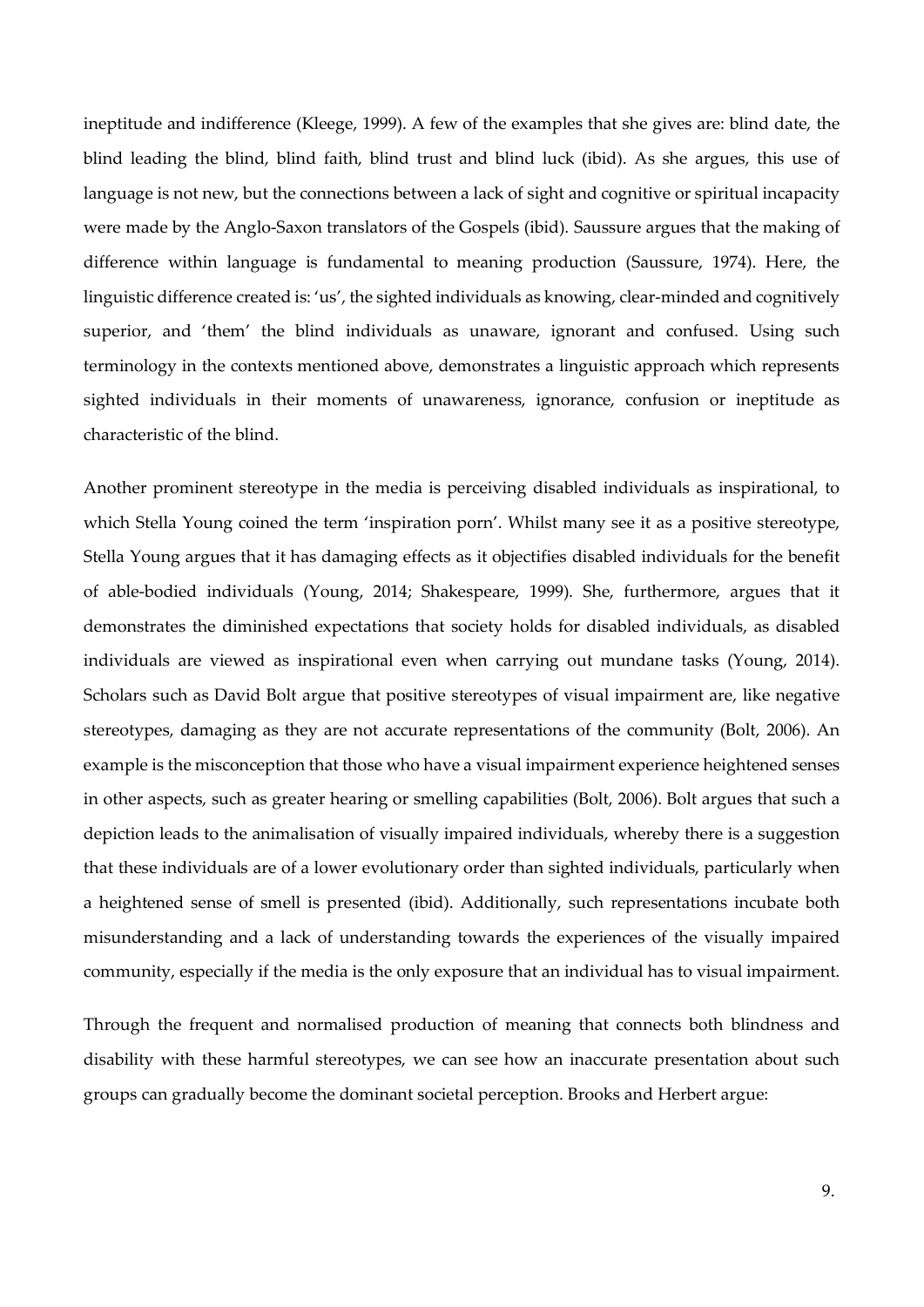Much of what audiences know and care about is based on the images, symbols and narratives in radio, television, film, music and other media. How individuals construct their social identities… is shaped by commodified texts produced by media for audiences that are increasingly segmented by social constructions… Media, in short, are central to what ultimately come to represent our social realities (Brooks and Herbert, 2006, p297).

The social effects of underrepresentation and misrepresentation of the visually impaired community are faced on a regular basis by those with a visual impairment (Barnes, 1997) as demonstrated with regular accusations of individuals faking blindness. Where individuals do not fit the mould of the misconceptions propagated through the media, they are blamed and discriminated against (Goffman, 1963), and the media is not held accountable for failing to adequately and accurately represent such groups. The historically dominant 'reflectionist' approach towards media representation argues that the media simply reflects society at large. Authors such as Orgad (2014), argue that whilst this idea remains largely prevalent within the news industry, it is faced with increasing levels of scepticism and opposition. As demonstrated with the shifting eras of representation, I would argue that representation is more reflective of power relations and the perceptions of those in power, rather than society itself.

#### **Accessibility**

In its simplest form, accessibility aims to make available facilities, services, information, technology and other aspects of society that is already available to many, to individuals who do not typically have access. Accessibility has dramatically improved with the rapid expansion and development of technology; however, this improvement of accessibility has not yet been reflected in public perceptions of blind and visually impaired individuals. Nevertheless, issues in accessibility persist. This section aims to explore some of the discourses surrounding accessibility; namely, attitudes towards it, content accessibility and audio description.

In 2018 a barber shop was not accessible to a wheelchair user, and thus, the barber cut this individual's hair on the street. In the many news articles that reported this incident, the overwhelming rhetoric was that the barber was charitable and heroic in his insistence to cut this man's hair instead of turning him away (Burns, 2017). Many of the reporters gave justifications as to why the barber shop was not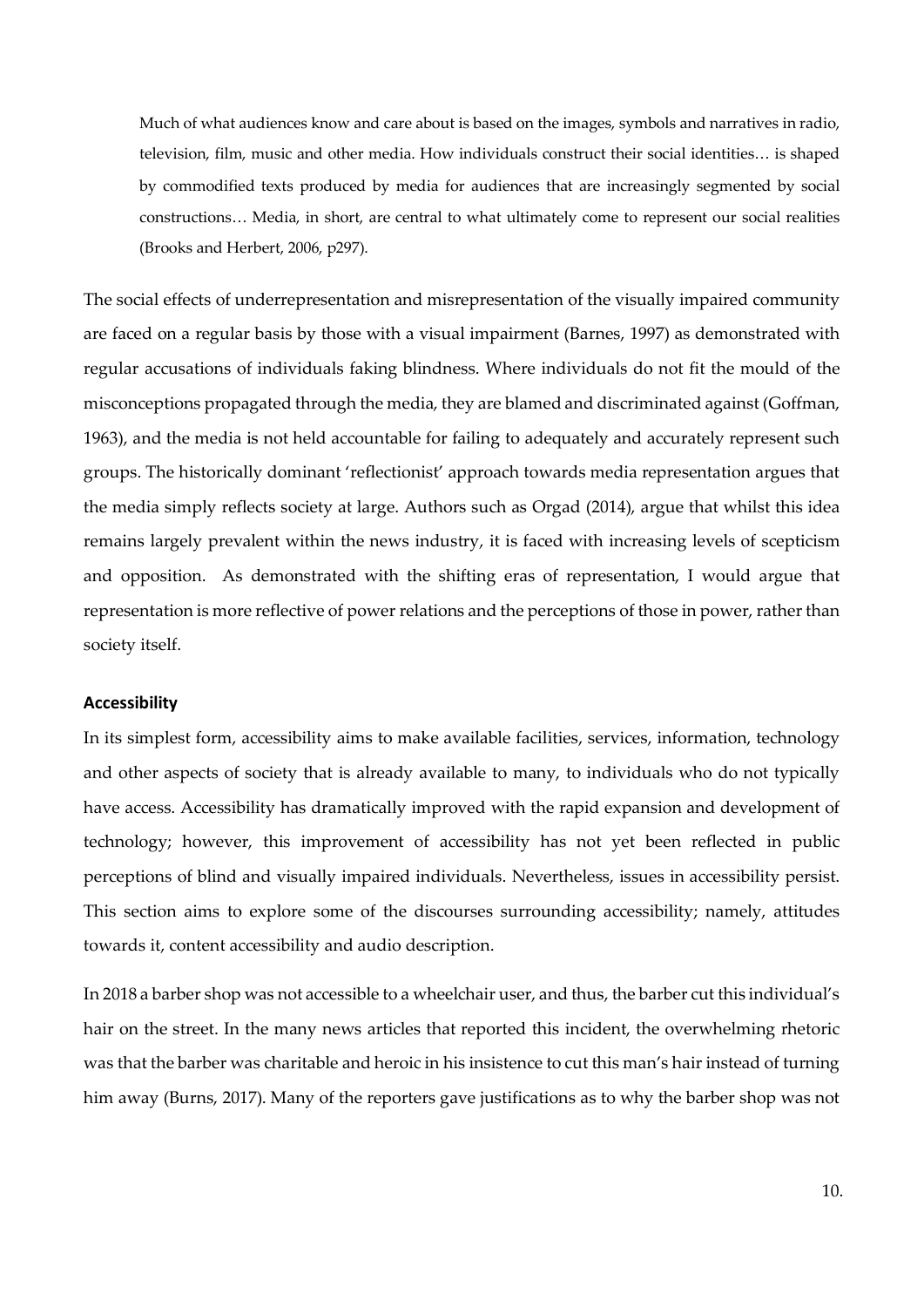accessible. None of these news articles focused on the disabled individual or the underlying issues of accessibility that place limitations upon the disabled community. This example shows the damaging phenomenon whereby, as argued by Elizabeth Ellcessor, there is a *'*politics of disability as deficit and access as charity*'* (Ellcessor, 2016, p129). In viewing both disability and accessibility in this way, we allow for a plethora of prejudices and injustices to occur.

Viewing accessibility as charity manifests perceptions that accessibility is not a necessity. As Ellcessor argues, accessibility is often an afterthought, in both infrastructural and technological advancements (Ellcessor, 2016). This means that frequently individuals need to ask for and fight for information, services and facilities to be made accessible (Ellcessor, 2016). As accessibility differs for each disability and with varying degrees and needs on an individual basis, it can be a time-consuming process. Considering this in relation to the proliferating amount of content that is being both produced and consumed as a result of the Internet (Andrejevic, 2013), many companies and other actors are needing to prioritise which content they will make accessible (Ellcessor, 2016). Frequently it is more 'civicminded, developmental or practical material rather than more popular or entertainment-oriented offerings' (Ellcessor, 2016, p130) which are favoured. This information prioritisation demonstrates a paternalistic nature in the notion of content accessibility, whereby actors in the accessibility field decide what content certain individuals can have access to (Ellcessor, 2016). Here we see that certain content is implicitly understood as a 'luxury' in comparison to informational content which is deemed a necessity (ibid). This entrenches the disadvantages of certain disabled groups of individuals, for instance, those who are visually impaired, as many of these individuals need accessibility features to gain access to content that is readily available to mainstream audiences (ibid).

Issues of accessibility do not solely derive from what content is made accessible, but also with how content is made accessible. Georgina Kleege explores and critiques the notion of audio description. Audio description is additional audio provided for visually impaired individuals, which aims to describe what is happening visually in theatres, television and movies (Kleege, 2016). She outlines some of the guidelines that audio description needs to follow such as: *'*Descriptive adjectives are important in enhancing a scene, but must not reflect personal views' (Kleege, 2016, p92). Here she argues that many of the guidelines, such as the one mentioned above, emphasize neutrality. However, this can pose issues when it comes to interpretative elements: she gives an example of a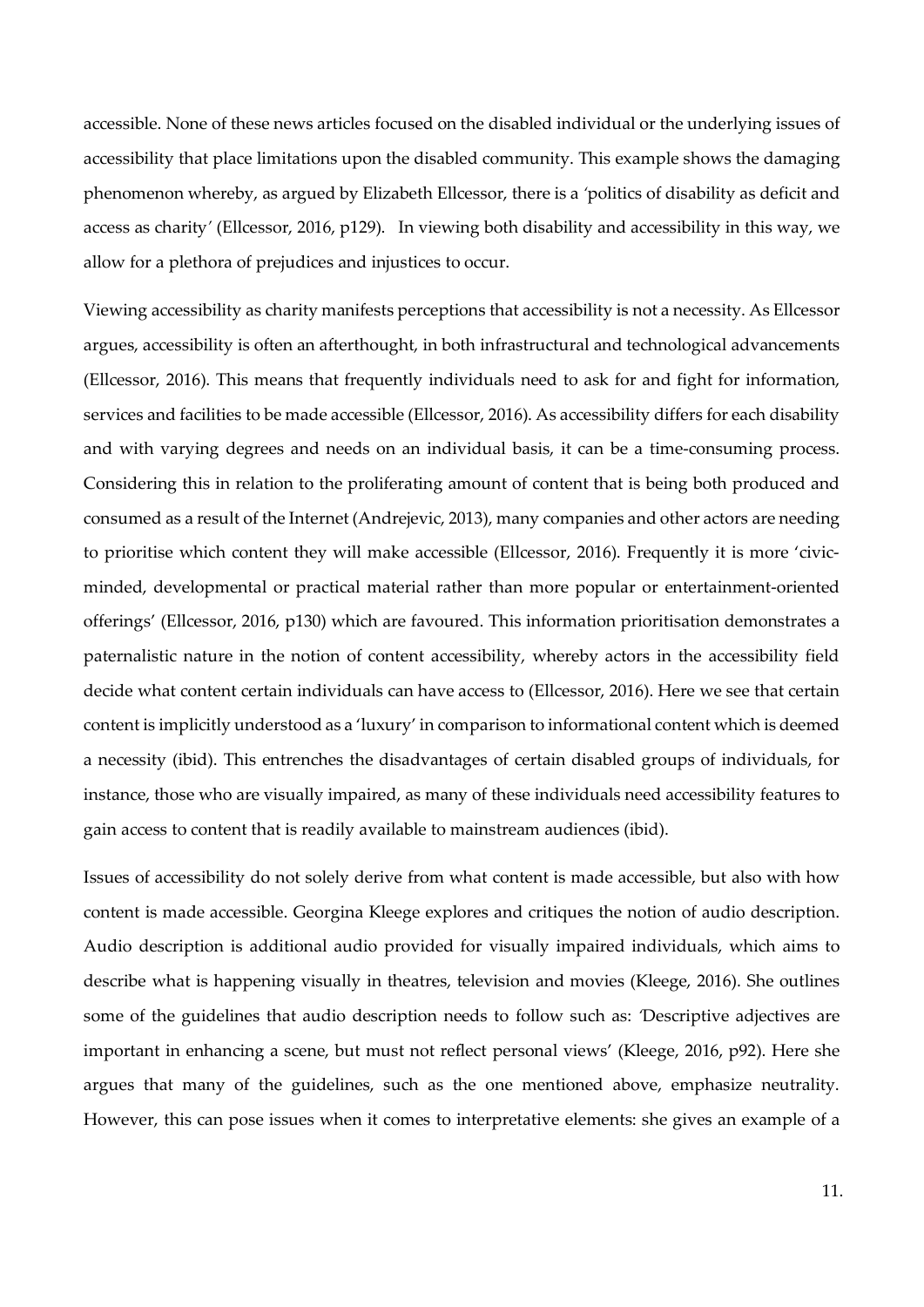comedic aspect of a film where characters made sarcastic comments towards one of the character's shirts as it was ugly, however, the audio description merely described it as a 'dark paisley button-up' (ibid). In failing to make judgements that are clear to sighted viewers, it makes it difficult for blind viewers to grasp certain aspects of the content, such as the humour as with this case. She fundamentally argues that the current state of audio description guidelines, in focusing on notions such as neutrality and objectivity, prevent blind viewers from interacting with the content to the same extent as sighted viewers (ibid). Furthermore, in attempting to conceal the inevitable subjectivity of the author of particular audio-descriptions (such as word selection, choice of what to include, or other interpretative factors), audio description comes across as if it represents some unassailable truth (ibid). Thus, even where content is made accessible, visually impaired individuals do not experience the same level of content engagement as sighted viewers.

There has been a tradition of using perceived costs as the reason for not making inclusive technologies and policies (Bowe, 1993; Kanayama, 2003; Jaegar,2005). In using such justifications and in viewing accessibility features as charity, it overlooks the costs of excluding such a large portion of the visually impaired from both employment and being able to access other forms of facilities. Accessibility should be viewed, not only as a right (Jaegar, 2005) and a necessity, but also an investment, that would enable many more to contribute to the economy as workers and consumers. In line with the general trend towards customising products, authors such as Kleege and Ellcessor advocate that accessibility should be viewed as adaptations, or customisations, that can be useful to all individuals (Ellcessor, 2016; Kleege, 2016). As with wheelchair ramps, which were originally designed for wheelchair users but are now used by anyone, particularly those with wheeled suitcases, prams or skateboards, audio description can be used for sighted individuals who are multi-tasking whilst watching a TV show for example (Kleege, 2016). The innovations created for accessibility purposes can be used to advance technology, infrastructure and other aspects of society, and in doing so, benefit those who the adaptations were not designed for.

#### **Connecting accessibility and representation**

As with Stuart Hall's encoding and decoding, we can see representation as a set of power relations, whereby those involved in the media industry have the power to encode messages that will be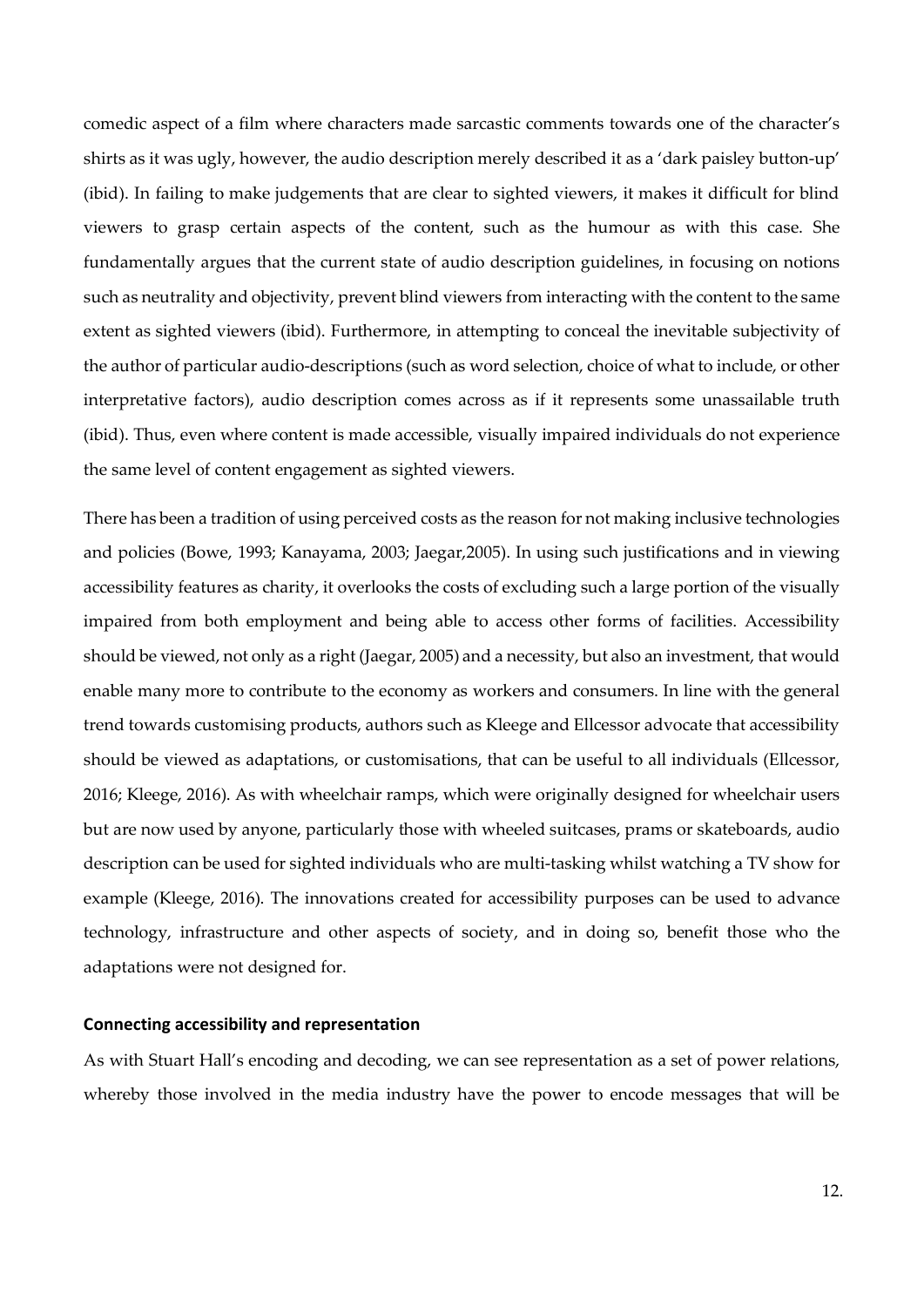propagated to the public (Hall, 2003). Hall (2003) argues that the public have the power to decode such messages and the autonomy to interpret this content as they wish. Applying this theory to the discourses mentioned above can help demonstrate a few issues.

#### *Encoding*

It is commonly acknowledged that those who encode meanings in the media are not a diverse group (Herman and Chomsky, 2002; Davis, 2003), and thus, frequently represent communities that they are not part of. Where there are many different forms of oppression which prevent this group from becoming more diverse, issues of accessibility can play an active role in preventing visually impaired individuals from entering the media elite. The consequence is the underrepresentation and misrepresentation explored above. Representation in this form can play a dangerous role in constructing inaccurate knowledge and skewing societal perceptions towards such groups (Orgad, 2014; Haller, 2010; Shakespeare 1999; Davis, 2003; Brooks and Herbert, 2006), impacting how these groups are treated within society (Herman and Chomsky, 2002). Social disablement is the belief that social perceptions play an active role in disabling individuals with impairment, not the impairment itself (Ellis, 2015, p9; Young, 2014). Where this is a controversial term as it is tightly linked to the social model and, therefore, does not take into account the personal experiences of impairment (Shakespeare and Watson,2001; Ellis, 2015), it does highlight the impact that societal perceptions can play in one's life. It is these societal perceptions that contribute towards preventing individuals from reaching positions of power, including high positions in the media. As part of this issue of social disablement, we see a lack of role models for the visually impaired community in the form of media representation, storylines, and in the sense of not seeing many visually impaired individuals holding high positions. This, as argued by Caroll and Rosenblum, can have a major influence on how young visually impaired adults, in particular, perceive themselves and their own capabilities (Caroll and Rosenblum, 2000, Jaegar, 2005). With many different factors at play, it makes it difficult for visually impaired individuals to enter such elite groups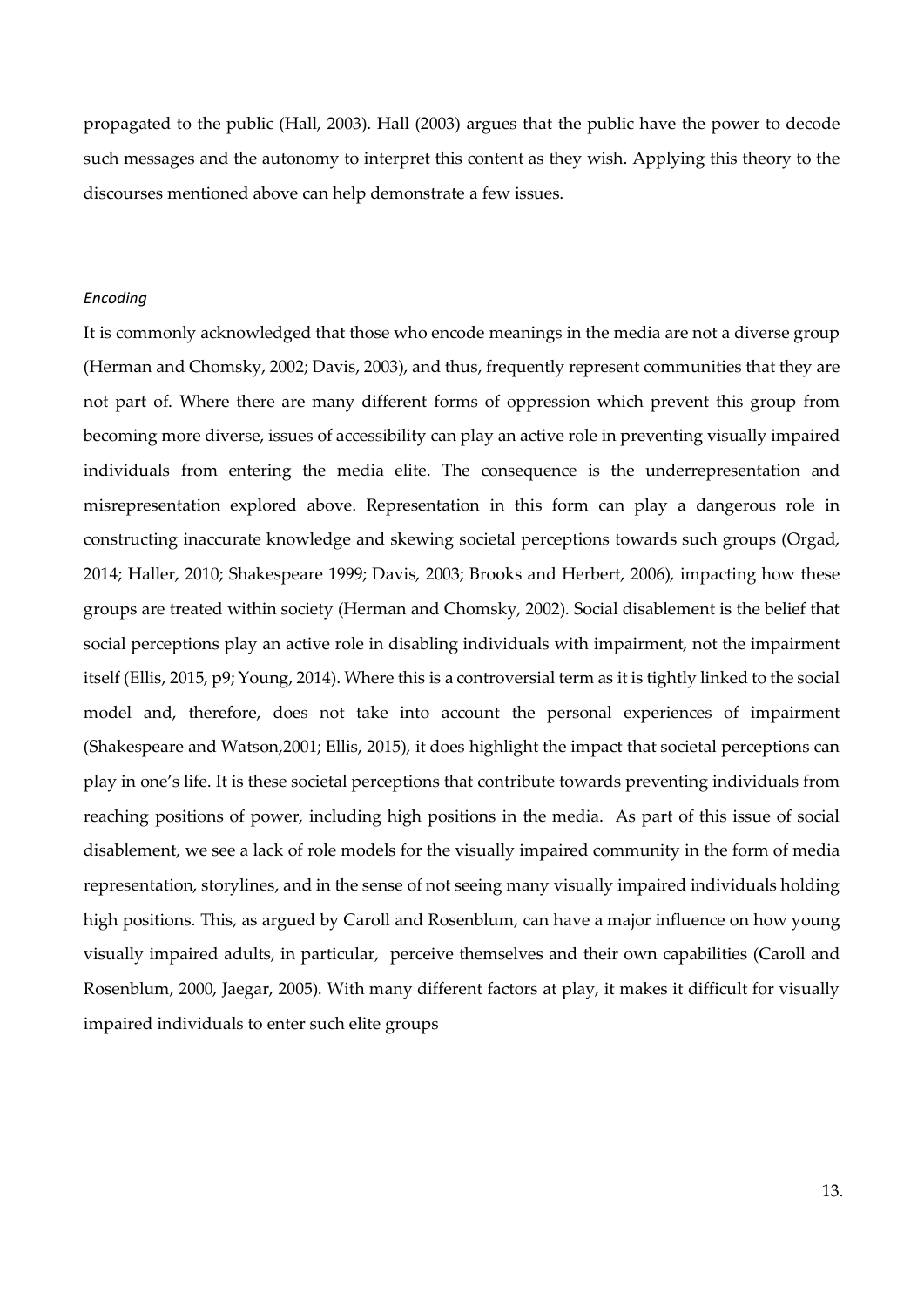#### *Decoding*

Where Stuart Hall envisions audiences as having the power to decode encoded messages, authors such as Ellcessor argue that this does not take into account disabled individuals with accessibility needs (Ellcessor, 2016). Firstly, as already mentioned, not all content is made accessible, meaning that many from the visually impaired community do not have the power to decode the messages at all. When content is made accessible, as argued by Kleege, the blind viewers do not have the same interpretative autonomy, and this is not accounted for within accessibility features such as audio description as it attempts to be both neutral and objective.

Additionally, I would argue that such discourses around accessibility act to reproduce and reinforce some of the damaging stereotypes of visual impairment such as vulnerability, dependency and isolation. The vulnerability stems from the paternalistic nature of accessibility, whereby a group of individuals have control over what content certain visually impaired individuals can consume (Ellcessor, 2016). This paternalistic nature can be played out in many different forms, and does not solely apply to content accessibility. Additionally, authors such as Saugeres, argue that in Australia a lack of adequate housing, welfare provision and accessibility for individuals with disabilities makes them more dependent on others (Saugeres, 2011). Applying this to other contexts, where a lack of accessibility persists (Ellcessor,2015; Djamasbi et al., 2006), visually impaired individuals are not able to access essential services and, thus, are commonly more dependent on those around them to compensate for this. Finally, in not providing accessibility features for popular or cultural entertainment, individuals that need such features are excluded from engagement with this content, and thus this process can contribute to socially isolating those people. Djamasbi et al. argue that developing greater accessibility features in the World Wide Web can serve as an effective tool in breaking social isolation as it allows them to better fulfil their information and communication needs (Djamasbi et al., 2006).

Hence, we see a cyclical relationship between representation and accessibility where a discourse of both underrepresentation and misrepresentation feed into societal understanding (Eitam and Higgins, 2010; Shakespeare, 1999) and beliefs about the visually impaired community. A lack of understanding or thought about visual impairment can impact the extent to which accessibility features are incorporated within content production, or even post-production. As argued by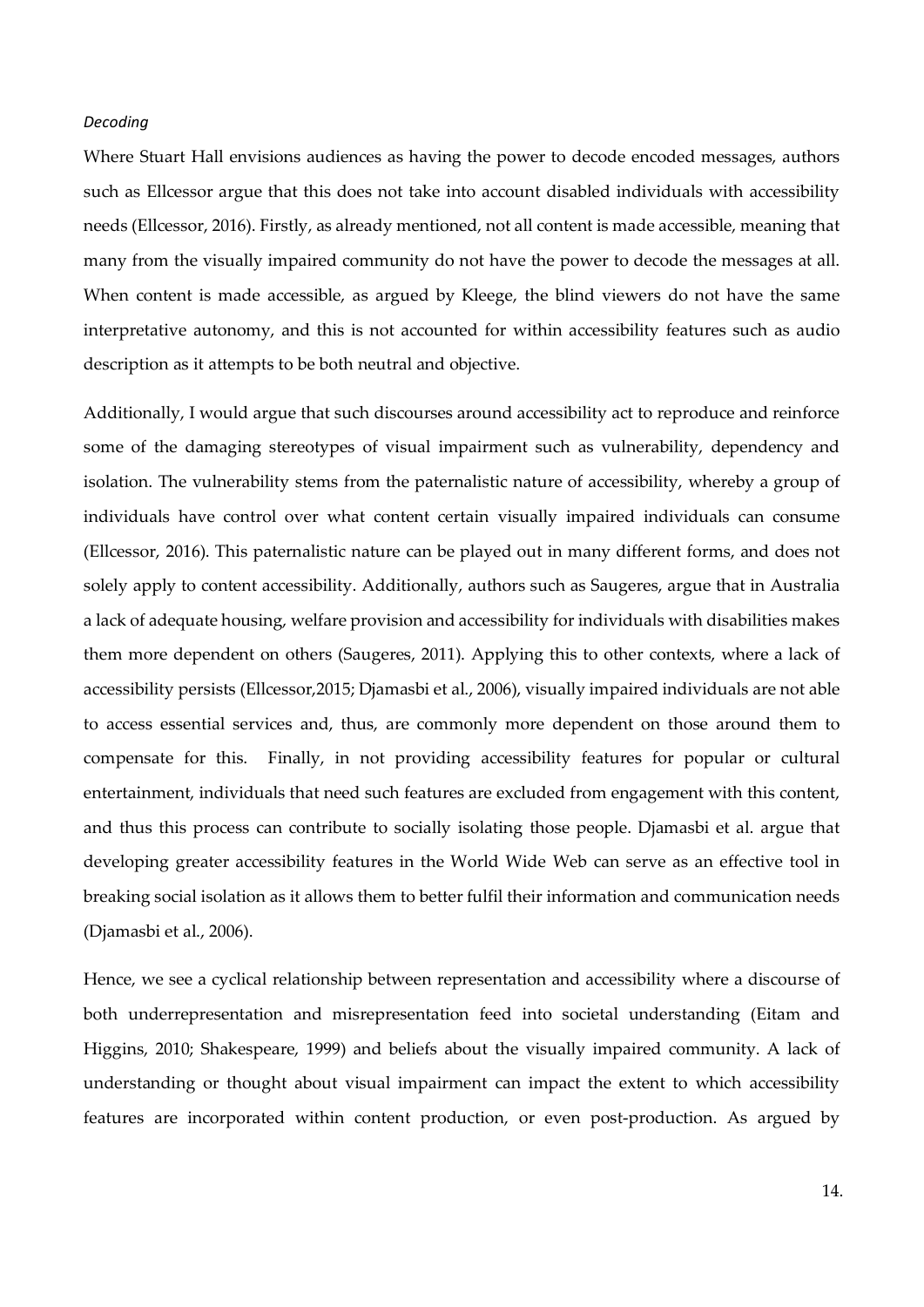Ellcessor, a solution to this would be to incorporate accessibility into the production process (Ellcessor, 2016). Yet, the current issues in accessibility, can feed into these negative stereotypes and act as a constraint, preventing visually impaired individuals from reaching the media elite as to be able to represent their own community.

#### **Theoretical framework and research question**

Where many scholars have commented on the underrepresentation and misrepresentation of both visual impairment and disability, fewer have commented on issues of accessibility. There is very little scholarly work that connects these two concepts within disability studies to explore how they impact each other. The above discussion attempted to outline some of the major discourses within disability studies and illustrate how issues of both accessibility and representation play into larger systems of oppression. It is important to note that this dissertation does not have the scope to investigate the full extent of the relationship between representation and accessibility and its wider impact, but should merely be seen as a starting point. Due to its broader approach, this dissertation is not able to look in depth at particular issues that take place within these comprehensive concepts. For example, the accessibility within infrastructure is a very important and prominent aspect within the field (Jaegar, 2005) and carries its own discourses. Furthermore, the discussion on content accessibility is merely an insight into a much more extensive discussion.

This research differs from much of the past literature in two ways. Firstly, much of the literature regarding accessibility focuses on practical issues and solutions, an aspect that is extremely important and useful in progressing accessibility technologies. However, there is much less literature that explores attitudes towards accessibility and the social implications of the many discourses and issues faced within accessibility. This dissertation theoretically and qualitatively attempts to view accessibility through a social lens. Secondly, in looking at the relationship between representation and accessibility, broader structures and power relations become more visible.

Where theoretically I take a broad approach, connecting complex concepts and structures to bring light to an overarching system, empirically, I explore the in-depth experiences and perceptions of two specific groups of individuals. The following section will explore through qualitative means the impact that this relationship has on visually impaired individuals and the societal perceptions of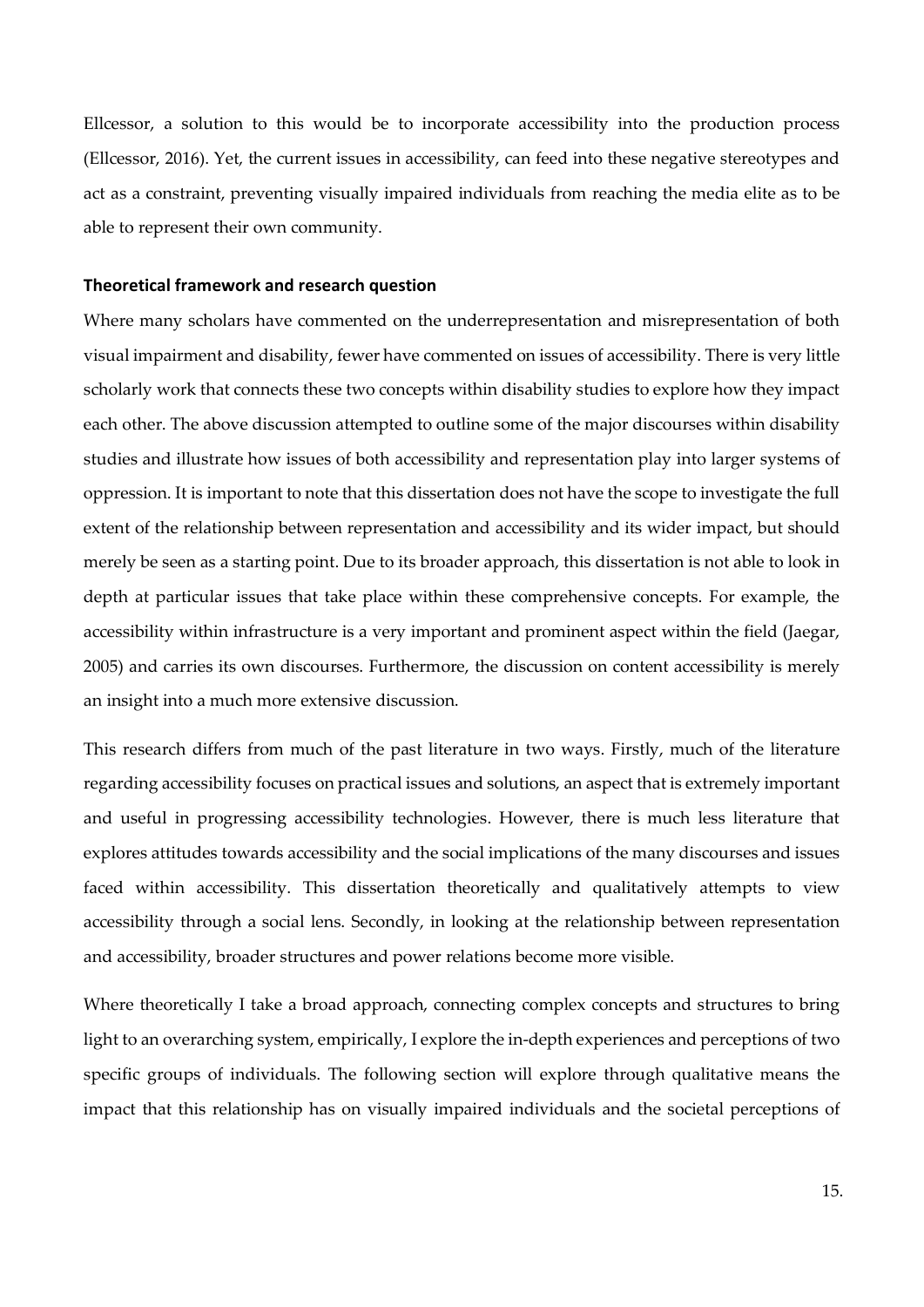sighted individuals. From my research, it has become apparent that there has been very little work that has interviewed both sighted and visually impaired individuals so as to be able to place both groups within wider structures. Therefore, this research aims to bridge this gap and look at how the experiences of visually impaired individuals can be located within the relationship between representation and accessibility.

With this in mind, this dissertation is driven by the question: **How can issues of representation and issues of accessibility be seen in relation to each other?** Due to the broad scope of the above question this study attempts to tackle a more specific research question: **How do young sighted and visually impaired individuals living in the UK understand and experience the dynamics of representation and accessibility on the topic of visual impairment?** This approach of young people living in the UK was chosen as it reflects my own social context.

# **RESEARCH DESIGN AND METHODOLOGY**

This section aims to outline the methodological strategy and research design of this project. Ten individuals between the ages of 21 and 28 were interviewed through one-to-one semi-structured interviews. Five of the ten participants were visually impaired and the other five were sighted. Both sighted and visually impaired individuals were interviewed as this study acknowledges the agency that both groups have in shaping the experiences of visually impaired individuals (Davis, 1995).

#### **Methodological rationale:**

The chosen method allowed for the collection of detailed qualitative insights and interpretations (Warren, 2002), a form of result that is vital when focusing on personal experiences and perceptions. Authors, such as Kvale, argue that the purpose of an interview is to 'investigate varieties of human experience' (Kvale, 2006: 481). As already mentioned, the intent of this research is to investigate the experiences of visually impaired individuals and explore the influence of representation and accessibility on this experience, therefore, the natural methodological selection was interviewing. An interview was more suitable than a focus group due to the sensitivity of the topic (Elmir et al., 2011; Kaplowitz, 2000). Finally, interviewing as a method was favoured as it allows for more detailed and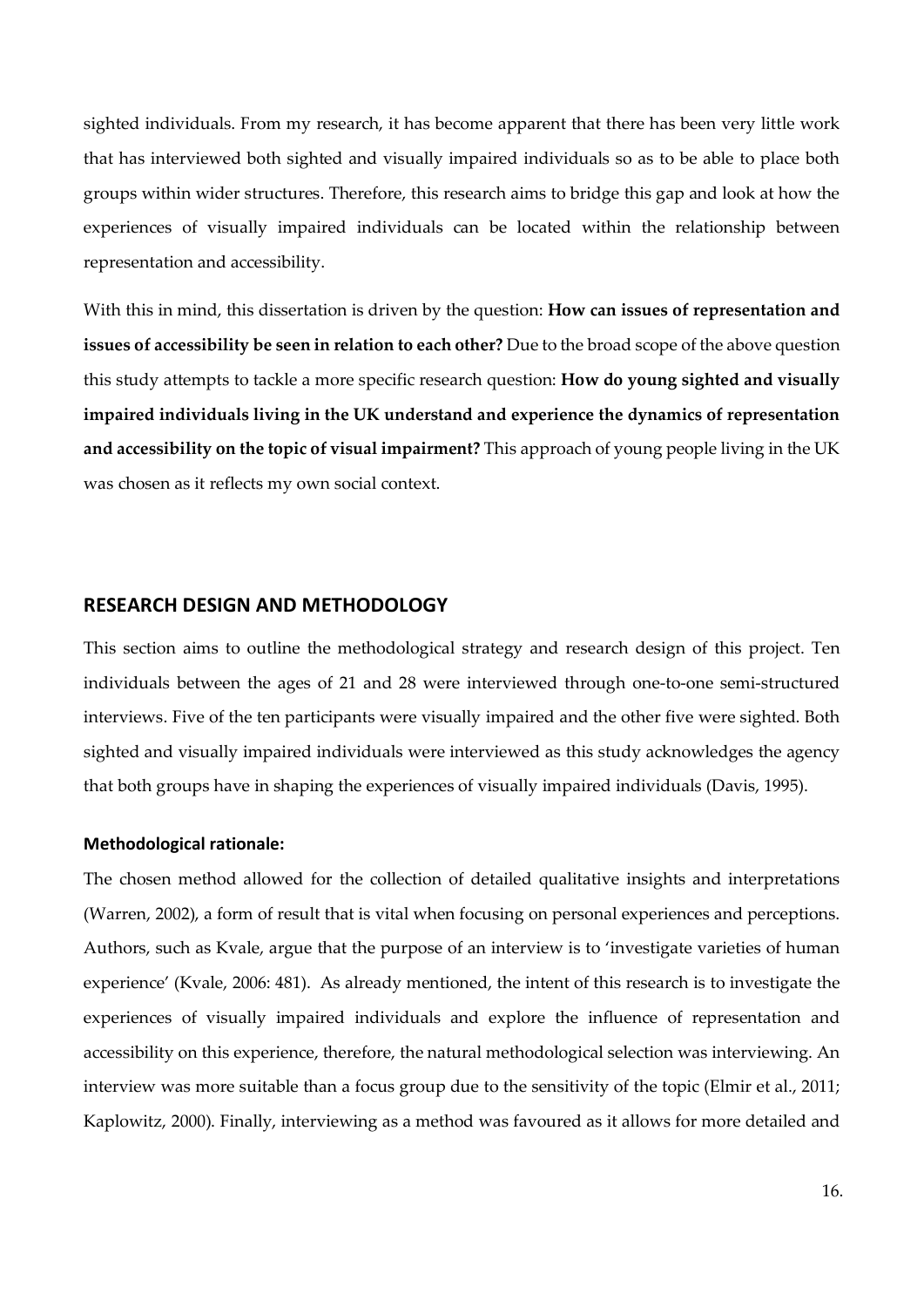elaborate insights from respondents than questionnaires or other qualitative methods would provide (Rowley, 2012; Wilson, 2012).

# **Sampling**

When creating the research design, it was clear that this study would include both visually impaired and sighted individuals as the perceptions of both these groups are fundamental within the field being researched. As this research aims to explore two distinct groups, it was important to make sure there was a clear sampling universe that was used across both groups as to ensure some level of homogeneity (Robinson, 2014). Consequently, all participants within this study were in their twenties and have lived in the United Kingdom for more than three years. The study included ten individuals as this number meant that there was scope for developing cross-case generalities whilst preventing an excess in data under the time and resources allocated (Robinson & Smith, 2010). Four of the respondents were male, and six were female.

There was a combination of strategies used to obtain interviewees. For the sighted respondents, all participants were found through recommendations from my own connections. Through this recommendation process, I tried to ensure that there was diversity amongst the respondents regarding gender, race, political beliefs and other aspects of their background. It was important that these individuals were not my own connections as their knowledge, exposure and understanding on the topic could have been skewed through knowing me, a visually impaired individual. For the visually impaired respondents, I asked organisations linked to visual impairment to advertise the study, and posted on visually impaired social media groups. Through this method, I was able to find one individual who was willing to participate. The other four visually impaired respondents were found through my own personal network; I met the majority of them through being part of visually impaired organisations myself. Whilst I acknowledge that finding respondents using one's own personal network can play some role in impacting the results (Robinson, 2014), the risk of skewing the results was much lower with the visually impaired individuals. The reason being the interview aimed to draw from that individual's own experience as a visually impaired person which would,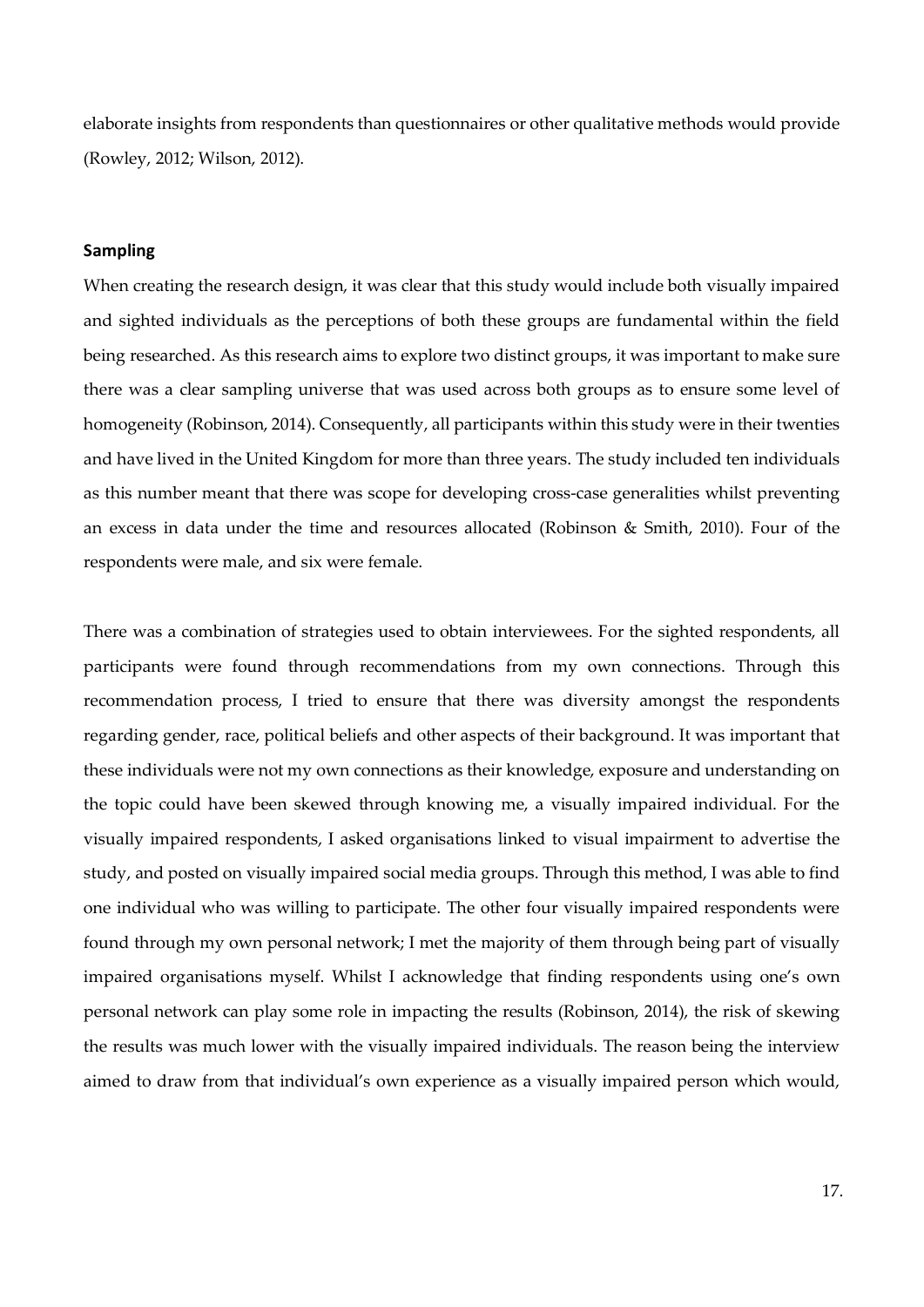consequently, have an impact on their perceptions of representation, accessibility and social inclusion of visual impairment. This group of respondents were also diverse in the ways mentioned above.

Unfortunately, despite attempting to ensure diversity of the participants on many different levels, all of the participants were university graduates, which is a common but problematic tendency within sampling (Henrich, Heine and Norenzayan, 2010). This study, however, acknowledges that the samples cannot be considered as representative of the greater populations that they derive from.

#### **Topic guide**

This research used semi-structured interviews: whereby there was a structure of questions to ask, but this structure was flexible and could be adapted depending on how the conversation was flowing, including the freedom to ask follow up questions (Rowley, 2012; Wilson, 2012). This allowed for a natural flow of conversation, whilst maintaining some form of coherence in structure across the different interviews (Rowley, 2012; Wilson, 2012). There were two topic guides: one for the sighted respondents and one for the visually impaired respondents. Whilst the broader topics were the same, and there was an overlap in many of the questions, the interviews with the sighted individuals focused more on their perceptions, understanding and exposure to visual impairment, whereas the visually impaired interviewees were asked more questions which drew from their own experiences and opinions on the broader concepts of representation, accessibility and social inclusion. Both topic guides included some broad theoretical questions as well as questions that focused on perceptions, understanding and personal experiences. The most sensitive topics were discussed as the interview progressed, which allowed for the participants to feel more comfortable and a rapport to be built (Warren, 2002).

#### **Interview dynamics**

As these respondents were all of a similar age to my own, and there were no elite structures involved, it was important to create an informal environment, as to ensure the interviewees were comfortable sharing intimate information. I introduced myself as a student which attempted to overcome researcher- respondent power dynamics (Reinharz, 1992). The interviews lasted between thirty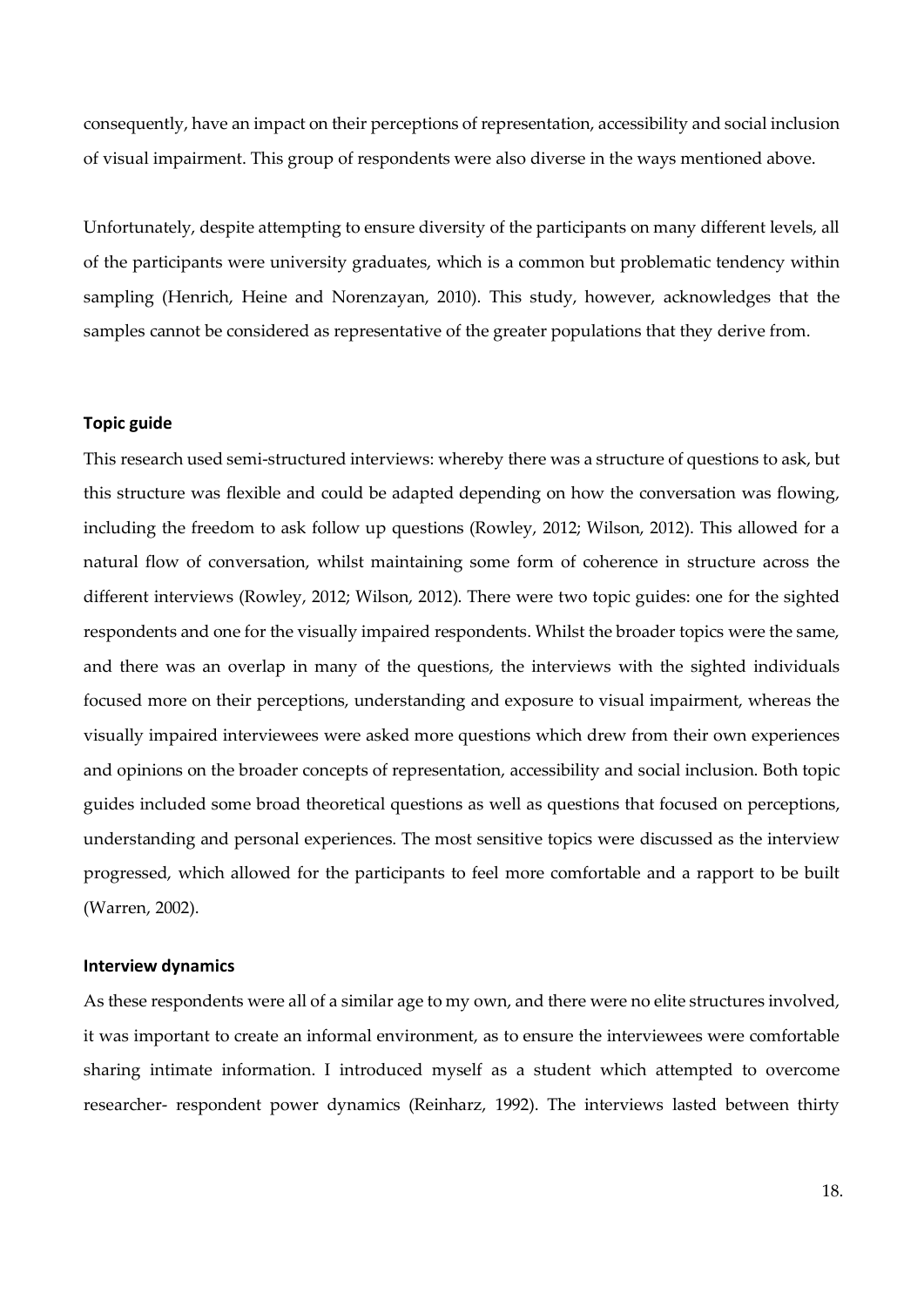minutes and one hour, depending on how much the respondent had to say on the topic. Due to the current pandemic, all the interviews took place virtually. Where a Zoom video call was attempted in all cases, two of the interviews had to be done on the phone due to issues of accessibility and poor connection. Virtual interviews have been discussed to have both advantages and disadvantages and can impact the interview dynamics. The biggest downfall of virtual interviews is commonly argued to be the inability to read the full body language of the interviewee, and on telephone interviews the inability to see facial expressions as well (Warren, 2002). As a partially sighted researcher, such visual cues are not as important. The greatest advantage of virtual interviews, however, is that the respondents in most cases feel more comfortable as they generally take the call within the confines of their own home (Warren, 2002). The comfortability of the respondents was a priority, particularly due to the sensitive nature of the topic, and thus virtual interviews may have worked in favour of this research.

#### **Coding framework and analysis**

The interviews were recorded on Zoom, or where they did not take place on Zoom, were recorded on a phone. These recordings were then fully transcribed and analysed through a thematic coding process, the framework for this can be found in Appendix B. This was the most appropriate way of analysing the data due to the exploratory nature of this research (Maguire and Delahunt, 2017). Ideally in this process all of the data collected in the interview is accounted for within a category (Glasser & Strauss, 1967), although this is not always possible (Burnard, 1994). I therefore started by creating as many categories as possible to account for all of the usable data. These categories were then condensed and compared to find any overlaps, general trends or opposing elements between the different interviews. This process whereby the data was categorised and then condensed, was repeated to ensure that all the usable data was included in a code. As to minimise the researcher bias, these codes were cross-checked by a colleague (Maguire and Delahunt, 2017; Burnard, 1994); however, to ensure the participants' data was protected, the transcripts were anonymised.

As the categories were finalised, they were then brought into the context of the relevant literature. This technique allowed for the relevant literature and qualitative data to be integrated appropriately. When handling the data, it was important to frequently refer back to the transcripts and ensure that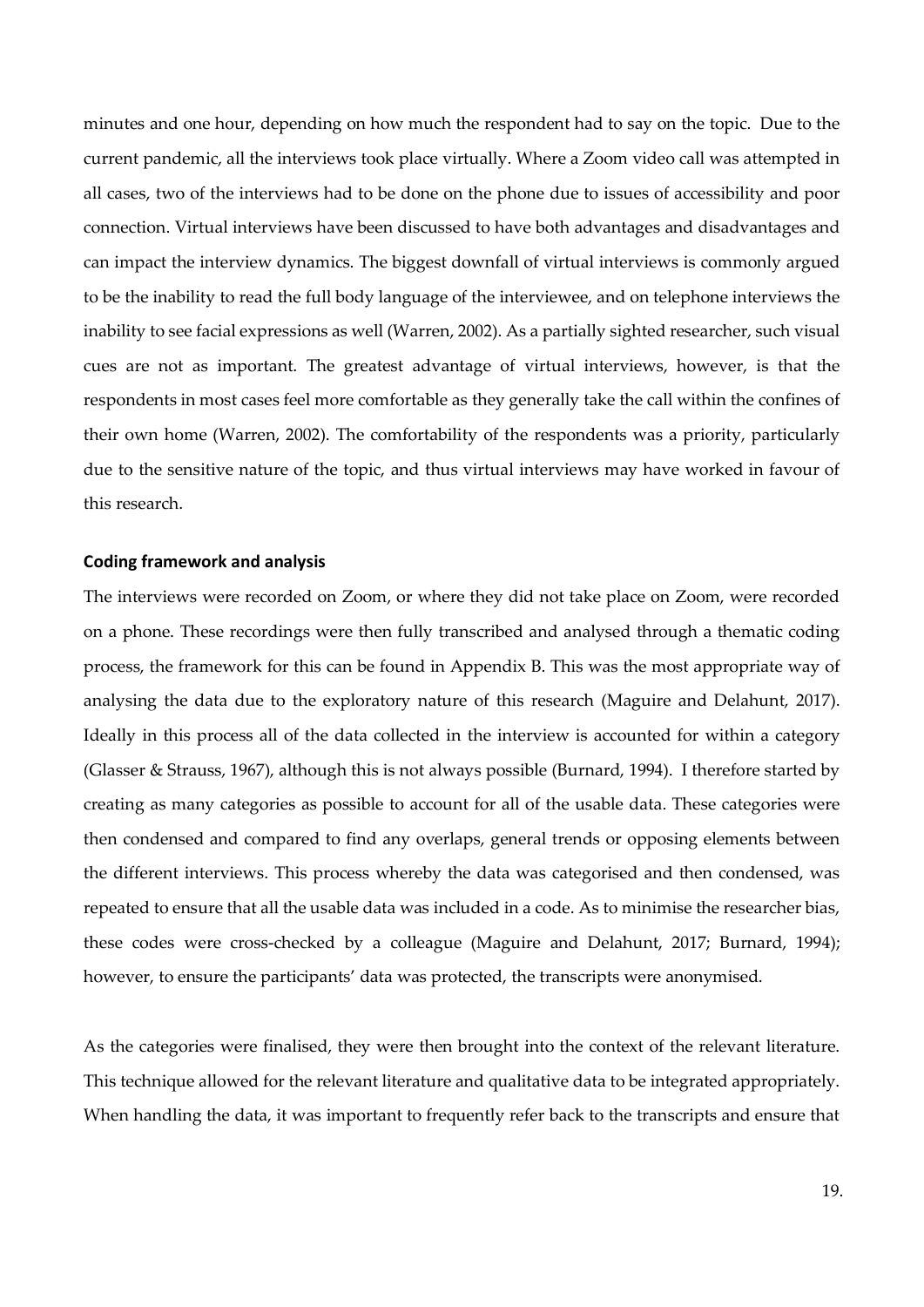the quotations that were being used, did not have a change of meaning when taken out of the context of the general conversation (Burnard, 1994). It is important to note that due to the limitations in the length of this research all the codes could not be included in the analysis section and thus, whilst I attempted to objectively select the most relevant categories, and once again cross-checked this, there is an inevitable subjectivity in this analysis (Bernard, 1994). The interviews with the sighted participants and the visually impaired participants were analysed separately.

#### **Ethics and Reflexivity**

As already mentioned, this is a sensitive topic, and thus, the ethics of this research were carefully considered. The research ethics and design were approved by a supervisor before the participants were recruited. The participants were reminded during the recruitment process and in a consent form that was signed prior to the interview, that their participation was completely voluntary; they could refrain from answering any questions and could withdraw from the research at any point. All the interviews were anonymised (Whiting, 2008). During the interviews, I tried to make the respondents feel as comfortable as possible and attempted to ensure that the interview questions, particularly when related to sensitive topics, were both asked and phrased in a way that did not put pressure on the participants to answer. As the interviews took place virtually, it gave the respondents the choice to participate in the interview in a setting that made them feel most comfortable (Warren, 2002; Wilson, 2012).

It is important to note my own positionality within this topic. As a white, visually impaired female, I acknowledge that this research is influenced by my own experiences and identity and, therefore, cannot claim any form of objectivity (Danieli and Woodhams, 2005). I acknowledge that the experiences that I have due to my race, gender, country of origin and invisible nature of my disability are very different to others with a visual impairment (Hall, 2011; Hansen et al., 2017). This was very clear throughout the interview process and within the relevant literature. Measures have, however, been taken in the attempt to minimise any personal biases that I have, particularly with regard to the collection and analysis of the qualitative data (Burnard, 1994).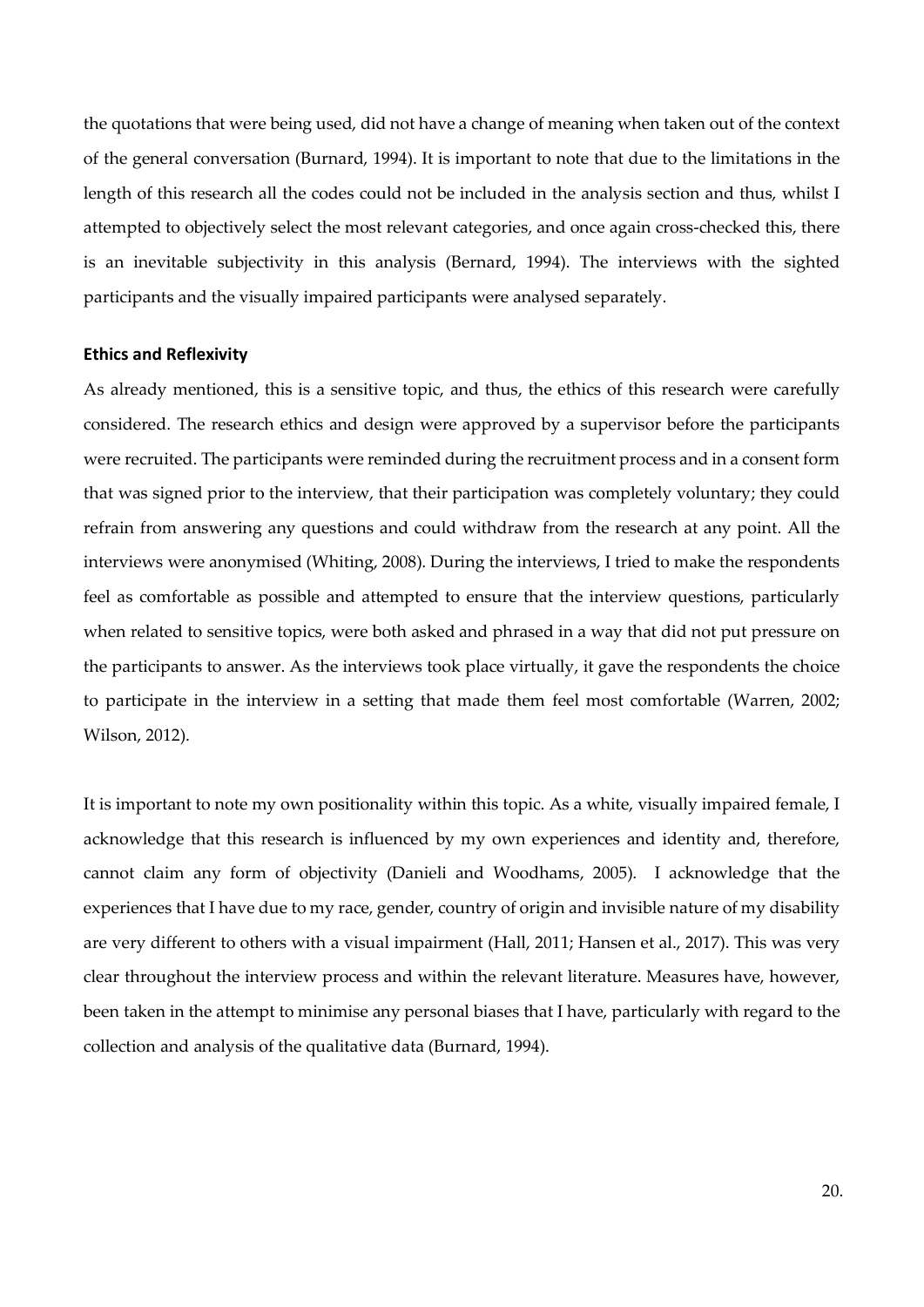There is a long-lasting tradition within disability literature whereby research is conducted by nondisabled scholars; this persists within the field of media representation (Mitchell and Snyder, 2001). Many question the authenticity of individuals without disability researching disability as it reflects the problematic nature of individuals without disabilities speaking on behalf of those with disabilities (Casper and Talley, 2005; Davis, 2000; Manderson et al., 2006). As an individual who was fully sighted, I developed a visual impairment at the age of sixteen. Having spent the last six years adapting to this change, this topic is very personal to say the least. It was important to adopt techniques throughout the process that enabled me to cope with the more sensitive elements of this research (Manderson et al., 2006). Nevertheless, due to my experience of being both fully sighted and visually impaired, and due to the invisible nature of my disability, I felt that I was able to connect with both the sighted and the visually impaired participants. I, therefore, believe that my positionality was beneficial to this research project.

Where I disclosed my disability to those who were visually impaired in an attempt to ensure they felt comfortable speaking to me on the topic, I did not disclose such information prior to any of the interviews with the sighted respondents. Admittedly, two of these respondents: Respondents D and E, may have already known due to my network who recommended these individuals discussing my visual impairment with these respondents in the past. The reason why this information was selectively disclosed was to attempt to make all the participants comfortable in sharing their perceptions, beliefs and experiences. In hindsight, it would have been preferable if all the respondents had the same information disclosed to them. However, I do not believe that this has had a significant effect on the results acquired.

### **RESULTS AND ANALYSIS**

This section aims to explore the perceptions, understandings and experiences of both the sighted and visually impaired respondents. It is organised thematically and explores the ideas of visual impairment as being hidden, societal perceptions and accessibility. It looks at the responses from the visually impaired and the sighted participants comparatively to explore these themes. To ensure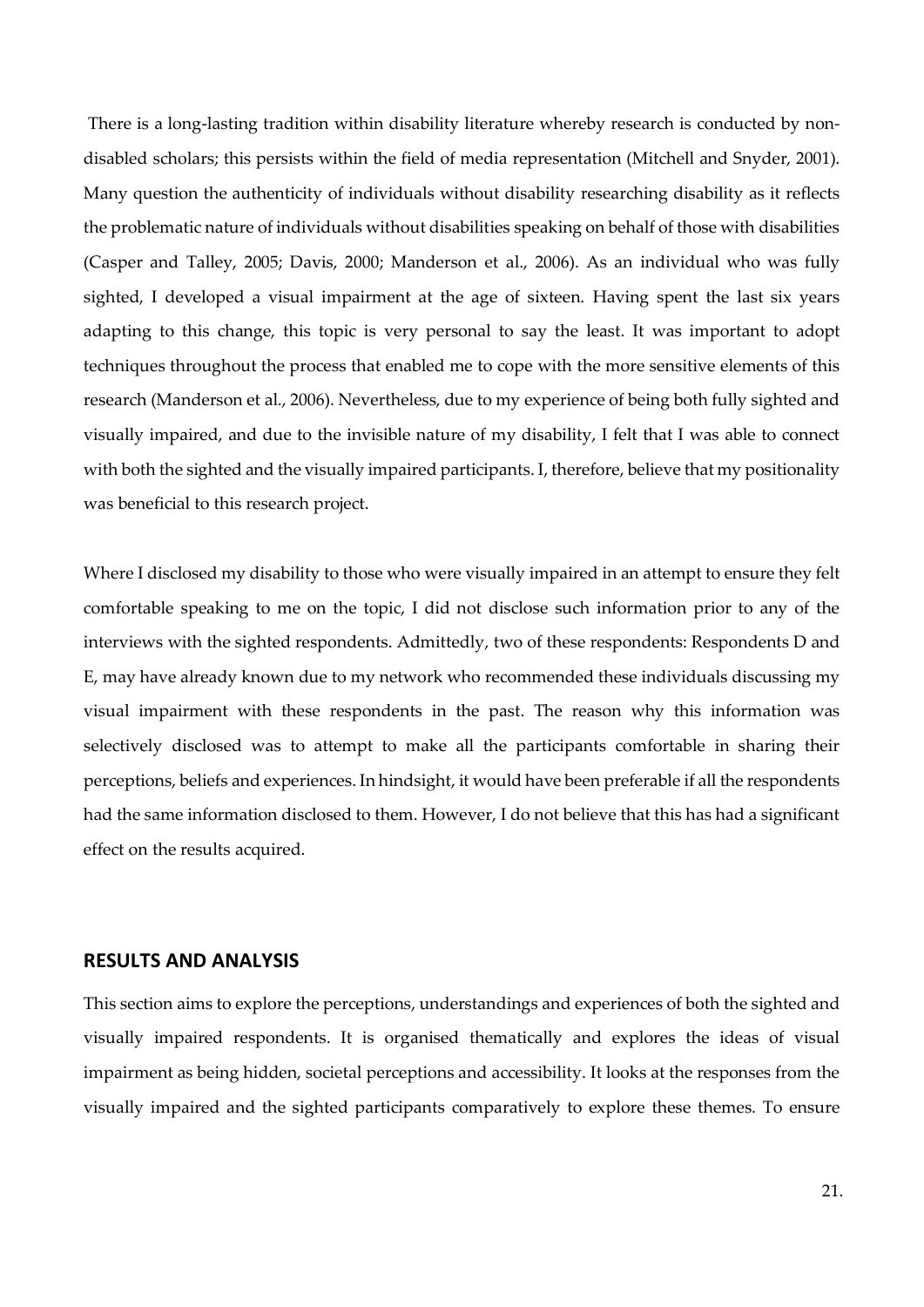anonymity the participants have been renamed: Respondents 1-5 are visually impaired participants and Respondents A-E are sighted participants.

### **Hiding visual impairment**

There is a long history, of course, of locking away people with disabilities in attics, basements and backrooms- not to mention the many institutions created to keep secret the existence of disabled family members (Siebers, 2004, p2).

Tobin Siebers argues that disability is hidden on a variety of different levels. This section of the analysis will explore how the three broad themes that were discussed in the interviews of representation, institutionalisation, and the socialisation of wanting to hide one's own disability plays into his theory of disability as a masquerade.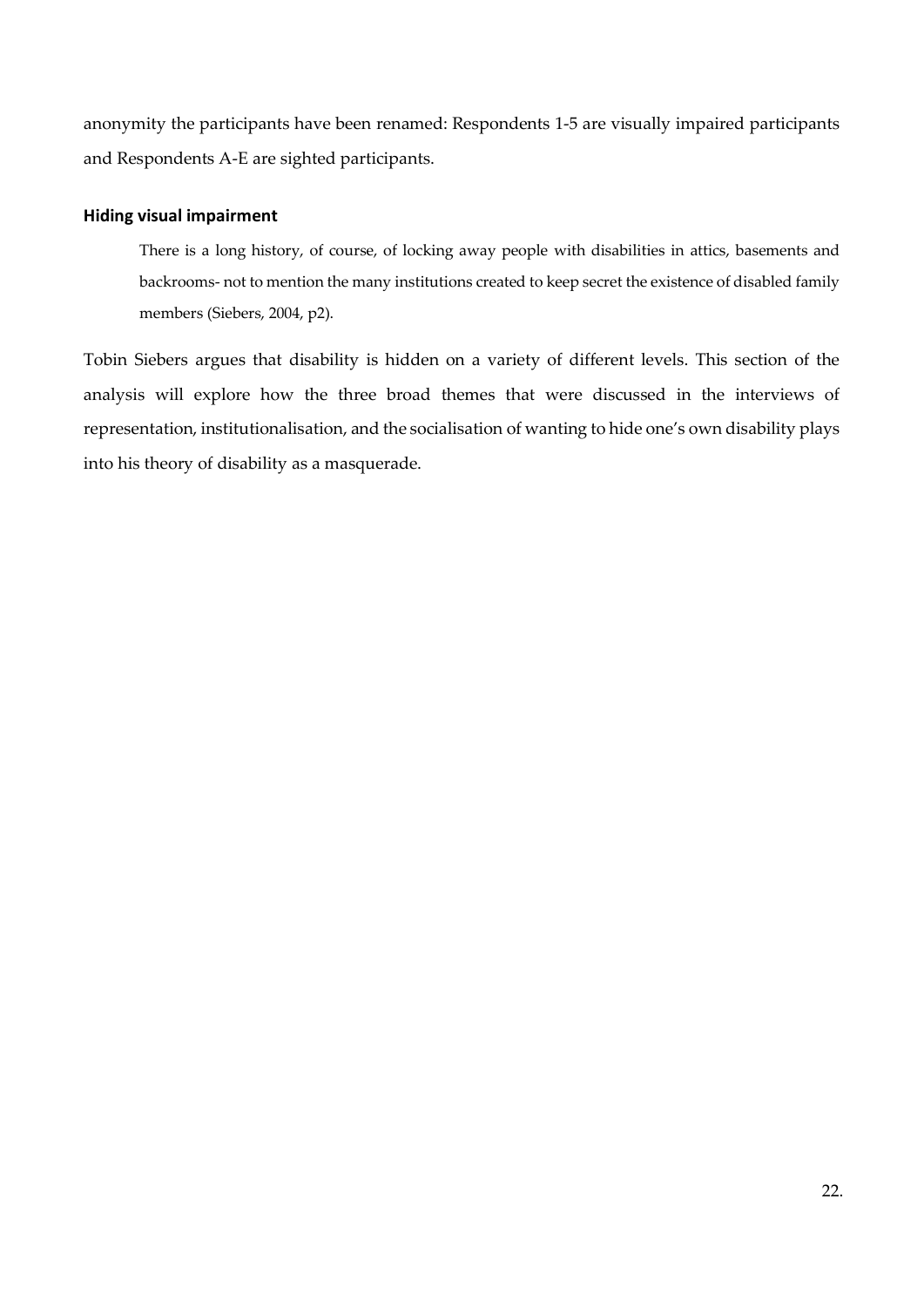#### *Representation*

All ten participants acknowledged a lack of representation of both the disabled and the visually impaired communities. When asked for examples of visually impaired individuals, characters or other forms of representation of visual impairment in the media, many participants (both sighted and visually impaired) were not able to provide any examples. There was only one example that was mentioned twice: a blind character called Jenna in the TV series Pretty Little Liars who is portrayed as the enemy throughout the show. When asked on her depiction Respondent A said:

I think she is quite evil, I think she is portrayed really nastily.

Respondent C stated regarding her depiction:

It is awful. They make her seem really bad and they kind of bully her.

Jenna was the only character with a visual impairment who was mentioned, and her character falls into the tendency of depicting visually impaired individuals as evil, as commonly identified (Corbella and Acevedo, 2010; Barnes, 1992; Ellis, 2015). This example illustrates another theme that was mentioned by both sighted and visually impaired respondents during the interviews, whereby characters with a visual impairment are most commonly side characters:

they are going to be a side character so you don't get to learn of their feelings or you don't really see them as main people in society (Respondent 3).

This is another common tendency as identified by Caroll and Rosenblum, whereby most visually impaired characters are supporting characters and have little character development throughout the storylines that they are a part of (Caroll and Rosenblum, 2000; Shakespeare, 1999). Such a practice can further contribute to both underrepresentation and misrepresentation. Due to the nature of side characters, they can be one dimensional and more susceptible to stereotypes, an issue identified by Shakespeare (1999) when discussing the representation of disability. Consequently, characters of such a nature do not aid in informing or accurately exposing audiences to such communities, rather they frequently entrench misconceptions.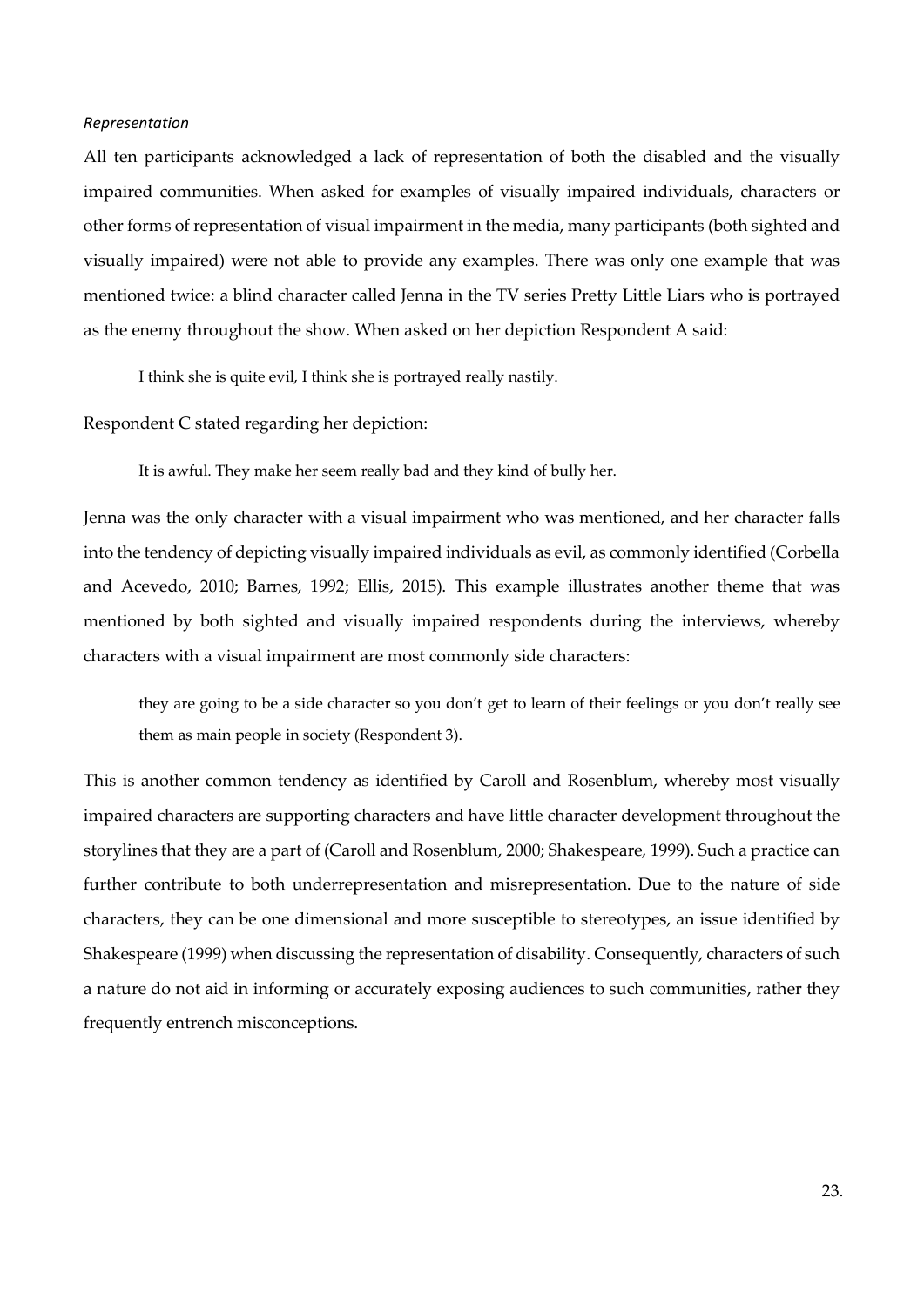Two of the visually impaired respondents mentioned that a common representation of visual impairment is vulnerability. This is amongst the 11 common depictions that Barnes identified in 1992, but is also a notion that has been discussed by authors such as Georgina Kleege and Tobin Siebers regarding both representation and the societal treatment of visually impaired and disabled individuals (Barnes, 1992; Kleege, 1999; Siebers, 2004). When discussing depictions of disability, Respondent 3 noted:

I think mainly it's the fact that they are kind of vulnerable that need protecting all the time.

Where none of the visually impaired respondents identified with the representations of visual impairment in the media, one of the respondents discussed some of the social impacts of its misrepresentation.

they start doubting that you're visually impaired because you don't wear classes… you don't actually look any different from anyone else, I don't have a cane myself I don't wear glasses I dress differently to how they expect me to dress, I can engage with just as much things as an able sighted person can so I think if it's already kind of misrepresented it doesn't look very good on the people who then break that mould (Respondent 3).

Here, this respondent explains well the social implications of misrepresentation. Media institutions continue to propagate a dualistic approach to visual impairment whereby individuals are either blind, in complete darkness, wear sunglasses and need a cane, or they are sighted, and if they are blind then they are prescribed certain characteristics. When individuals from this community do not conform to these static, one-dimensional and often inaccurate conceptions, then it is the credibility of the visually impaired individuals that is questioned, as seen with the opening example of this study. Such processes can drastically alter the social experience faced by those with a visual impairment.

All ten of the respondents noted that representation plays a prominent role in either constructing knowledge, or shaping perceptions and thoughts towards communities:

I think representation is very, very important in the sense that it helps shape people's thoughts, ideas and largely their attitudes towards whoever or whatever is being written about (Respondent 4).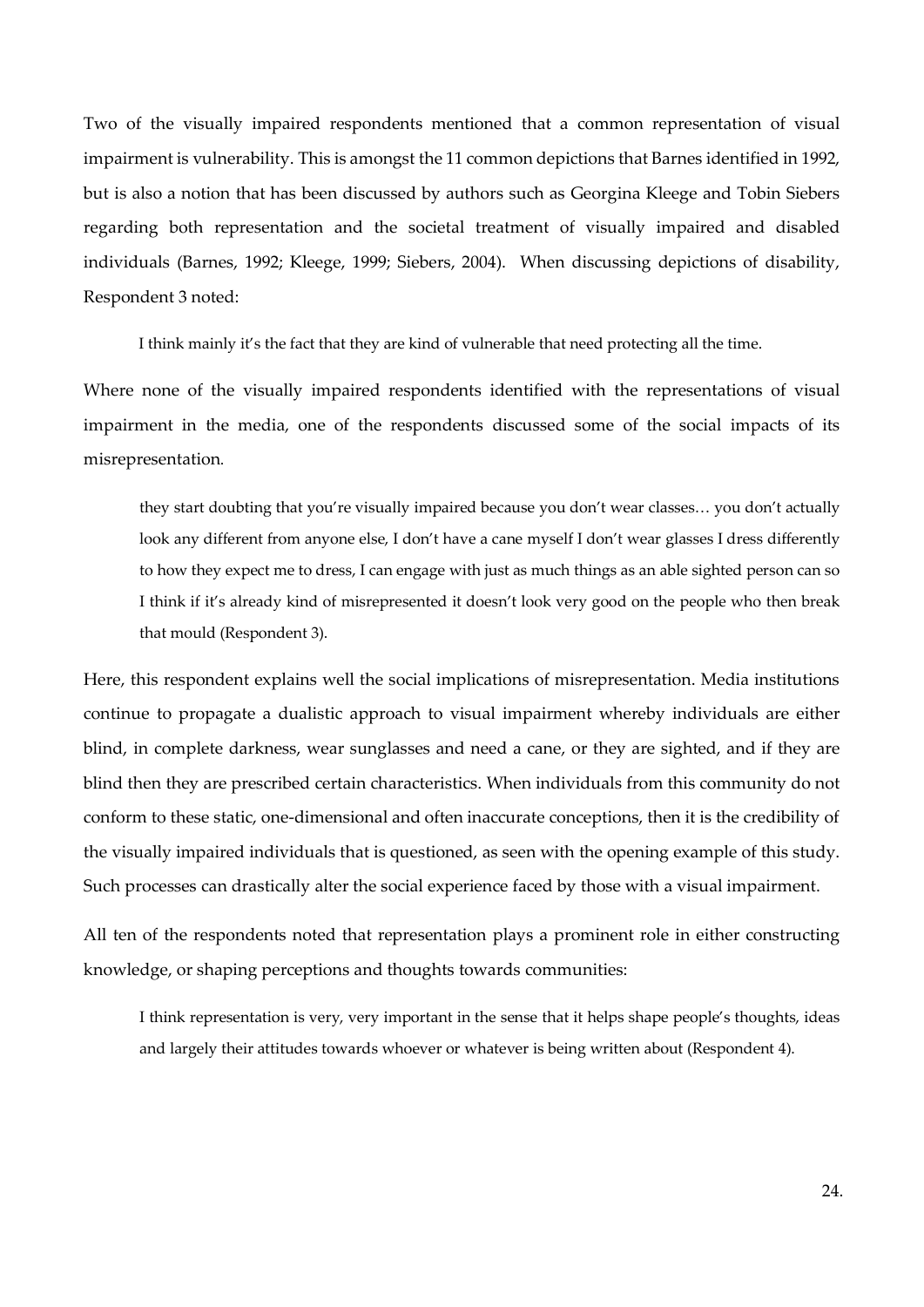representation is important to me because I think… in the forms of media you learn and pick up a lot of things through that, especially when you're younger, so if certain ideas or groups of people aren't represented equally or properly then you can grow up with in built ignorance towards that, so I think it is really important to have fair representation. (Respondent B).

These two examples demonstrate a common rhetoric amongst scholars, who argue that representation plays a vital role in shaping the perceptions, understanding and even behaviour towards such groups, in this case towards the disabled community (Orgad, 2014; Barnes, 1997; Ellis, 2015; Herman and Chomsky, 2002; Brooks and Herbert, 2006). When such groups are underrepresented, several respondents noted the notion that a lack of exposure leads to lowered understanding, different treatment and even a lack of thought on the topic:

Lack of representation… leads to society not paying attention to a certain group of people or an idea, a prevalent idea in society. If that idea is not represented or if those people are not represented in one way or another everybody tends to forget about them or forget about that idea. And whatever sufferings those people are going through are left unattended to because in the long run nobody knows about it and nobody cares (Respondent 4)

This is a common discussion amongst disability scholars, where many argue that where individuals do not know people with a disability, it is the media that shapes how they think of them. Where there is a lack of representation, individuals are commonly not prompted to think about such underrepresented communities (Haller, 2010; Brooks and Herbert, 2006). Thus, we see through all these different discourses of representation, whereby visual impairment is misrepresented and underrepresented a wider notion of hiding disability from the public (Ellis, 2015).

#### *Institutionalisation*

As already discussed, there has been a history of institutionalising disabled individuals (Siebers, 2004; Finkelstein, 1981). This notion was discussed in the experiences of two of the visually impaired respondents. Respondent 5 explained with relation to her experience of going to a school for visually impaired students: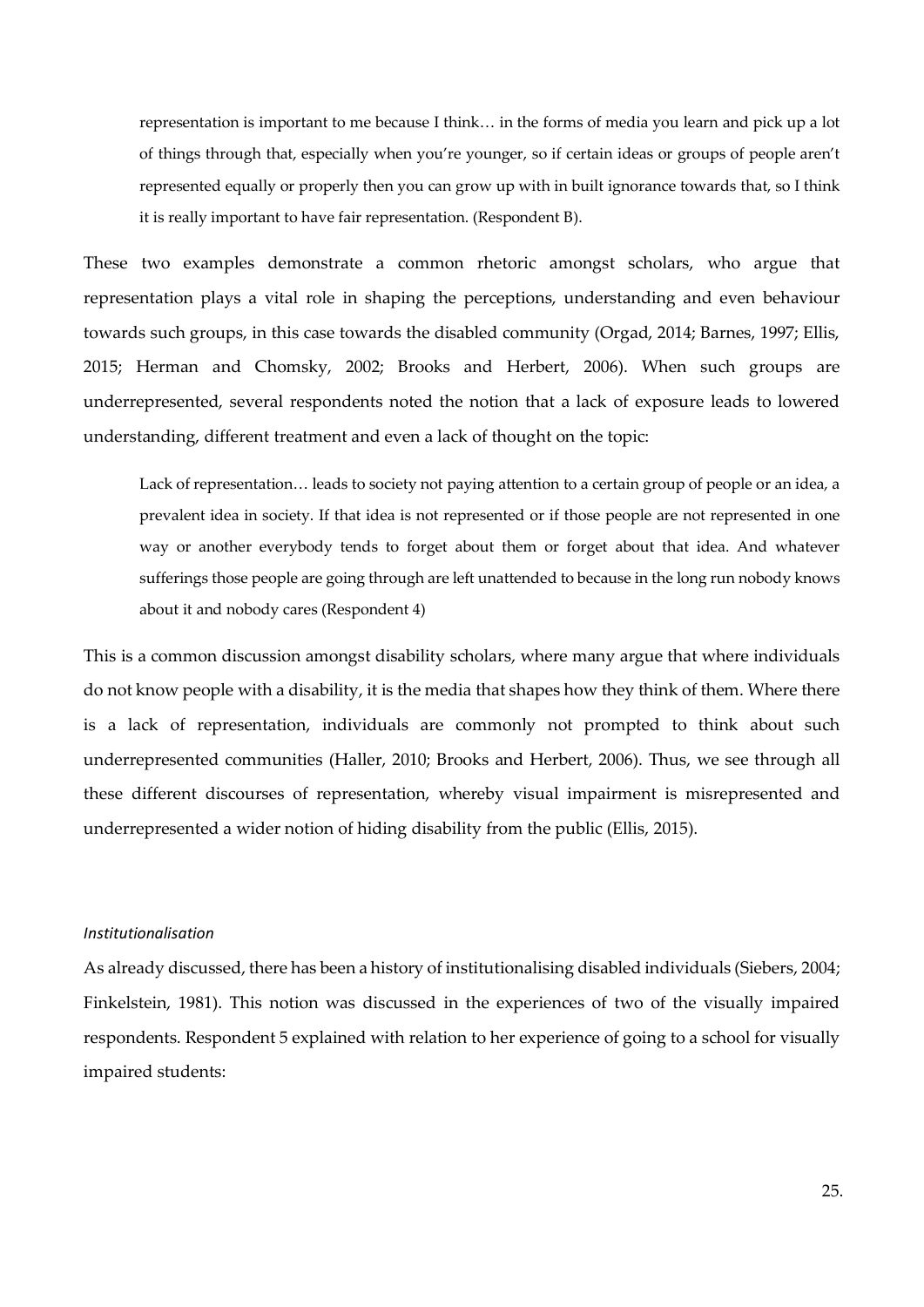well I felt that I had a representation that because of my disability I'm not able to go to a normal school, so there was that representation of you have a disability, you belong here, you can't achieve certain things, this is what's best for you, you go to a disabled school, you go to a disabled college, you stay in that box (Respondent 5).

The experience that she discusses here demonstrates a culture of separating disabled individuals from many aspects of society and treating them differently. Furthermore, she shows how such institutions can change the way that one perceives themselves and their own abilities, through sentiments that one is not normal or capable enough to go to a normal school. Finally, it is through separating visually impaired individuals from the rest of society through institutions such as specialist schools that those with visual impairments remain hidden from society (Siebers, 2004). This idea was also discussed with another interviewee, who expressed that many careers advisors had suggested that she entered a career relating to disability. Whilst this is not necessarily institutionalization, it reflects a culture of separation and can induce similar sentiments:

you can help people who are also visually impaired, or you can do this for other blind people it's never really a universal thing that any person can do it's this is the kind of thing only you can do (Respondent 3).

#### Hiding one's own disability

Another theme that was mentioned amongst some of the visually impaired respondents was a notion that they hide their own visual impairment from others.

I have to hide it in order to be normal, and sometimes I feel pretty smirk and good if I am able to get away without showing it, and sort of pretending to be normal for a bit, which I don't want to have to do. (Respondent 1).

There is a practice of wanting to hide one's own disability as demonstrated by two of the participants in this study, but is also written about in some of the relevant literature (Siebers, 2004; Kleege, 1999). This practice derives from a complex history of those with disabilities being hidden (Siebers, 2004). This is still played out through practices such as underrepresentation and institutionalisation which can have impacts on the levels of societal understanding. Where within the British context there maintains a lack of understanding, visually impaired individuals are susceptible to subsequent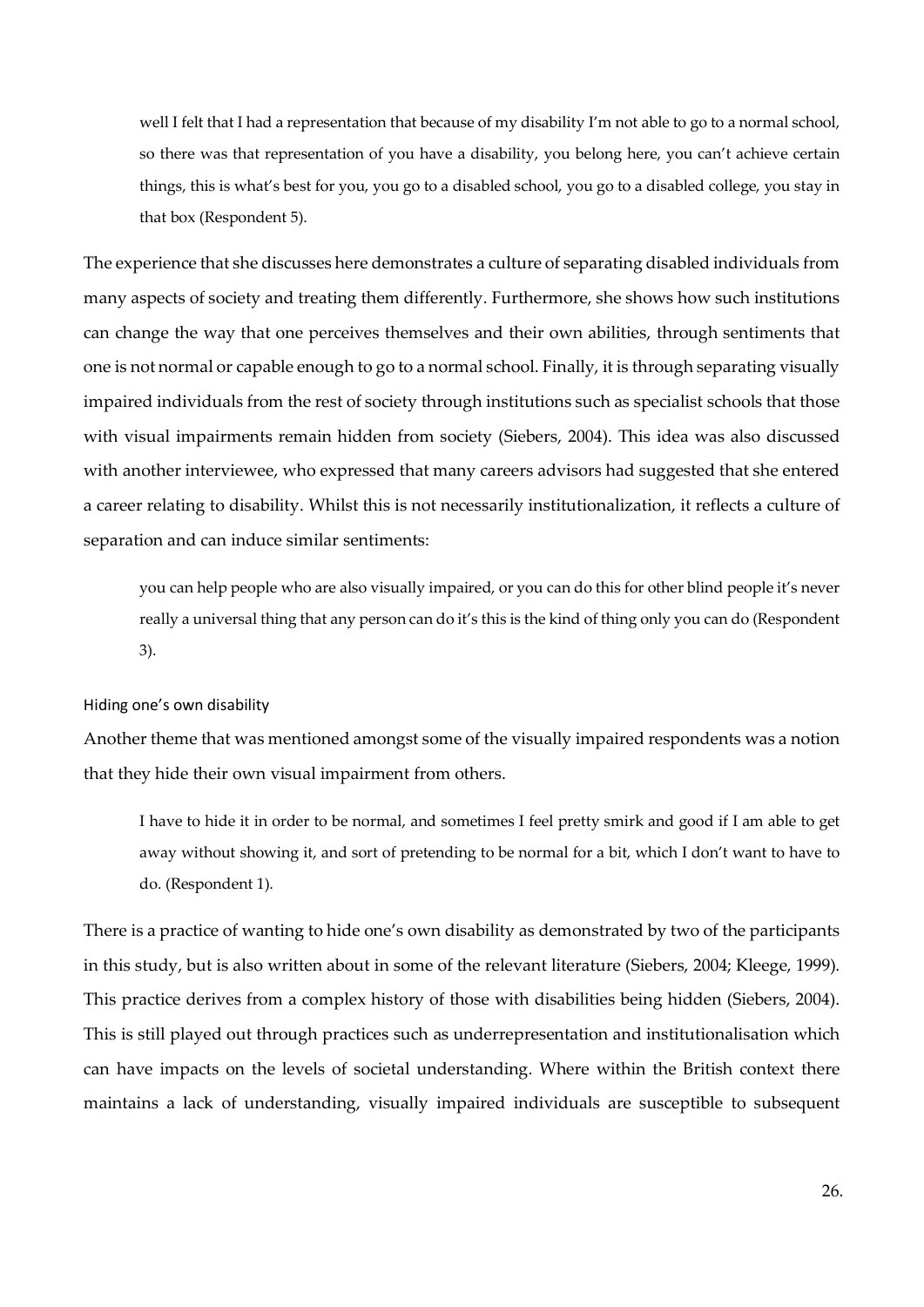prejudices, discrimination and other forms of oppression. Where this can sometimes be avoided by hiding one's own disability, or individuals are made to feel ashamed of their disability, many decide to conceal it. Clearly, one can only conceal their visual impairment up to a certain threshold or in certain situations. One of the respondents also reported being told by his friend to not use his cane as it would stop them from meeting people. This also reflects a discourse discussed by Tobin Siebers (2004), whereby in the instances that disability is not hidden, disabled individuals become invisible and are frequently excluded. In this instance, it was his friend that did not want to be the brunt of this social exclusion.

#### **Societal perceptions of visual impairment**

All the participants acknowledged that there is a lack of societal understanding towards the visually impaired community. Four of the five sighted participants admitted that they had little understanding of the visually impaired community. The sighted participant who stated that he had a relatively good understanding of this community said that this was due to him having a visually impaired relative. This supports arguments already in the relevant literature whereby those who know visually impaired individuals have more understanding of the community (Barnes, 1997). Additionally, all the visually impaired respondents reported experiencing bias, prejudice or discrimination on varying levels. Respondent 4 explains the discrimination as being two-fold: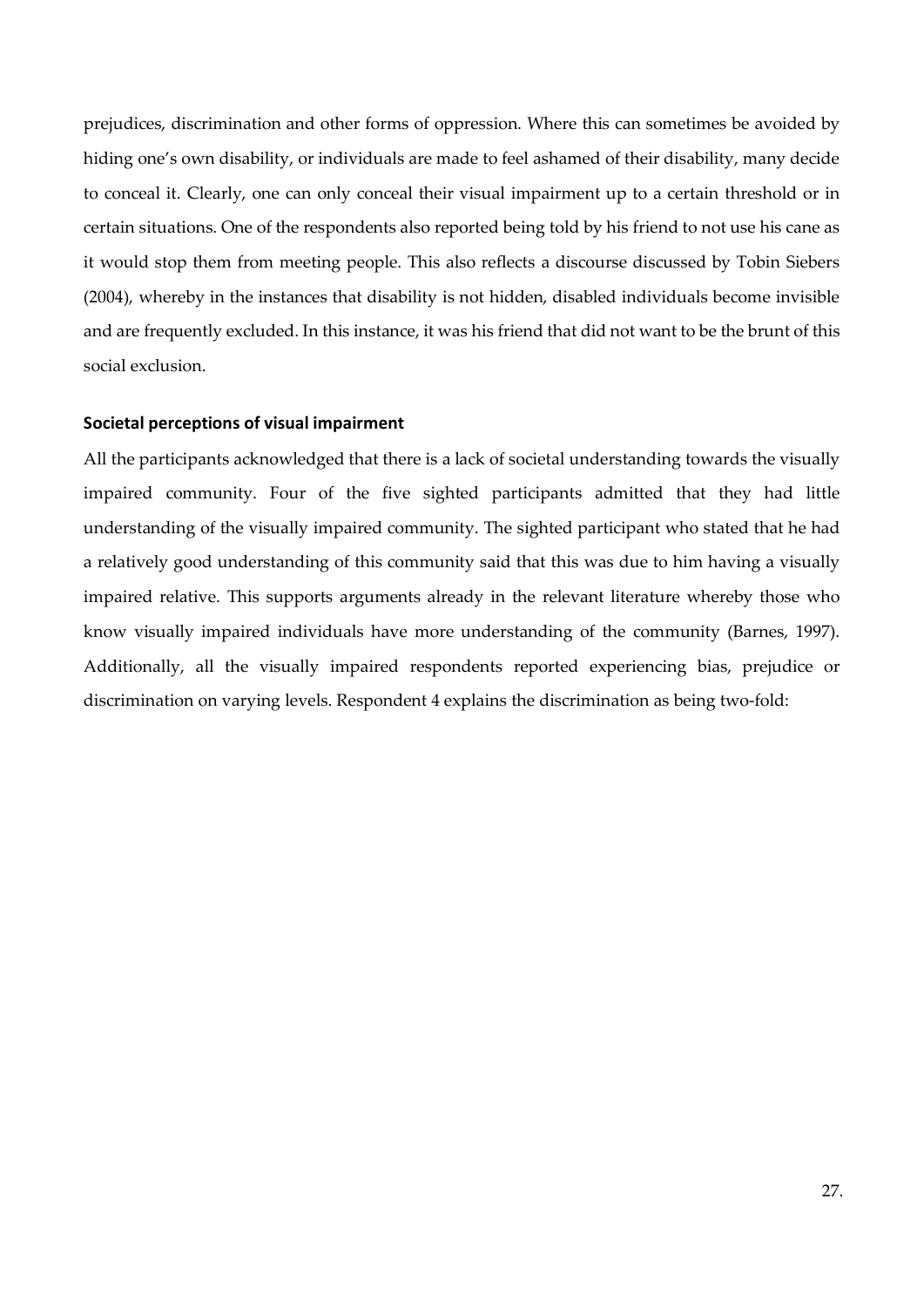unfortunately you have implicit and explicit discrimination, you can have someone explicitly discriminating against you but also you can have institutions most especially, implicitly discriminating against you and it becomes very frustrating especially if you are meant to enjoy the same opportunities and privileges as every other person (Respondent 4).

Here respondent 4 explains well how discrimination doesn't have to take the form of social encounters but can take the form of structural or institutional issues such as a lack of inclusion or accessibility. When measures are not taken to ensure inclusion or to tackle pre-existing structural hierarchies then we see a persistent imbalance in opportunities whereby it is the visually impaired individuals who lose out. Such discriminations can create feedback loops such as those with a disability being hidden or conceptions of visually impaired individuals being isolated.

On the other hand, some of the sighted individuals reflected on their levels of education and understanding towards the visually impaired community, and the general importance of education:

I don't think that just because I'm not disabled that I shouldn't know about it because there are just so many people out there, what if you see someone who's crossing the road and they have none of those beeping sounds or anything, I think it's important to be educated. (Respondent E).

Here this respondent, along with several of the other sighted respondents, discussed sentiments of wanting to help those who are visibly visually impaired but either not knowing how to, or not wanting to come across in the wrong way:

they've been blind probably for a very long time and they've done tasks probably twice as difficult. What makes me think that they need my help to cross a road? They are independent. And it's getting that balance between showing that you've got concern and care for them and treating them like a baby. (Respondent D).

One of the visually impaired respondents who has used both a white tip cane and a guide dog discussed his varying experiences:

When you use a cane most people just want to avoid you. I suppose that is good in some ways. When you have a dog, people either love you, or are terrified of you. (laughing), so certain people, you will get on the bus and they will just go on the other side of the bus. (Respondent 1).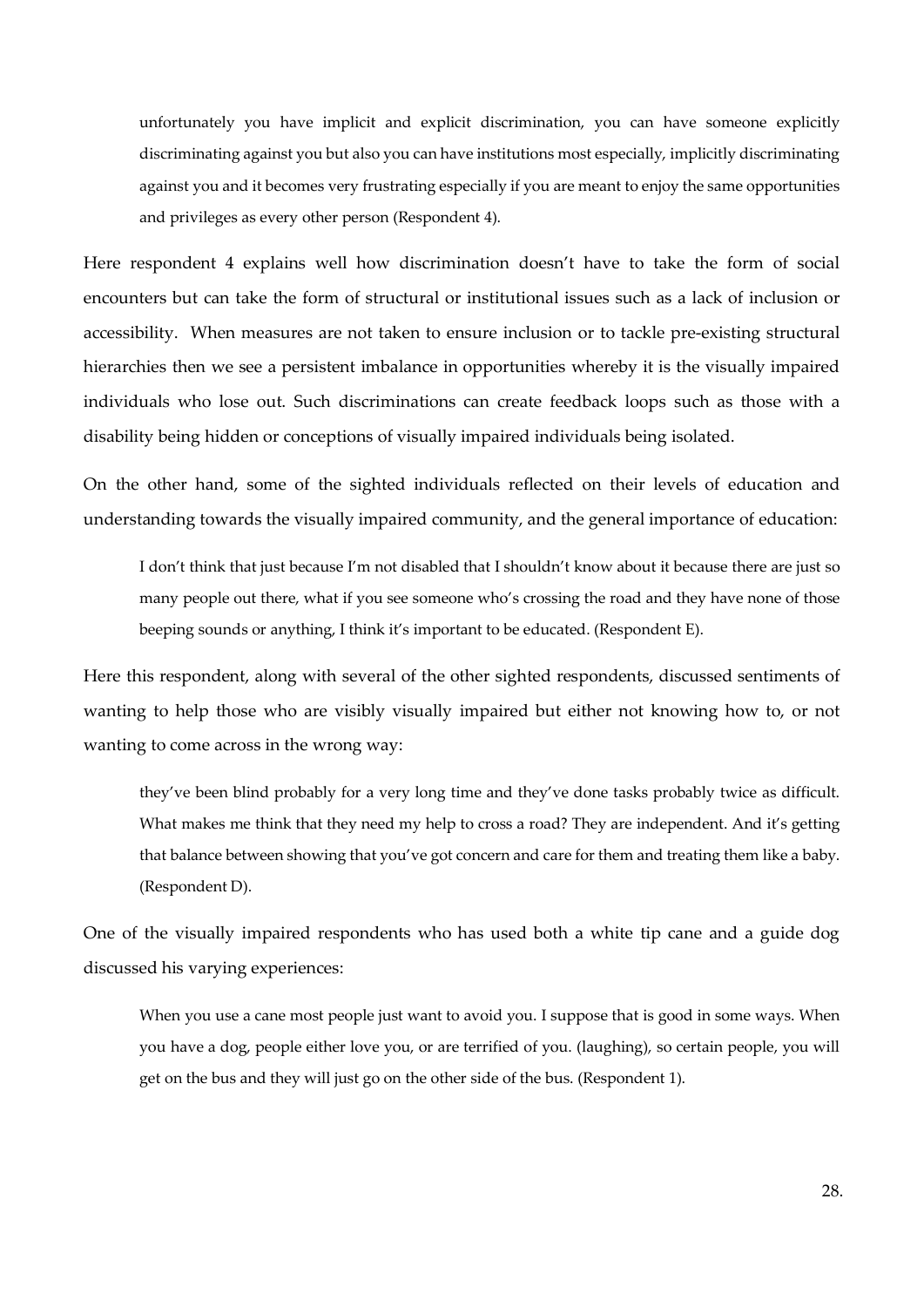Here we see how codes of behaviour can derive from a lack of understanding and a lack of a conversation about visual impairment. The thought processes of the sighted individuals within these interviews aimed to help the visually impaired struggling, whilst understanding some of the discourses around perceptions of the capabilities of this community. A lack of wanting to do something that could be offensive to that individual or inappropriate meant that some of the sighted respondents reported not helping, leading to discourses described above as the visually impaired community as being largely invisible (Siebers, 2004). Clearly, as discussed by the visually impaired respondent above, being stopped or helped frequently could be frustrating, however, what is often the case instead is that visually impaired individuals are ignored (Siebers, 2004). A greater exposure to visually impaired individuals, having more of a conversation about such issues and a greater understanding of accessibility would aid in sighted individuals being able to identify situations where their help is needed and understand when it is not. Clearly visually impaired individuals can ask for help, however, even in this case many of the visually impaired respondents reported hostile responses to their requests, or even being ignored when asking for help.

Some of the sighted respondents demonstrated the problematic tendency of viewing visual impairment as negative:

I wouldn't say that I feel sorry for them but I always like I don't know actually. I think I would feel very grateful for the position that I am in to have sight (Respondent C).

Here, this respondent along with two other sighted participants demonstrated notions described by Stella Young whereby disabled individuals are objectified for the benefit of non-disabled individuals. In this example, visually impaired individuals act as a reminder that one's life could be worse, they could not have sight. Such ways of thinking not only demonstrate the common tendency to see blindness and visual impairment as complete darkness, but also can frequently lead to the propensity to view visually impaired individuals as inspirational. Furthermore, it displays a binary way of thinking between sighted and able-bodied as positive, and visually impaired and disabled as a negative attribute (Davis, 1995).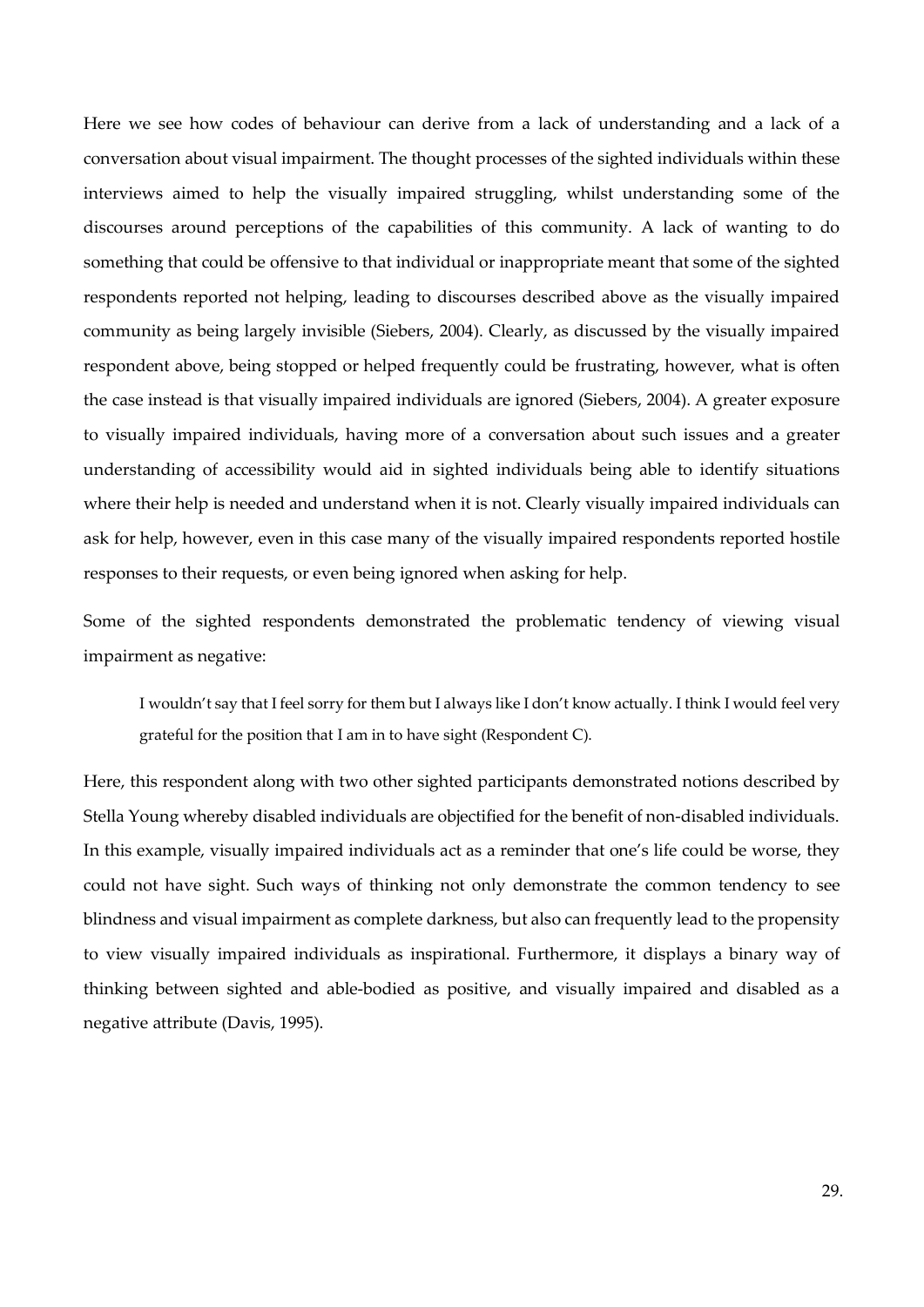#### *Role models and societal perceptions of capabilities*

Three of the respondents (all sighted) discussed how underrepresentation can impact the way that a minority group view themselves and their capabilities. Two of these participants discussed this notion with respect to the underrepresentation of their own minority groups:

growing up I never saw anyone on screen that was successful who was Asian. I wouldn't say it made me feel like I was less of a person, or that I feel terrible about myself because I don't see myself out there but it's these unconscious voices that is ingrained in yourself that you feel that because you don't see yourself on screen you feel people like me who look like me will never make it (Respondent E).

She later drew ties with this experience, and the experience faced by the underrepresentation of those with a visual impairment. She explains well the subtleties of socialisation through the media, particularly when growing up and how this can affect how one sees their own prospects; an idea that coincides with an argument made by Caroll and Rosenblum (2000). In line with this, one of the visually impaired individuals expressed the following:

I feel like, no matter what, we, people with disabilities, visual impairments, we have had to do a lot of proving, proving not just to the world but to ourselves that we can achieve something but at the same time we're not really sure what we can achieve because this is a disability that we suddenly had or gradually had or had from birth so it's like we have to try and overcome our own biases in our minds where like, can I actually be something, you know, how do I do it, like I'm not even sure if I can do it (Respondent 5).

The sentiments felt by this respondent reflects the internal biases that individuals with a visual impairment face. The full extent and reasoning behind this is not something that this dissertation has the scope to address, however, many of the main themes within this study such as underrepresentation (Corbella and Acevedo, 2010), a lack of role models (Caroll and Rosenblum, 2000), social disablement (Ellis, 2015) and issues of accessibility (Ellcessor, 2016) can play prominent roles in forming these biases both internally and externally.

#### **Accessibility**

Within the topic of accessibility there were two prevalent themes that arose throughout the interviews. The first was a disconnect in understanding of accessibility by the sighted interviewees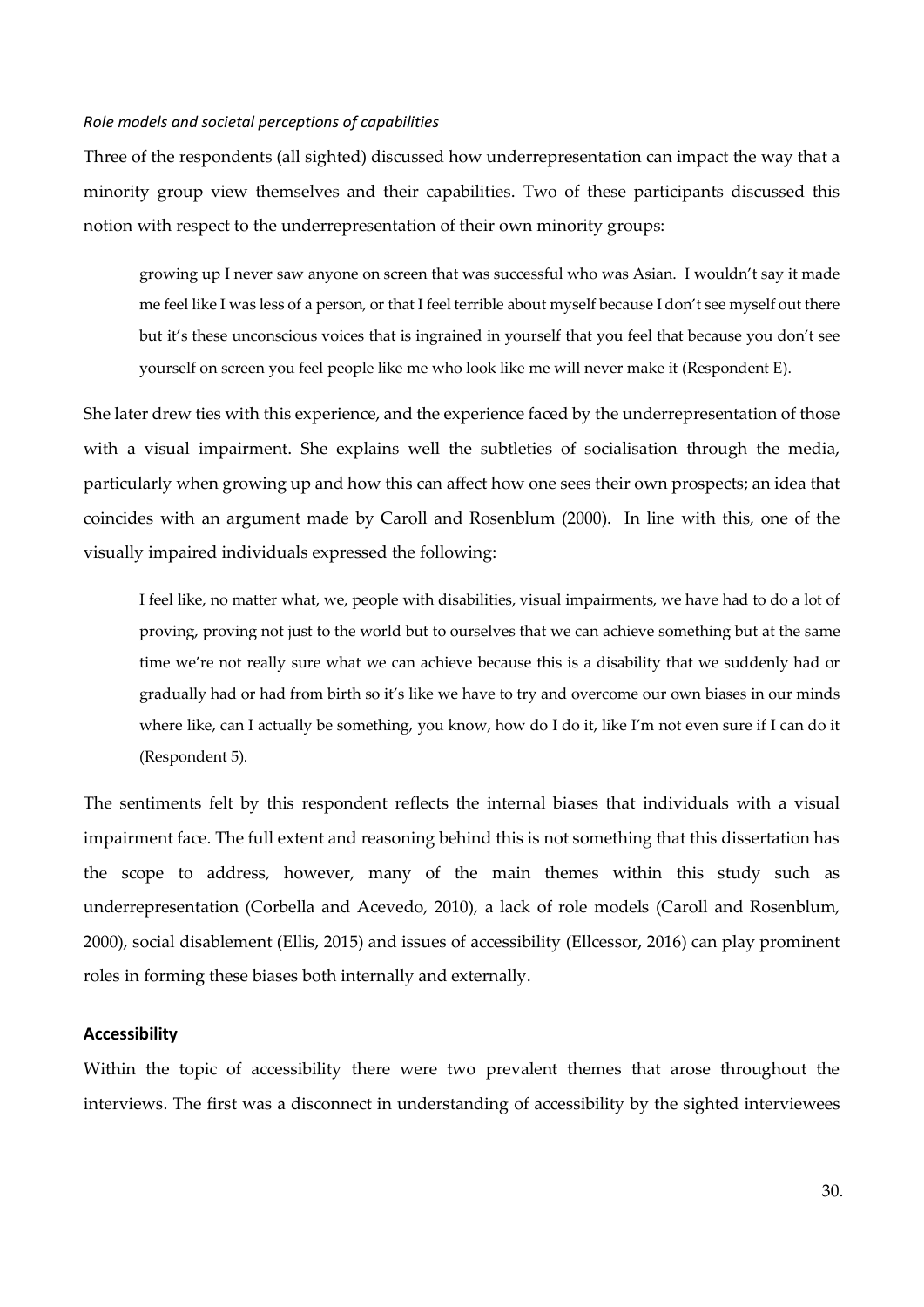and the experiences of accessibility amongst the visually impaired respondents. The second theme discussed by both visually impaired and sighted respondents was the concept of accessibility as being a charitable act.

#### Low levels of understanding

Throughout the interviews with the sighted individuals, it was quite clear that none of them fully understood accessibility features for visually impaired individuals. Not surprisingly, the individual who knew the most features was the respondent who had a visually impaired relative, additionally he was the only sighted individual who did not mention braille. Regarding media consumption, the only other features that were mentioned were audio description and radios and podcasts, although these were only mentioned by two of the respondents. Finally, the use of a cane, guide dog and a few other infrastructural adjustments were mentioned by three of the respondents. In comparison, when asked what accessibility features they used, none of the visually impaired respondents mentioned braille. Four of the five respondents mentioned using a screen reader, the fifth participant said that he did not need it as his primary issue was with mobility and not reading. Here we see a disjuncture in the understandings of accessibility from sighted individuals, and the realities of accessibility from those who are visually impaired. This can impact how those who are sighted perceive the abilities of those with visual impairment, and therefore, their inclusion.

The task associated with editing or writing obviously involves a lot of reading and due to costs and internal processes and even just getting hands on material, it's easier to write things than to have them fully translated into Braille and so it almost makes sense from like an internal production point of view that most journalists and writers are not visually impaired (Respondent D).

Here, this respondent demonstrates a lack of understanding of accessibility and what it would entail for a visually impaired individual to be a writer or journalist. This is a phenomenon depicted by Georgina Kleege when she describes a man's reaction to her being a visually impaired writer (Kleege, 1999). This is not to say that braille is not used, but as of 2012 fewer than 1% of visually impaired individuals in the UK used braille (Rose, 2012). With the advent of technology, there are many different tools that would enable a visually impaired individual to access text, without it being turned into braille. Common misconceptions of accessibility features, as also demonstrated by the opening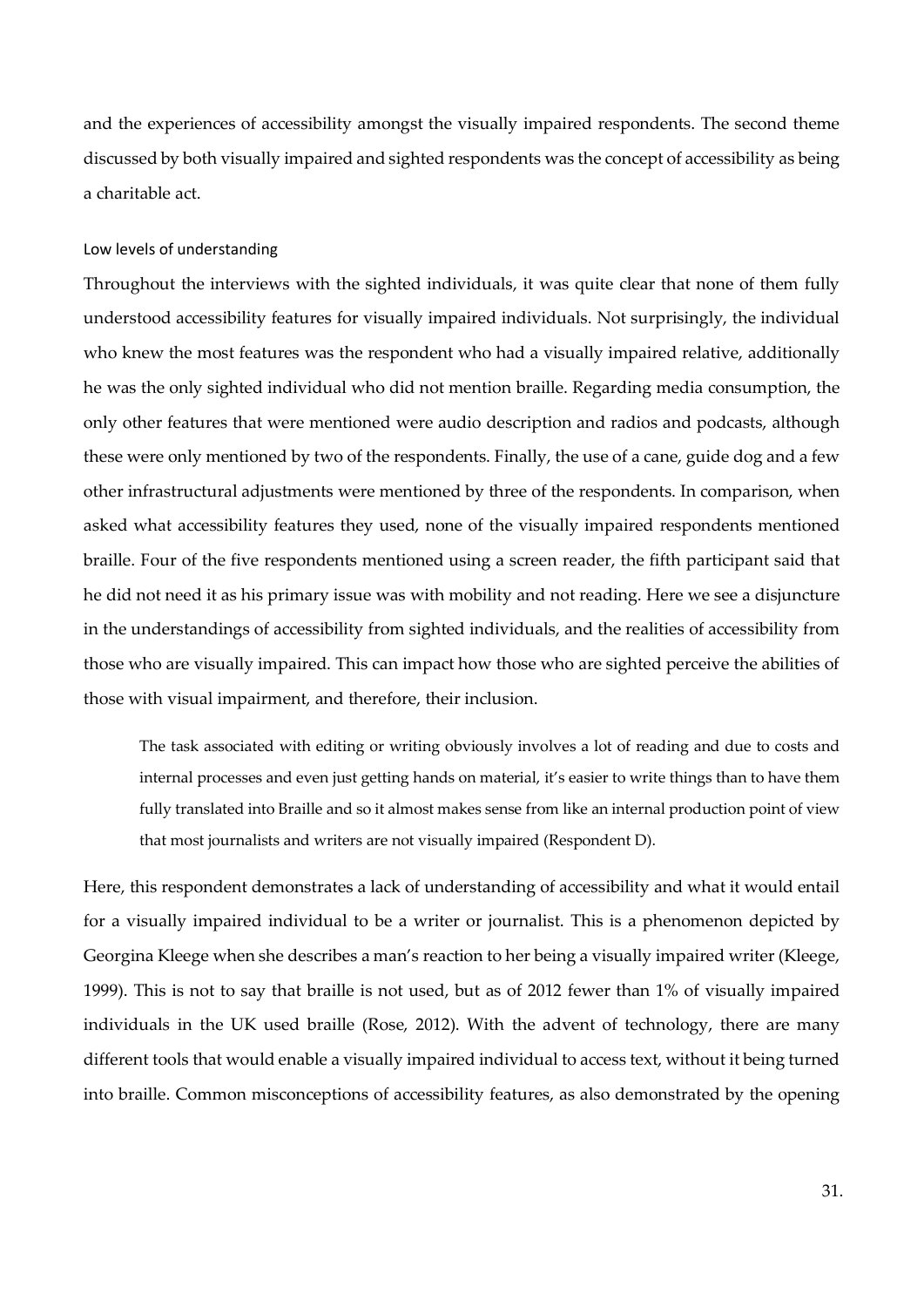example of this dissertation, inevitably influence the perceived capabilities, prospects and experience of those with a visual impairment by sighted individuals.

It is important to note that this is not to say that there are not issues within accessibility and making things accessible. When asked on accessibility, some of the visually impaired respondents reflected the following sentiments towards it:

I guess things are either really fine, like a news article, you can zoom in as much as you want or they are just not… It's either people think about it or they don't (Respondent 2).

#### *Accessibility as charity*

The idea that has already been explored of accessibility as charity was reflected in several of the interviews by both visually impaired and sighted respondents.

Another common representation is making it seem like persons with disabilities are very demanding so, usually it is presented as if we are always asking for things to be done, we are always asking for a lot, but we should be told most of the things we've been asking for are just things that we need as people with disabilities to survive and thrive in life. So, for example if people ask for beeping traffic machines on the road, clearly this is not, this shouldn't be presented as demanding too much (Respondent 4).

In comparison one of the sighted respondents said on the matter:

So, for instance seeing a BBC presenter who's blind, I would then think wow BBC has gone to a lot of effort to put that together, that's very, very compassionate. And also look at how great they are at reporting in their job (Respondent D).

In viewing the effort made in making a job accessible as compassionate respondent D demonstrates the common idea that accessibility is not a necessity, but is a bonus, and those who make things accessible are charitable as discussed by Ellcessor. Where this way of thinking has already been critiqued, and some of the repercussions explored, the points made by respondent 4 depict well why accessibility should be seen as a necessity. His emphasis on accessibility simply enabling those with a disability to survive and thrive demonstrates this.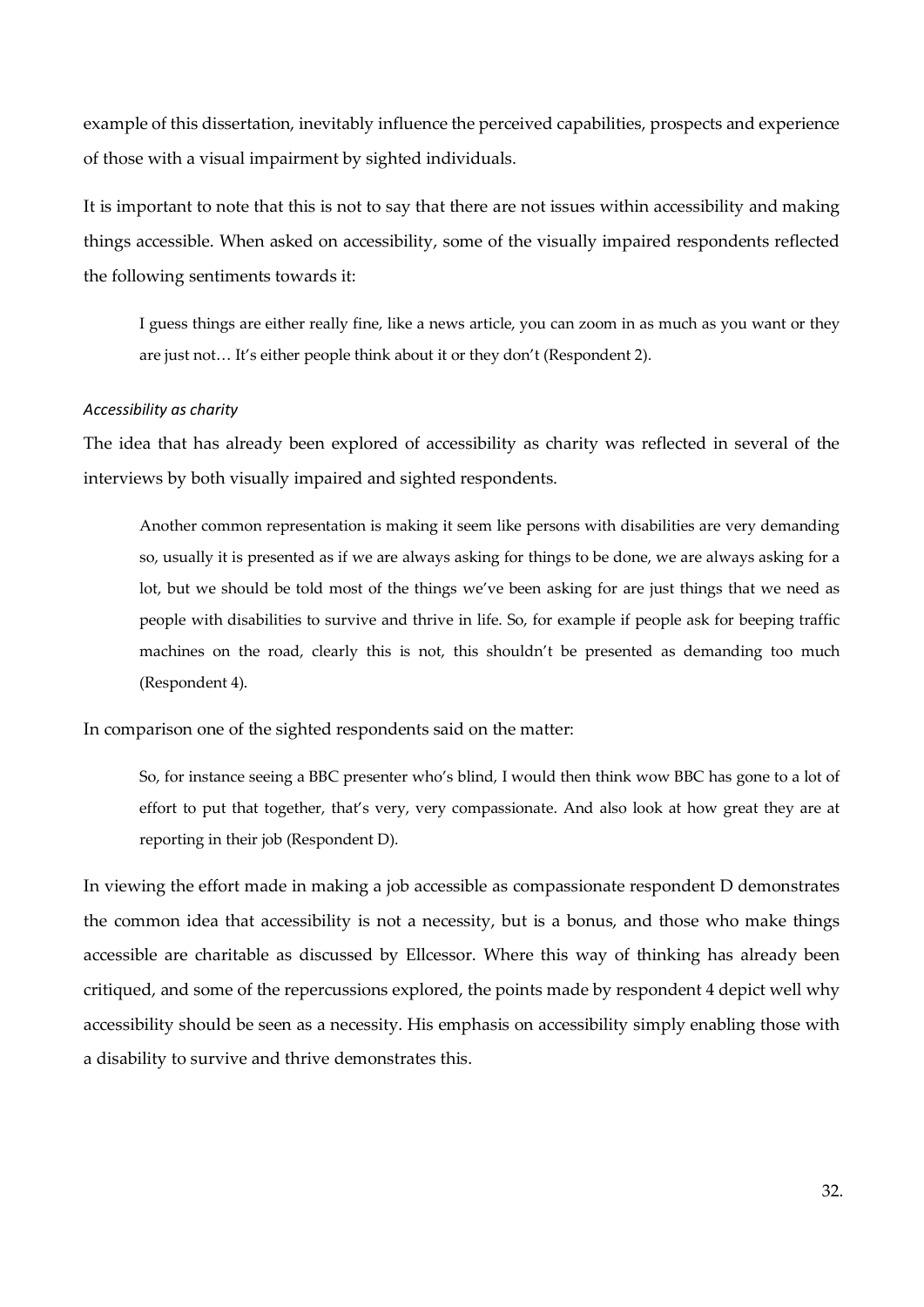#### **DISCUSSION**

This final section will discuss how the findings from this study and the literature outlined can expose a cyclical relationship between representation and accessibility. It will then briefly identify some notes for further research.

#### **Linking these themes: the impacts of representation and accessibility on each other.**

Herman and Chomsky argue that the function of the mass media is:

to amuse, entertain, and inform, and to inculcate individuals with the values, beliefs, and codes of behaviour that will integrate them into the institutional structures of the larger society (Herman and Chomsky, 2002, p1).

Here, they identify how vital the media is in influencing the behaviour of audiences and those within greater society. This is a recurring theme of this research and is vital when considering the relationship between media representation and accessibility, as social perceptions and codes of behaviour act as a vehicle in connecting the two concepts.

The processes discussed in the analysis section can be linked to demonstrate a cyclical relationship between issues of representation and issues of accessibility. Where disability has been and remains to be commonly hidden from many within society particularly through processes such as institutionalization (Siebers, 2004), the media is the only form of exposure that many have to disability (Haller, 2010). However, underrepresentation and misrepresentation are common practices when it comes to the media depiction of the visually impaired community (Corbella and Acevedo, 2010; Ellis, 2015; Caroll and Rosenblum, 2000). Thus, an overall lack of exposure and the propagation of misconceptions through the common use of stereotypes all work together to impact the levels of understanding within society (Eitam and Higgins, 2010) towards the visually impaired. When discussing media representation, all the visually impaired respondents said that they felt that the media depictions were inaccurate to their own experiences.

Where the media does not accurately explore the experiences of those with a visual impairment, there is little representation of their daily processes (Brylla and Hughes, 2017), including how they access facilities, information and other services. This once again impacts societal understanding of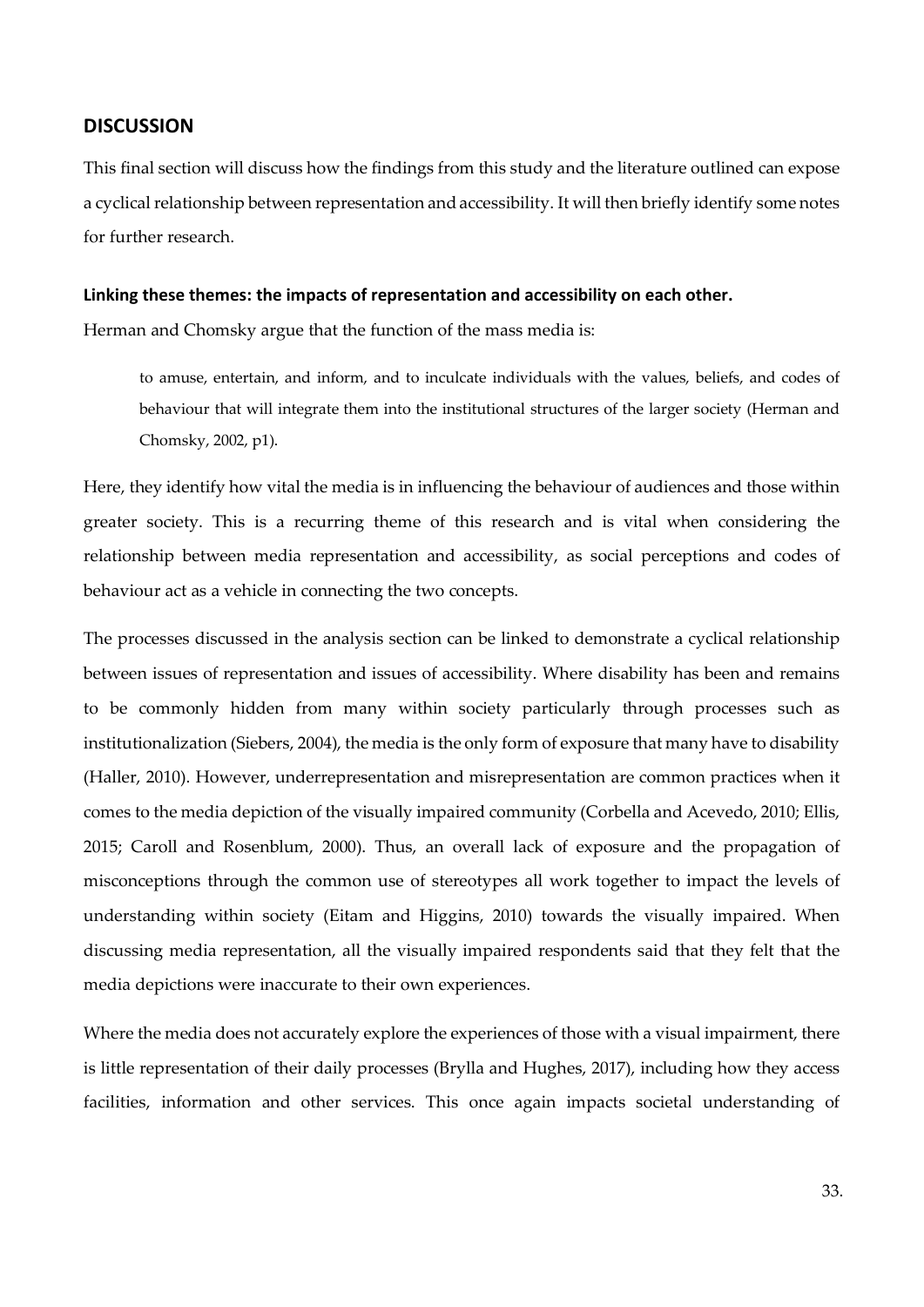accessibility and how they view the capabilities of those with a visual impairment as explored above. Thus, notions such as misrepresentation, a lack of exposure, and a lack of understanding play a prominent role in reinforcing societal attitudes that uphold social structures of oppression (Haller, 2010; Barnes, 1997). Such structures influence not only how those in society view individuals with a visual impairment but can also have an impact on how those with a visual impairment view and perceive themselves (Caroll and Rosenblum, 2000; Jaegar, 2005).

Whilst there is a lot of explicit bias, discrimination and prejudice faced by those with a visual impairment (Kleege, 1999), there remains implicit discrimination which can often take the form of a lack in accessibility (Ellcessor, 2016). Jaegar argues:

If persons with disabilities are socially excluded and classified as having little value, then few efforts are made by the society to provide equal access. When persons with disabilities are socially included and classified as having value, then issues of equal access become social concerns (Jaegar, 2005, p63).

Here, he demonstrates how reliant attitudes towards accessibility are on public perceptions of the community itself. As already explored, such public perceptions are heavily shaped by media discourses, and it is a shift in perceptions towards visual impairment that will impact the levels of accessibility experienced. When accessibility is lacking, it works to prevent visually impaired individuals from having the same opportunities in every aspect of their lives as those who are ablebodied. Where many with a visual impairment are creative in figuring out ways to overcome obstacles, when there is no access there sometimes is little that an individual can do. Consequently, in these instances, individuals can be more dependent, vulnerable or isolated. Thus, these instances can play into the stereotypes depicted in the media. One of the respondents explained this well:

when the media portrays it in that way it fails to also add that this sense of vulnerability they are presenting stems out of the lack of social facilities and the lack of societal understanding for persons with disability and their needs. (Respondent 4).

As stated by respondent 4, the stereotypes that are often promulgated, are taken out of the context of accessibility and the different forms of societal oppression that are faced and simply depicted as a characteristic of visually impaired individuals as a community. Furthermore, he discusses the notion that issues of accessibility play a vital role in shaping the way that visually impaired individuals are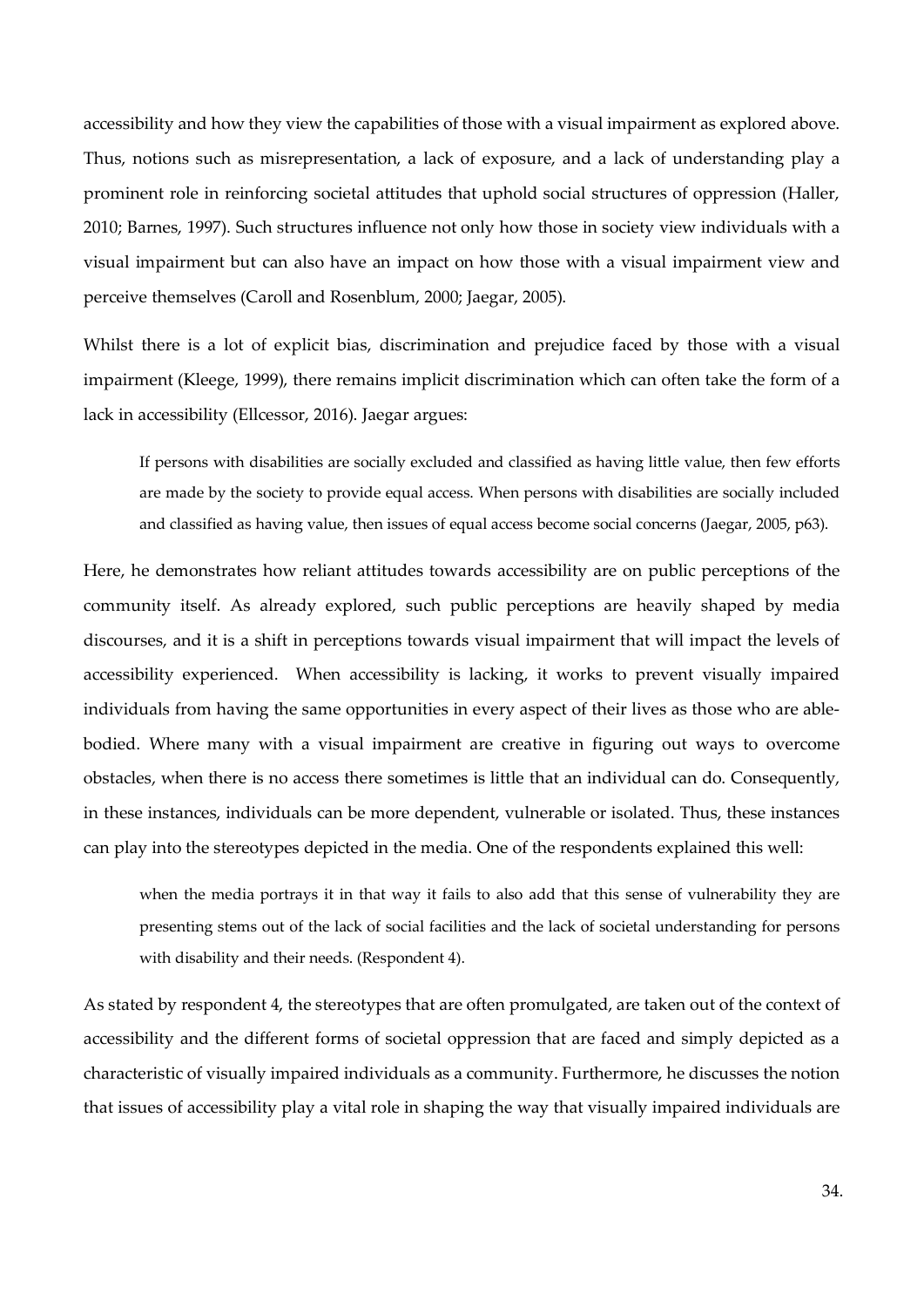able to act. This notion was briefly discussed in terms of the paternalistic nature of content accessibility (Ellcessor, 2016), but clearly this notion can derive from many different forms of accessibility issues, be it infrastructural, or technological. Where there is a lack of accessibility, and a lack of willingness to make certain things accessible (Ellcessor, 2016; Jaegar, 2005), this can impact job prospects of the visually impaired community, including the likelihood of these individuals to reach the media elite as to be able to represent themselves. Additionally, it can impact the amount of visually impaired role models in the media, therefore, playing into the same systems of underrepresentation.

#### **Notes for Further Research**

Whilst this research has outlined a correlation between representation and accessibility, it is important that this relationship is explored in more depth. There are many different aspects of both representation and accessibility that this research was not able to touch upon, and thus, a natural follow-on would consider how specific forms of media representation, such as representation in the news, can impact specific forms of accessibility. This research focused on technological accessibility, thus, other forms such as infrastructural and intellectual accessibility should be areas of interest. Finally, this relationship should be studied with regard to different forms of intersectionality, across varying geographical, cultural and economic contexts and amongst different age groups.

### **CONCLUSION**

In viewing representation and accessibility in tandem with each other, this study has been able to explore some of the elements that contribute to an overarching system of oppression towards visually impaired individuals. Clearly, it is theoretically broad and thus treads a fine line between attempting to contextualise complex processes and oversimplifying them, and thus it is important to acknowledge this. Furthermore, it is important to note that the situation for visually impaired individuals within the UK has significantly improved over time and will inevitably continue to do so with both technological advancements and evolving social attitudes.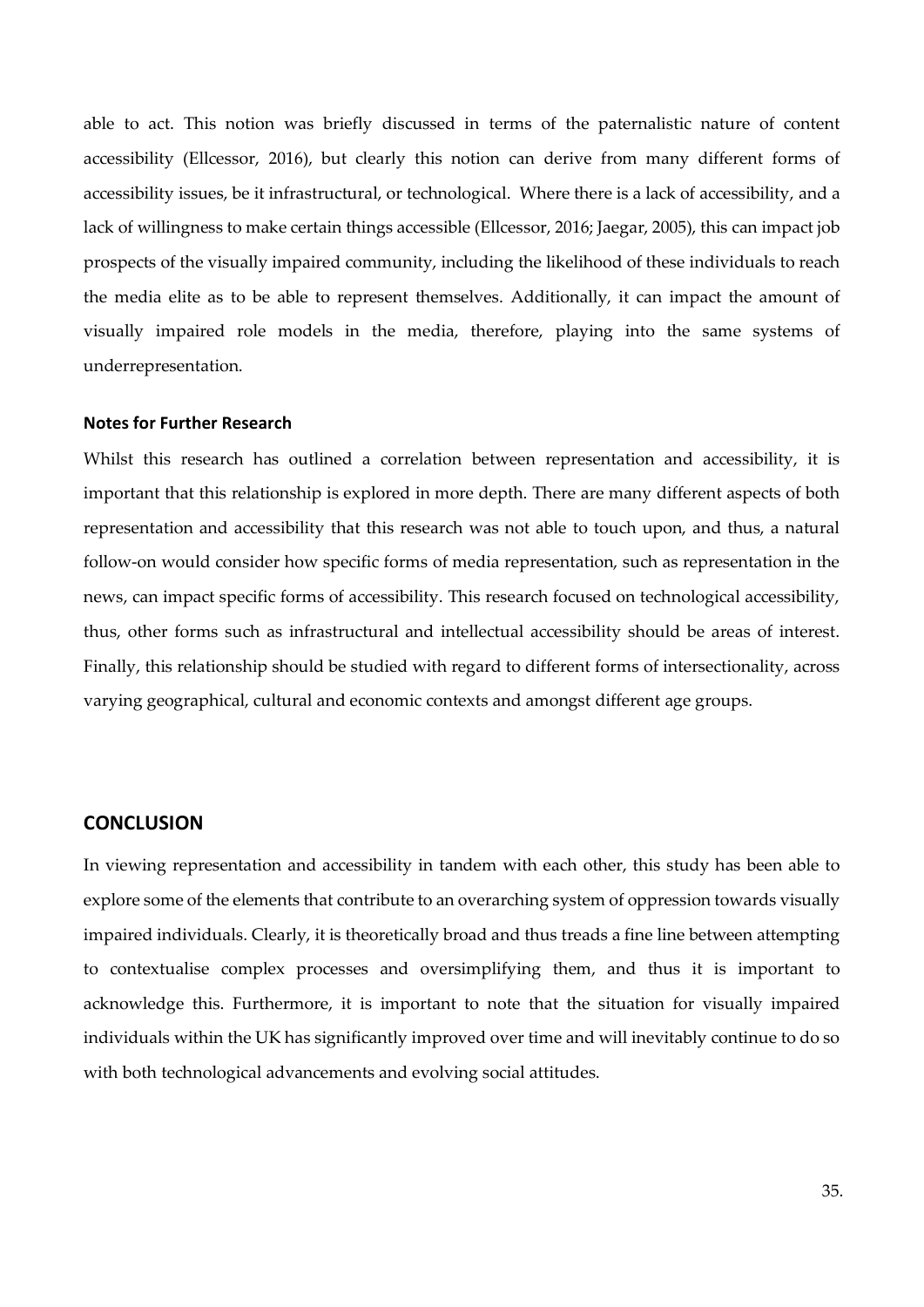In spite of this, this research has explored and combined the themes of a tradition of hiding disability, societal perceptions and issues in accessibility to make the argument that there is a co-constitutive relationship between representation and accessibility. In its simplest form, it is the media representation that works to shape societal perceptions, beliefs and attitudes towards the visually impaired community. Where this community remains underrepresented and misrepresented, it has a negative impact on the experiences faced by visually impaired individuals and can contribute to others doubting these individuals, and in some cases these individuals doubting themselves. Yet, attitudes towards accessibility can work to inhibit the levels of accessibility that can be reached, and in the instances where accessibility is not available, certain negative stereotypes such as vulnerability, dependency and isolation can be reinforced. Furthermore, where accessibility is lacking, it can work to inhibit opportunities such as job prospects of the visually impaired, particularly relevant here would be the ability for such individuals to reach high positions in the media as to be able to represent themselves. It is important to note that many companies are making an active effort to diversify their staff, including diversity schemes for disabled individuals. Yet, persistent processes of socialisation that question the capabilities of those who are visually impaired, have much more subtle but entrenched effects that can impact their prospects. This can be heightened by the tedious nature of accessibility as it is, which can impact the propensity for employers, and other institutions to make services, facilities and information accessible.

It is education, exposure and discussions about such systems, that will induce change. Where progress regarding disability and visual impairment has been made, the trajectory is much slower than it ought to be. Davis argues that disability is the missing term in the race, class and gender triad (Davis, 1995). Here he discusses how the oppression faced by individuals with a disability are not spoken about to the same extent or on the same level as race, class and gender. Where there is little attention to disability, a change in the nature of media representation will contribute to the inclusion and ultimate integration of the visually impaired community. However, so long as the discourses discussed within this dissertation persist, the visually impaired community and the issues they face will remain 'Out of Sight, Out of Mind'.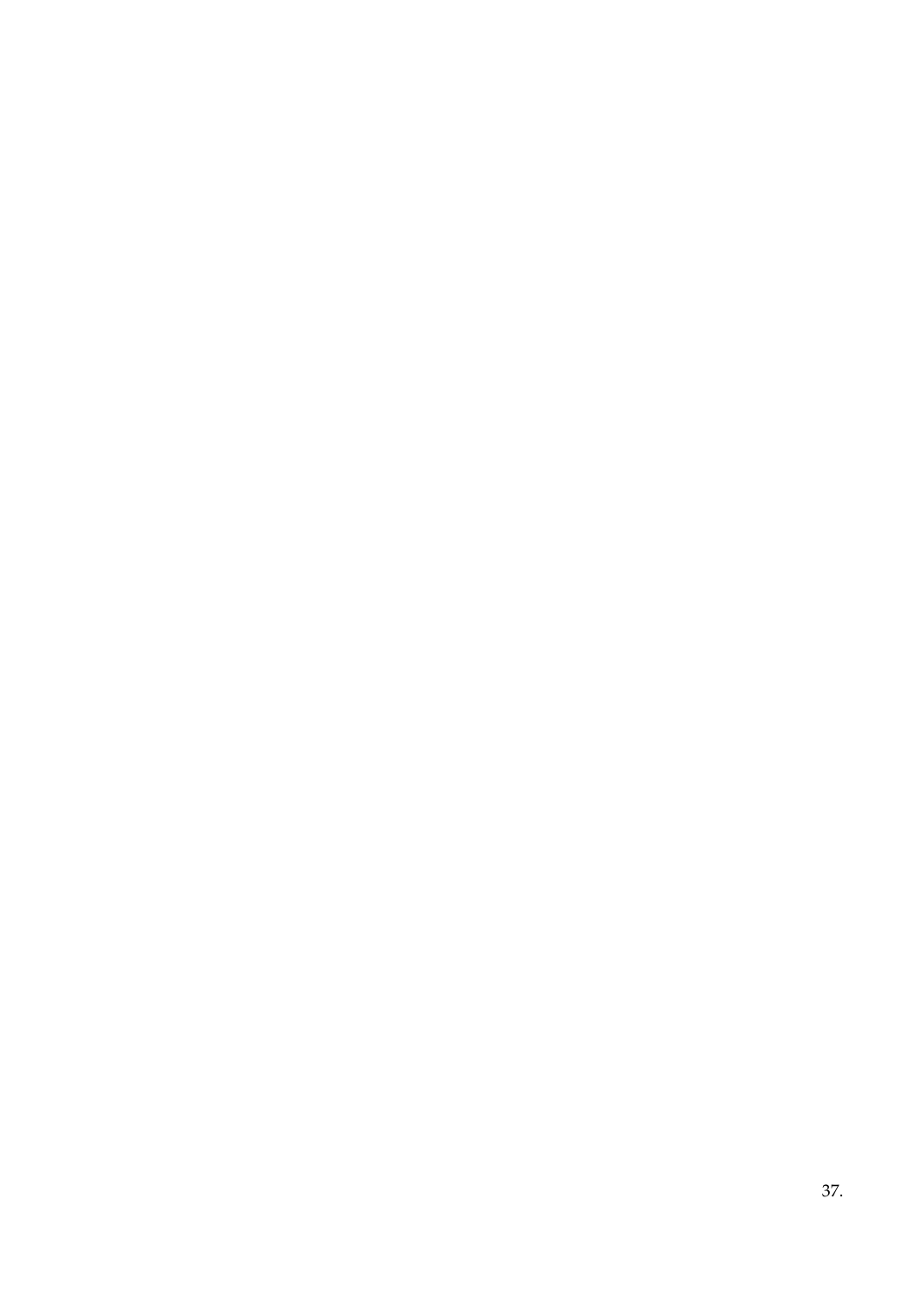# **REFERENCES**

Andrejevic, M. (2013). *InfoGlut*. London: Taylor & Francis.

- Bachmann, I. and de Zúñiga, H., (2013). News Platform Preference as a predictor of political and civic participation. Convergence: *The International Journal of Research into New Media Technologies*, 19(4), pp.496-512.
- Barnes, C. (1992). Images of Disability on Television. *Disability, Handicap & Society*, 7(4), 385–7.
- Barnes, C. (1997). A legacy of oppression: A history of disability in Western culture. In L. Barton and M. Oliver (eds), *Disability Studies: Past Present and Future* (pp. 3–24). Leeds: The Disability Press.
- BBC News. (2019). 'People Think I'm Faking My Blindness'. [online] Available at: https://www.bbc.co.uk/news/blogs-trending-47031509[Accessed 14 July 2020].
- BBC News. (2020). Braille Is Spreading But Who's Using It?. [online] Available at: https://www.bbc.co.uk/news/magazine16984742#:~:text=Fewer%20than%201%25%20of%20the,use%20B raille%20in%20some%20contex. [Accessed 17 August 2020].
- Bolt, D. (2006). Beneficial Blindness: Literary Representation and the So-Called Positive Stereotyping of People with Impaired Vision*. Journal of Disability Studies*. pp. (80-100.)
- Bowe, F. G (1993). Access to the information age: Fundamental decisions in telecommunications policy. *Policy Studies Journal*, 21(4), 765-774.
- Brooks, D. and Herbert, L. (2006). Gender and Communication in Mediated Contexts. *The SAGE Handbook of Gender and Communication*. Pp.297-312.
- Brylla, C. and Hughes, H. (2017). Documentary and Disability. Chapter 5: *Spectatorship and Alternative Portrayals of Blindness*: pp: 61-77. Palmar Macmillan UK.
- Burnard, P. (1994). Searching for meaning: a method of analysing interview transcripts with a personal computer*. Nurse Education Today*, 14(2), pp.111-117.
- Caroll, P. and Rosenblum, P. (2000). Through Their Eyes: Are Characters With Visual Impairment Portrayed Realistically in Young Adult Literature? *Journal of Adolescent & Adult Literacy* Vol. 43, No. 7. pp. 620-630
- Casper, M. J., & Talley, H. L. (2005). Preface [Special issue]. *Journal of Contemporary Ethnography*, 34(2), 115-120
- Civilsociety.co.uk. (2020). Sarah Lambert: Why RNIB Wants To Transform Public Attitudes And What It's Doing. [online] Available at: https://www.civilsociety.co.uk/voices/sarah-lambert-transforming-publicattitudes.html [Accessed 25 August 2020].
- Corbella, M. and Acevedo, F. (2010). *The Representation of People with Visual Impairment in Films*. Ediciones Universidad de Salamanca.
- Corbin, J. and Morse, J., (2003). The Unstructured Interactive Interview: Issues of Reciprocity and Risks when Dealing with Sensitive Topics. *Qualitative Inquiry*, 9(3), pp.335-354.
- Corn, A.L., & Koenig, A.J. (1996). Perspectives on low vision.In A.L. Corn & A.J. Koenig (Eds.), *Foundations of low vision: Clinical and functional perspectives* (pp. 3-25). New York: American Foundation for the Blind Press
- Cresswell, J.W. (2007), *Qualitative Inquiry and Research Design: Choosing Among Five Traditions*, 2nd ed., Sage, Thousand Oaks, CA.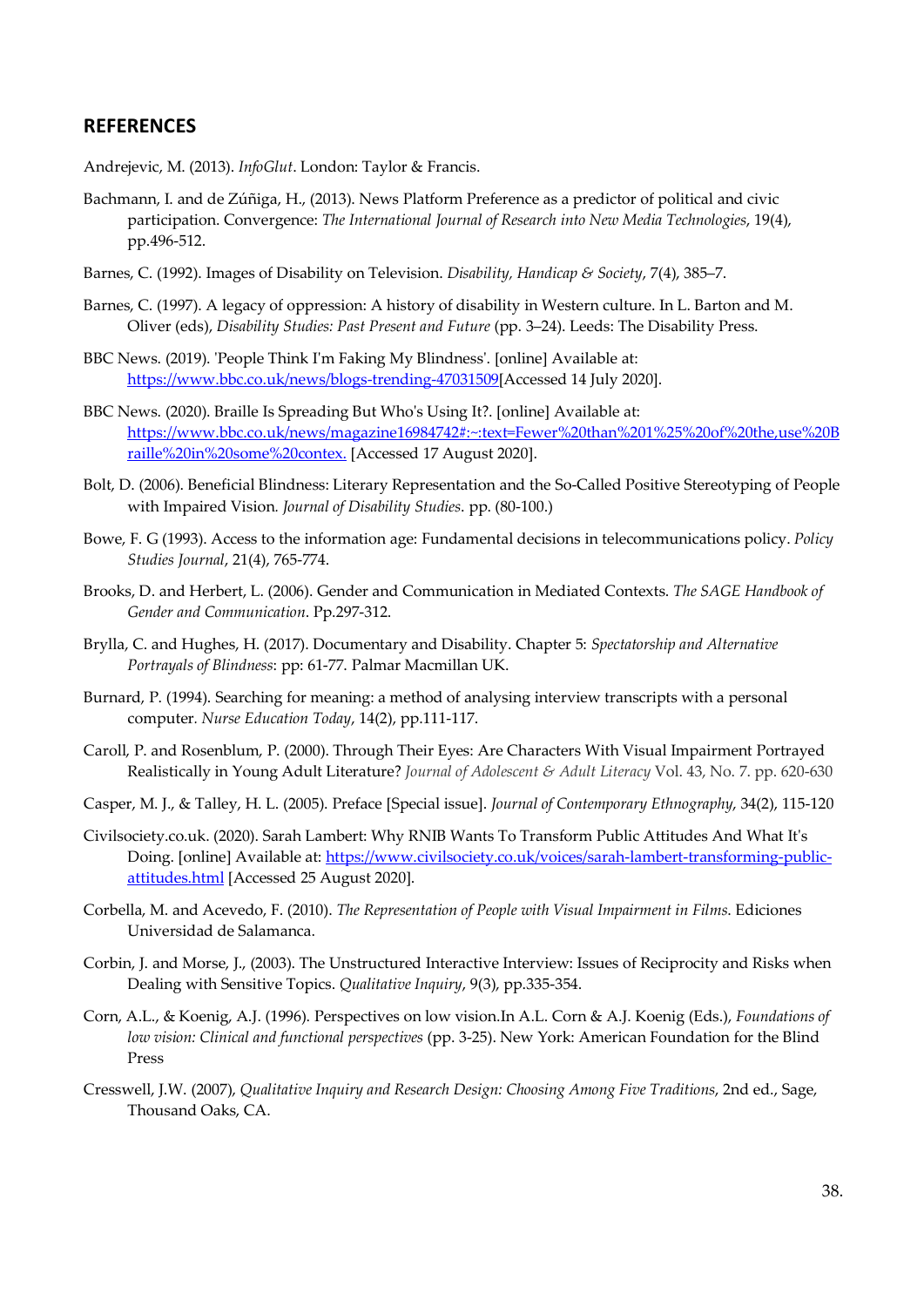- Danieli, A. and Woodhams, C. (2005) Emancipatory Research Methodology and Disability: A Critique, *International Journal of Social Research Methodology*, 8(4): 281–296.
- Darling, R. B. (2013) *Disability and Identity: Negotiating Self in a Changing Society*, Boulder, CO: Lynne Rienner Publishers.
- Davis, A., (2003). Whither Mass Media and Power? Evidence for a Critical Elite Theory Alternative. *Media, Culture & Society*, 25(5), pp.669-690.
- Davis, J. M. (2000). Disability studies as ethnographic research and text: Research strategies and roles for promoting social change? *Disability Studies*, 15(2), 191-206.
- Davis, L. J., (1995). *Enforcing Normalcy Disability, Deafness and the Body*. London: Verso.
- Devlieger, P. (2005). Generating a cultural model of disability. Presented at the 19th Congress of the European Federation of Associations of Teachers of the Deaf (FEAPDA).
- Djamasbi, S., Tullis, T., Girouard, M., Hebner, M., Krol, J., and Terranova, M. (2006). Web Accessibility for Visually Impaired Users: Extending the Technology Acceptance Model (TAM). Association for Information Systems.
- Dodds, A. (1993). *Rehabilitating blind and visually impaired people: A psychological approach*. London: Chapman & Hall.
- Eitam, B. and Higgins, E., (2010). Motivation in Mental Accessibility: Relevance of a Representation (ROAR) as a New Framework. *Social and Personality Psychology Compass*, 4(10), pp.951-967.
- Ellcessor, E. (2016). *Restricted Access: Media, Disability and the Politics of Participation*. University Press Scholarship.
- Ellcessor, E., (2010). Bridging Disability Divides. *Information, Communication & Society*, 13(3), pp.289-308.
- Ellcessor, E., (2015). Blurred lines: Accessibility, disability, and definitional limitations. *First Monday*.
- Ellis, K. (2015). *Disability and Popular Culture: Focusing Passion, Creating Community and Expressing Defiance*. Ashgate Publishing.
- Elmir, R., Schmied, V., Jackson D. and Wilkes, L. (2011) Interviewing People About Potentially Sensitive Topics, *Nurse Researcher* 19(1): 12–16.
- Finkelstein, V. (1981). Disability and the helper/helped relationship: A HistoricalView. Disability Archive UK: http://www.leeds.ac.uk/disability-studies/archiveuk/finkelstein/Helper-Helped%20Relationship.pdf
- Garland-Thomson, R. (2002). The Politics of Staring: Visual Rhetorics of Disability in Popular Photography. In S. Snyder, B.J. Brueggmann and R. Garland-Thomson (eds), *Disability Studies: Enabling the Humanities* (pp. 56–85). New York: The Modern Language Association of America.
- Glaser B G, Strauss A.L. (1967). *The discovery of grounded theory*. Aldine, New York
- Global News. (2020). Man In Wheelchair Couldn'T Access A Barbershop So The Barber Took The Shop Outside. [online] Available at: https://globalnews.ca/news/4474020/barber-cuts-hair-man-in-wheelchairoutside/ [Accessed 25 August 2020].
- Goffman, E. (1963). *Stigma: Notes on the Management of Spoiled Identity*. Englewood Cliffs, NJ: Prentice-Hall.
- Grue, J. (2011) Discourse analysis and disability: Some topics and issues, *Discourse & Society,* 22(5): 532– 546.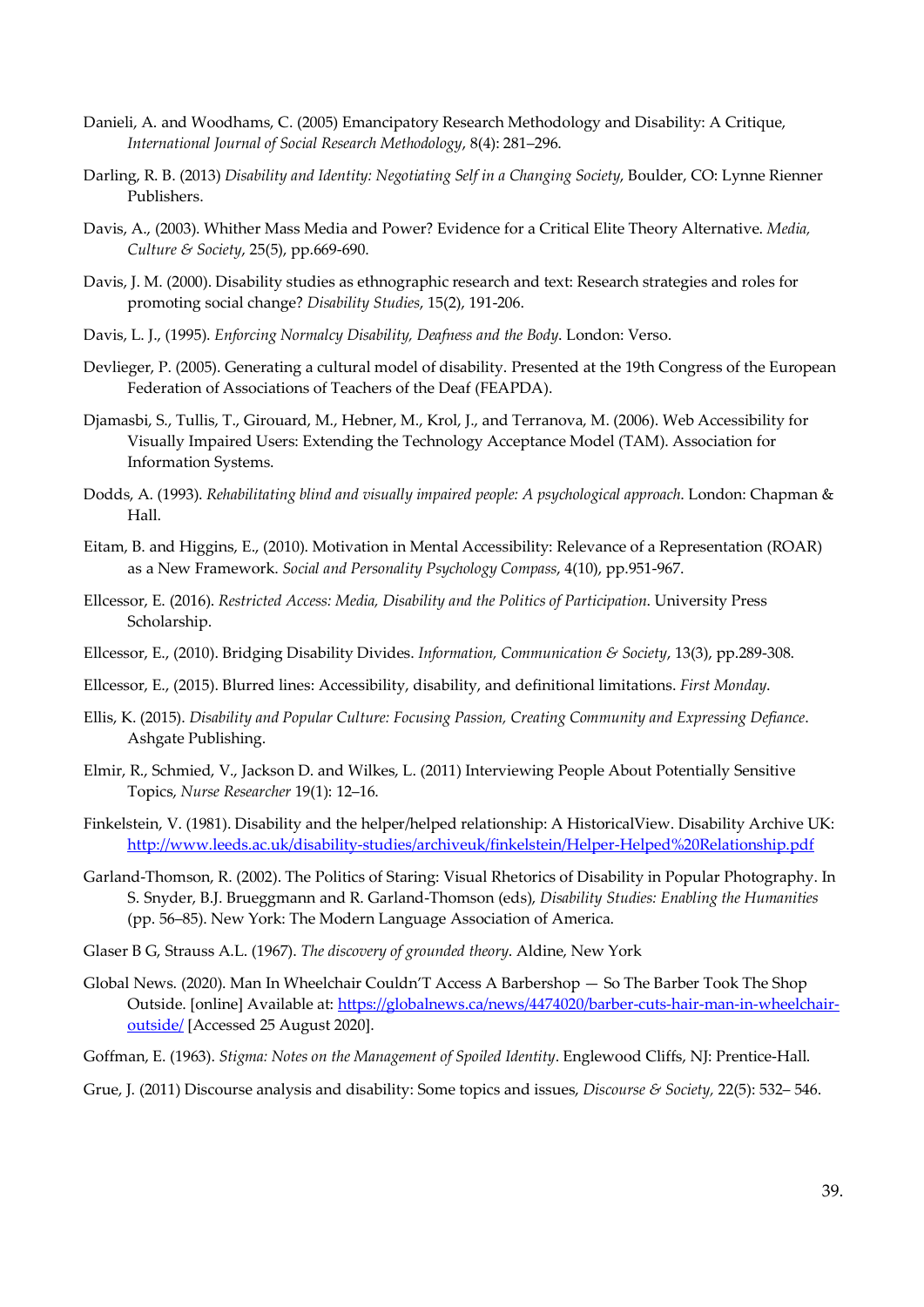- Gubrium, J. F, (2002) *Handbook of interviewing research: context and method*. Chapter 4: Warren, C. London: Sage Publications
- Hall, K. (2011). *Feminist Disability Studies*. Indiana University Press.
- Hall, S., (1973). *Encoding And Decoding In The Television Discourse.* Birmingham [England]: Centre for Cultural Studies, University of Birmingham.
- Haller, B. A. (2010). *Representing Disability in an Ableist World: Essays on Mass Media*, Louisville, KY: The Advocado Press
- Hansen, S., Wilton, R. and Newbold, K., (2017). 'There is always this feeling of otherness': exploring the lived experiences of visually impaired immigrant women in Canada. *Disability & Society*, 32(8), pp.1121-1141.
- Henrich, J., Heine, S. J., & Norenzayan, A. (2010) The Weirdest People in the World?, *Behavioral and Brain Sciences* 33(2–3): 61–83.
- Herman, E. and Chomsky, N. (2002). *Manufacturing Consent*. Random House Books.
- Holstein, J. A, and Gubrium, J. F. (1995). *The Active Interview*. Thousand Oaks, CA: Sage.
- Hurford, J. (2001). *The Roles of Expression and Representation in Language Evolution. The Transition to Language*, Alison Wray, Oxford University Press.
- Jaeger, P., (2005). *Understanding Disability: Inclusion, Access, Diversity and Civil Rights*. Westport: ABC-CLIO.
- Jamshed, S., (2014). Qualitative research method-interviewing and observation. *Journal of Basic and Clinical Pharmacy*, 5(4), p.87.
- Jones, S. R. (1981). Accessibility Measures: A Literature Review. Transport and Road Research Laboratory (TRRL).
- Kanayama, T. (2003). Leaving it all up to industry: People with disabilities and the Telecommunications Act of 1996. *Information Society*, 19, 185-194
- Kaplowitz, M., (2000). Assessing mangrove products and services at the local level: the use of focus groups and individual interviews. *Landscape and Urban Planning*, 56(1-2), pp.53-60.
- Kleege, G., (1999). *Sight Unseen*. Chapter 1: Call it Blindness: pp. 9- 42. New Haven (Conn.): Yale University Press.
- Kleege, G., (2005). Blindness and Visual Culture: An Eyewitness Account. *Journal of Visual Culture*, 4(2), pp.179-190.
- Kleege, G., (2016). Audio Description Described. *Representations*, 135(1), pp.89-101.
- Kvale, S., (2006). Dominance Through Interviews and Dialogues. *Qualitative Inquiry*, 12(3), pp.480-500.
- Maguire, M. and Delahunt, B. (2017), Doing a Thematic Analysis: A Practical, Step-by-Step Guide for Learning and Teaching Scholars, All Ireland Journal of Higher Education 9(3), URL: https://ojs.aishe.org/index.php/aishe-j/article/view/335 [Accessed: 06/08/20]
- Manderson, L., Bennett, E. and Andajani-Sutjahjo, S., (2006). The Social Dynamics of the Interview: Age, Class, and Gender. *Qualitative Health Research*, 16(10), pp.1317-1334.
- Mason, J. (2002), *Qualitative researching*, 2nd edn, Sage, London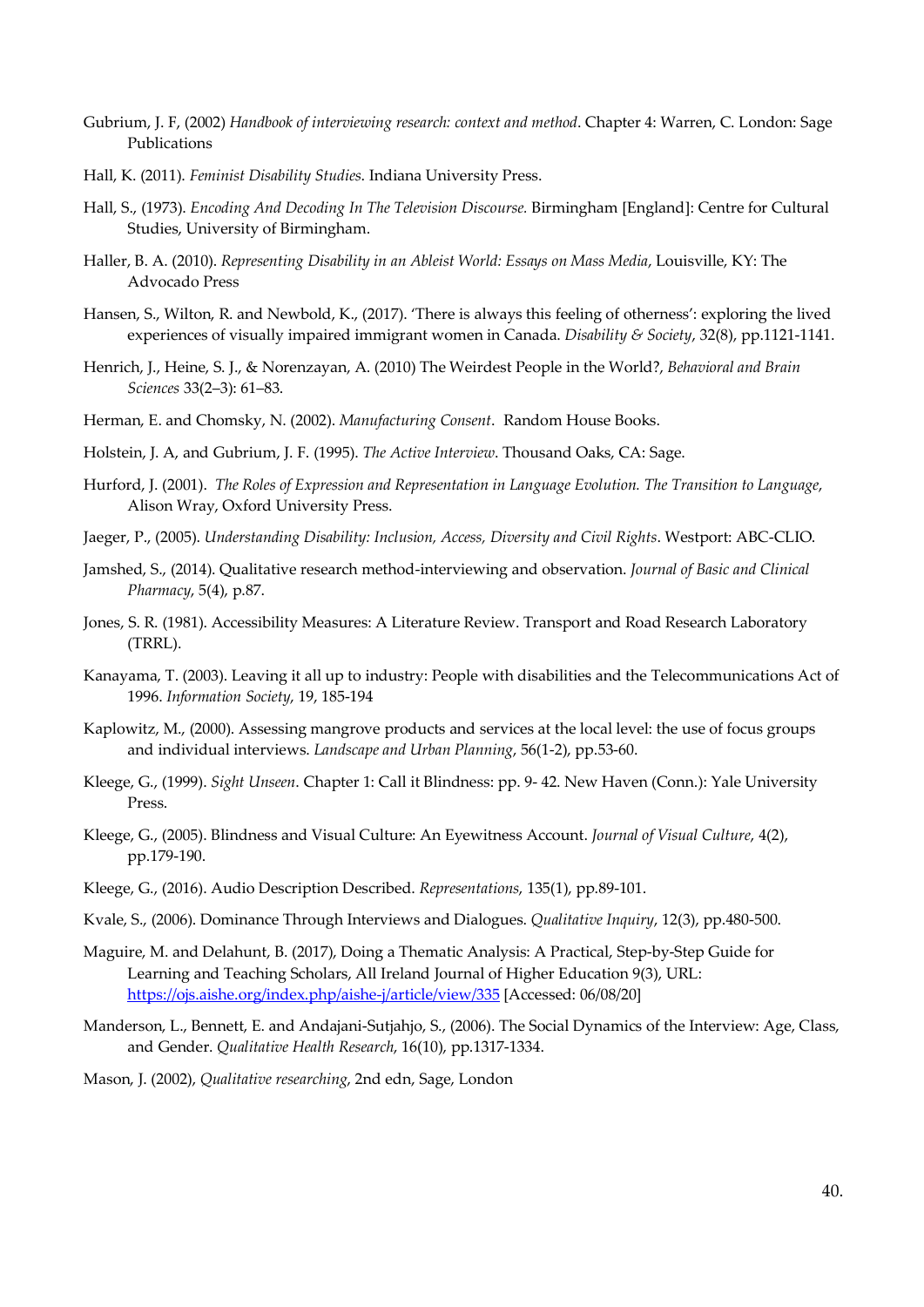- Metro.co.uk. (2020). Man In Wheelchair Can't Get Into Shop So Barber Cuts His Hair Outside | Metro News. [online] Available at: https://metro.co.uk/2018/09/24/man-in-wheelchair-cant-get-into-shop-so-barbercuts-hishairoutside7973787/#:~:text=A%20hairdresser%20set%20up%20a,customer%20couldn't%20get%20insid e.&text=Instead%20of%20just%20apologising%2C%20though,have%20his%20hair%20cut%20outside. [Accessed 25 August 2020].
- Mitchell, D. T. and Snyder, S. L. (2001) *Narrative Prosthesis: Disability and the Dependencies of Discourse*, Ann Arbor, MI: University of Michigan Press.
- Nightingale, V. & Ross, K. (eds), (2003) *Critical readings media and audiences*, Maidenhead:Open University Press, pp. 51-64.
- Norden, M. (1994). *The Cinema of Isolation: A History of Physical Disability in the Movies*. New Brunswick: Rutgers University Press.
- Orgad, S. (2014). *Media Representation and the Global Imagination Polity Press*, Cambridge.
- Pfeil, U., Arjan, R. and Zaphiris, P., (2009). Age differences in online social networking A study of user profiles and the social capital divide among teenagers and older users in MySpace. *Computers in Human Behavior*, 25(3), pp.643-654.
- Pwd.org.au. (2020). Social Model Of Disability People With Disability Australia. [online] Available at: https://pwd.org.au/resources/disability-info/social-model-ofdisability/#:~:text=The%20social%20model%20seeks%20to,an%20equal%20basis%20with%20others. [Accessed 16 July 2020].
- Qu, S. and Dumay, J., (2011). The qualitative research interview. *Qualitative Research in Accounting & Management*, 8(3), pp.238-264.
- Reinharz, S. (1992) *Feminist Methods in Social Research*, New York: Oxford University Press.
- RNIB See differently. (2020). Employment Research. [online] Available at: https://www.rnib.org.uk/professionals/knowledge-and-research-hub/researchreports/employmentresearch#:~:text=One%20in%20four%20registered%20blind,working%20age%20in %20the%20UK. [Accessed 17 August 2020].
- RNIB. (2005) Work Matters: Seeing the potential of workers with sight loss. Available online at: www.rnib.org.uk [Accessed 29 July 2020]
- Robinson, O. C., & Smith, J. A. (2010). Investigating the form and dynamics of crisis episodes in early adulthood: The application of a composite qualitative method. *Qualitative Research in Psychology*, 7, 170- 191.
- Robinson, O., (2014). Sampling in Interview-Based Qualitative Research: A Theoretical and Practical Guide. *Qualitative Research in Psychology*, 11(1), pp.25-41.
- Rowland, M. and Bell, E., (2012). Measuring the Attitudes of Sighted College Students Toward Blindness. *Journal of Blindness Innovation and Research*, 2(2).
- Rowley, J., (2012). Conducting research interviews. *Management Research Review*, 35(3/4), pp.260-271
- Saugeres, L., (2011). (Un)accommodating disabilities: housing, marginalization and dependency in Australia. *Journal of Housing and the Built Environment*, 26(1), pp.1-15.
- Saussure, F. D. (1974). *A Course in General Linguistics*. London: Duckworth.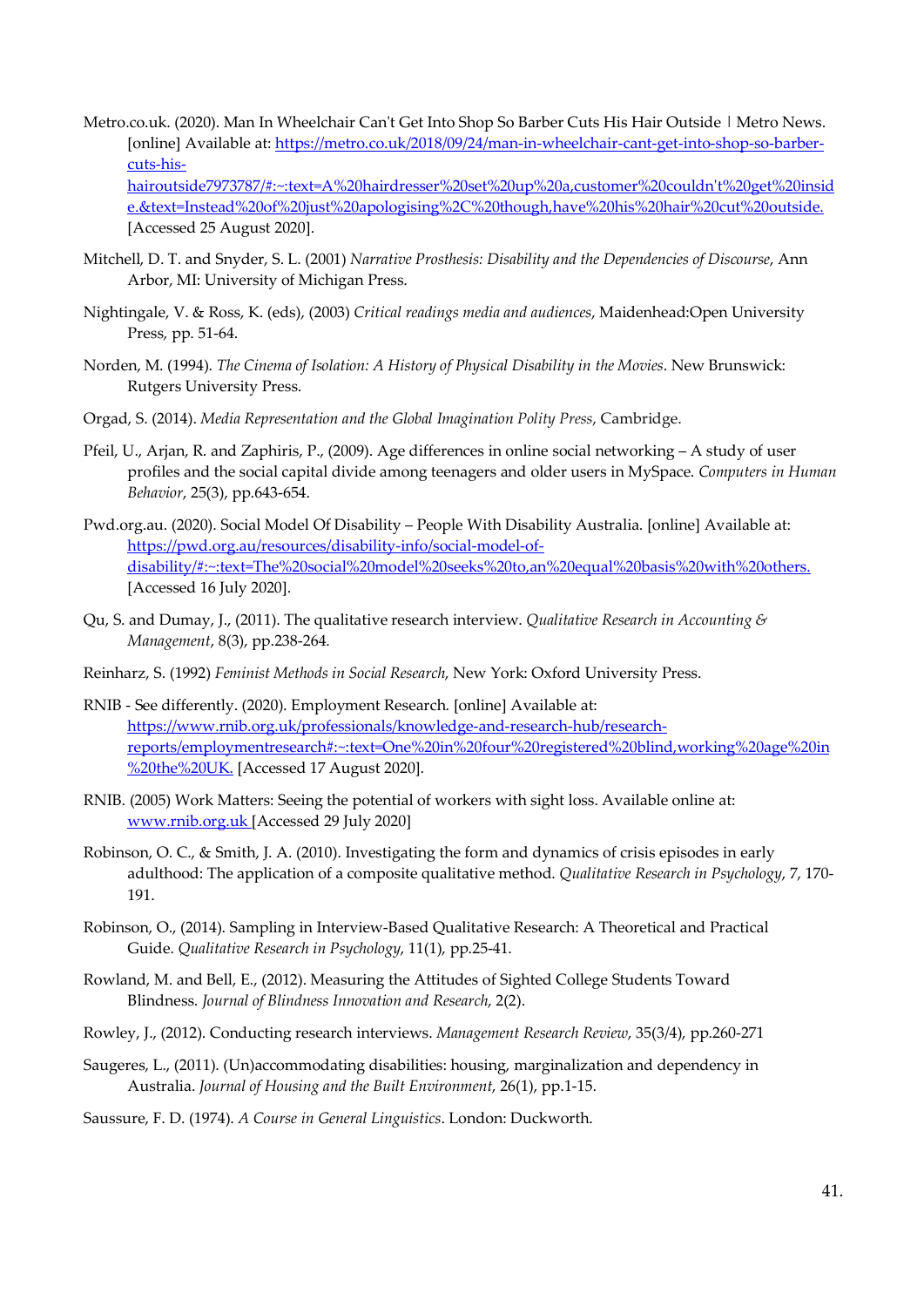- Shakespeare, T. (1999) Art and Lies? Representations of Disability on Film, pp. 164–172 in M. Corker and S. French (eds) *Disability Discourse*, Buckingham: Open University Press.
- Shakespeare, T. and Watson, N. (2001), "The social model of disability: An outdated ideology?", Barnartt, S.N. and Altman, B.M. (Ed.) *Exploring Theories and Expanding Methodologies: Where we are and where we need to go* (Research in Social Science and Disability, Vol. 2), Emerald Group Publishing Limited, Bingley, pp. 9-28.
- Siebers, T. (2004). *Disability as Masquerade*. Literature and medicine.
- Siebers, T. (2010). *Disability Aesthetics*. Ann Arbor, Mich.: University of Michigan Press.
- Sikes, P. and Hall, M., (2019). Too close for comfort?: ethical considerations around safeguarding the emotional and mental wellbeing of researchers using auto/biographical approaches to investigate 'sensitive' topics. *International Journal of Research & Method in Education*, 43(2), pp.163-172.
- TED. (2014, June, 9). Stella Young: I'm not your inspiration, thank you very much. Available at:https://www.ted.com/talks/stella\_young\_i\_m\_not\_your\_inspiration\_thank\_you\_very\_much/transcri pt?language=en [Accessed 1 June 2020]
- TEDx. (2018, October, 17). Shawn Burns: The famous and the framed: News media and disability. Available at: https://www.youtube.com/watch?v=qLvwwmVEk6Q&t=459s [Accessed 12 June 2020]
- The Described and Captioned Media Program ''Description Key,'' Available at: https://www.dcmp.org/descriptionkey/how\_to\_describe.html
- Van Dijk, T.A. ed., (2011). *Discourse and communication: New approaches to the analysis of mass media discourse and communication* (Vol. 10). Walter de Gruyter.
- Whiting, L. S. (2008) Semi-Structured Interviews: Guidance for Novice Researchers, *Nursing Standard* 22(23): 35–40
- Wilson, V., (2012). Research Methods: Interviews. *Evidence Based Library and Information Practice*, 7(2), p.96.
- World Health Organisation. (2012). Global data on visual impairments 2010. [online] Available at: https://www.who.int/blindness/GLOBALDATAFINALforweb.pdf[Accessed 14 July 2020].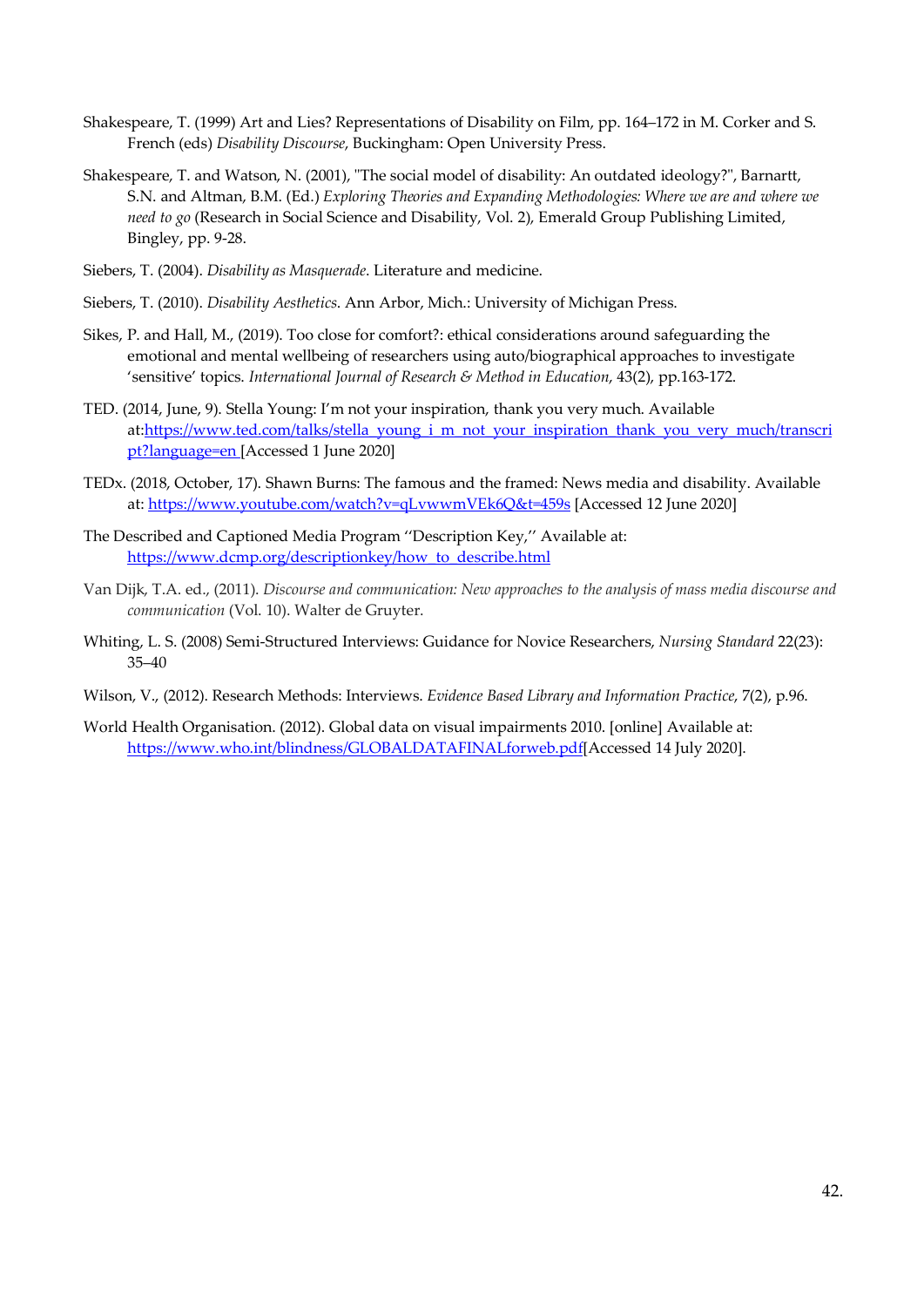# **APPENDICES**

# **APPENDIX A: TOPIC GUIDE**

# **1. VISUALLY IMPAIRED RESPONDENTS**

What forms of media do you engage with the most? For example movies, tv shows,

# **Representation:**

- What is your understanding of representation?
- Is representation important to you? How much do you think it matters?
- What role do you think representation, a lack of representation or misrepresentation plays within society?
- Do you feel stereotyped? What role does stereotypes play in your life?

# **Disabled representation:**

- What are your thoughts on the representation of the disabled community in the media?
- Are there any common representations that you can think of? Or any stereotypes?
- Do you feel that you can relate to any of the representations of disability/ the disabled community, that you have seen in the media?
- How do you feel about the word disability as a label?

# **Blind representation:**

- If you think of blind people in the media what do you think of?
- Do you feel represented in the media?
- Out of the representations of the blind and visually impaired community in the media, do you feel that these representations are accurate and representative of your own experience? Can you relate to these representations?
- Have you watched any films or tv shows that include or feature a blind or visually impaired individual? If so, what were your thoughts?
- Do you feel that the blind or visually impaired community are accurately represented in the news or other media forms?
- What do you think are common depictions of blind/ visually impaired individuals in the media?
- Do you think that blind actors should play blind characters?
- How do you think that such representations of the blind community impact societal understanding of the community or individuals from the community?
- What would you like to see in the media, and how would you like to be represented or portrayed in the media?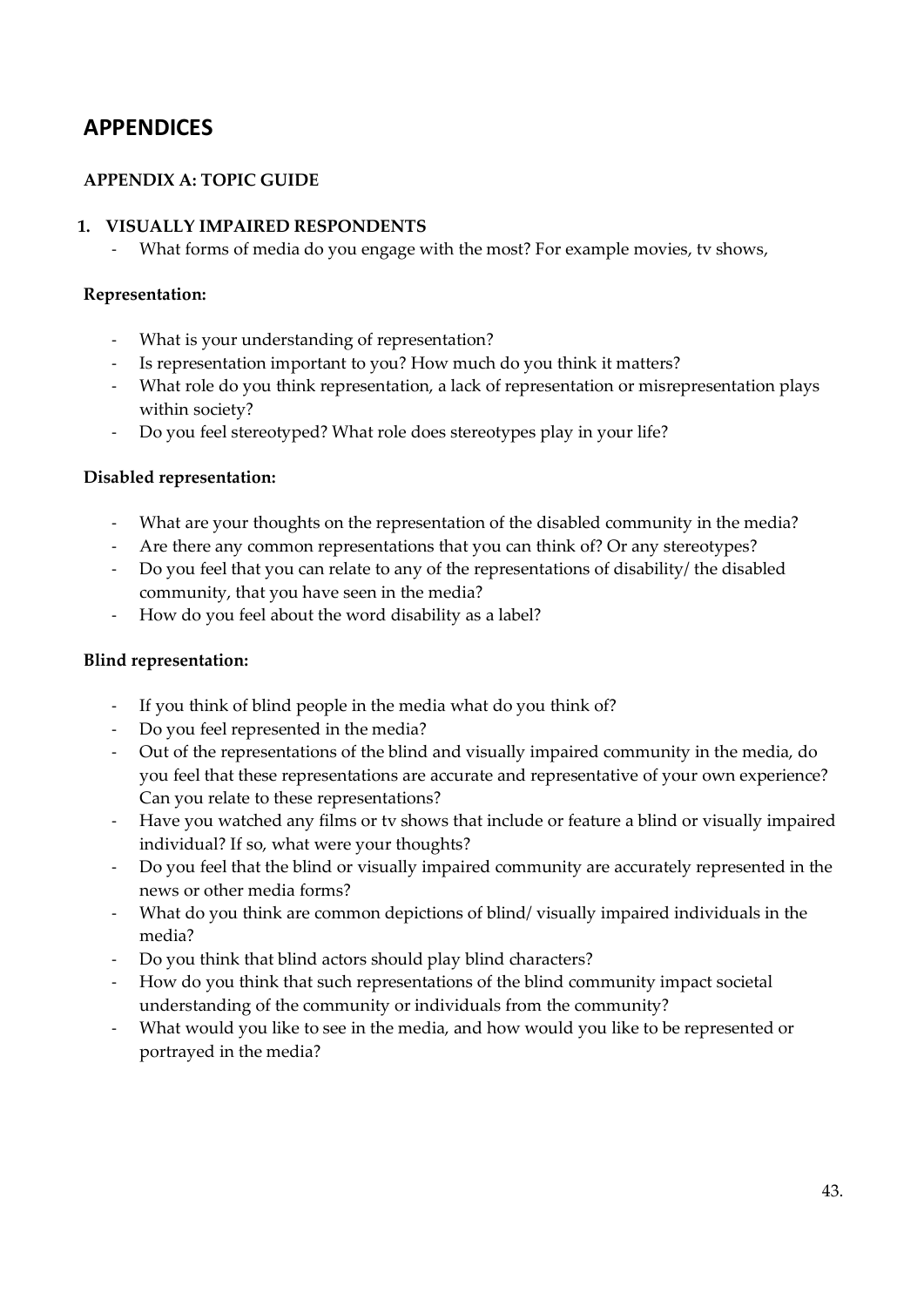# **Accessibility:**

- What is your understanding of accessibility?
- Do you use any accessibility features to gain access to media? If so what do you use?
- Do you face any difficulties with accessibility? What are they?
- How do you think accessibility can be improved? What is the greatest hole in accessibility for you?
- Do you think that there is enough of a conversation about making services, the media, information and so on accessible?

# **Society:**

- What are your thoughts on societal understanding of the blind community?
- If you do experience societal biases, what do you think is the cause of this?
- How do you think societal bias can be overcome?

# **Media and society:**

- What are your thoughts on how the media and society interact?
- Do you think that one impacts the other more and if so which one? And how?

# **2. SIGHTED RESPONDENTS**

What forms of media do you engage with the most? For example movies, tv shows, news, social network, books, radio, podcasts etc.

# **Representation:**

- What is your understanding of representation?
- Do you think all communities are adequately represented in the media?
- Is representation important to you? How much do you think it matters?
- What role do you think representation, a lack of representation or misrepresentation plays within society?
- do you feel stereotyped? What role does stereotypes play in your life?
- Do you feel represented in the media?

# **Disabled representation:**

- When you think of disability, what do you think?
- Have you ever thought about the representation of the disabled community in the media?
- Are there any common representations that you can think of?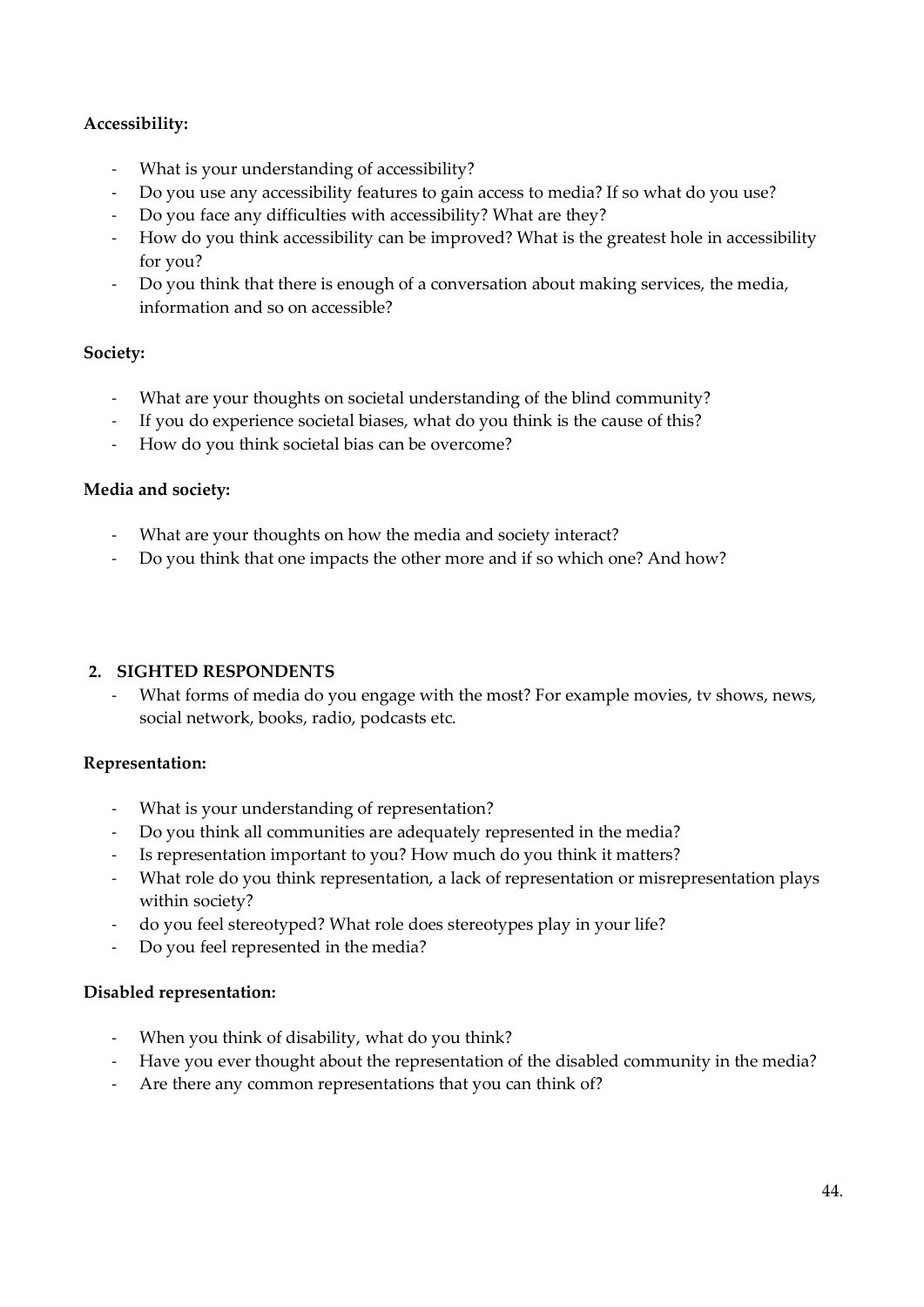- Do you feel that these representations of disability or disabled individuals are ever relatable?

# **Blind representation:**

- If you think of blind people in the media what do you think of?
- Do you feel that there is sufficient representation of the blind community in the media?
- Can you think of anything in the media where a blind individual was involved?
- Out of the representations of the blind and visually impaired community in the media that you have seen, do you feel that these representations give you a greater understanding of their experience?
- What do you think are common depictions of blind/ visually impaired individuals in the media?
- Are the characters or individuals relatable?
- Do you think that blind actors should play blind characters?
- How do you think that such representations of the blind community impact societal understanding of the community or individuals of the community?

# **Accessibility:**

- What is your understanding of accessibility?
- Have you ever thought about how blind or visually impaired individuals access information or the media? How easy do you think it is for blind or visually impaired individuals to access the media?
- Do you know about any accessibility features for blindness or visual impairment?
- Do you think that there is much of a conversation about making services, the media, information and so on accessible particularly regarding the blind community?

# **Society:**

- How often do you encounter blind or visually impaired individuals, and when you do, do you notice yourself seeing them differently to able-bodied individuals?
- Do you feel that you have much understanding of the blind or visually impaired community?
- Do you think that there is a societal bias towards blind and visually impaired individuals and if so, what do you think is the cause of this?
- Do you think that if there was a shift in and a greater extent of representation, you would have a different perception of the blind or visually impaired community?

# **Media and society:**

- What are your thoughts on how the media and society interact?
- Do you think that one impacts the other more and if so which one? And how?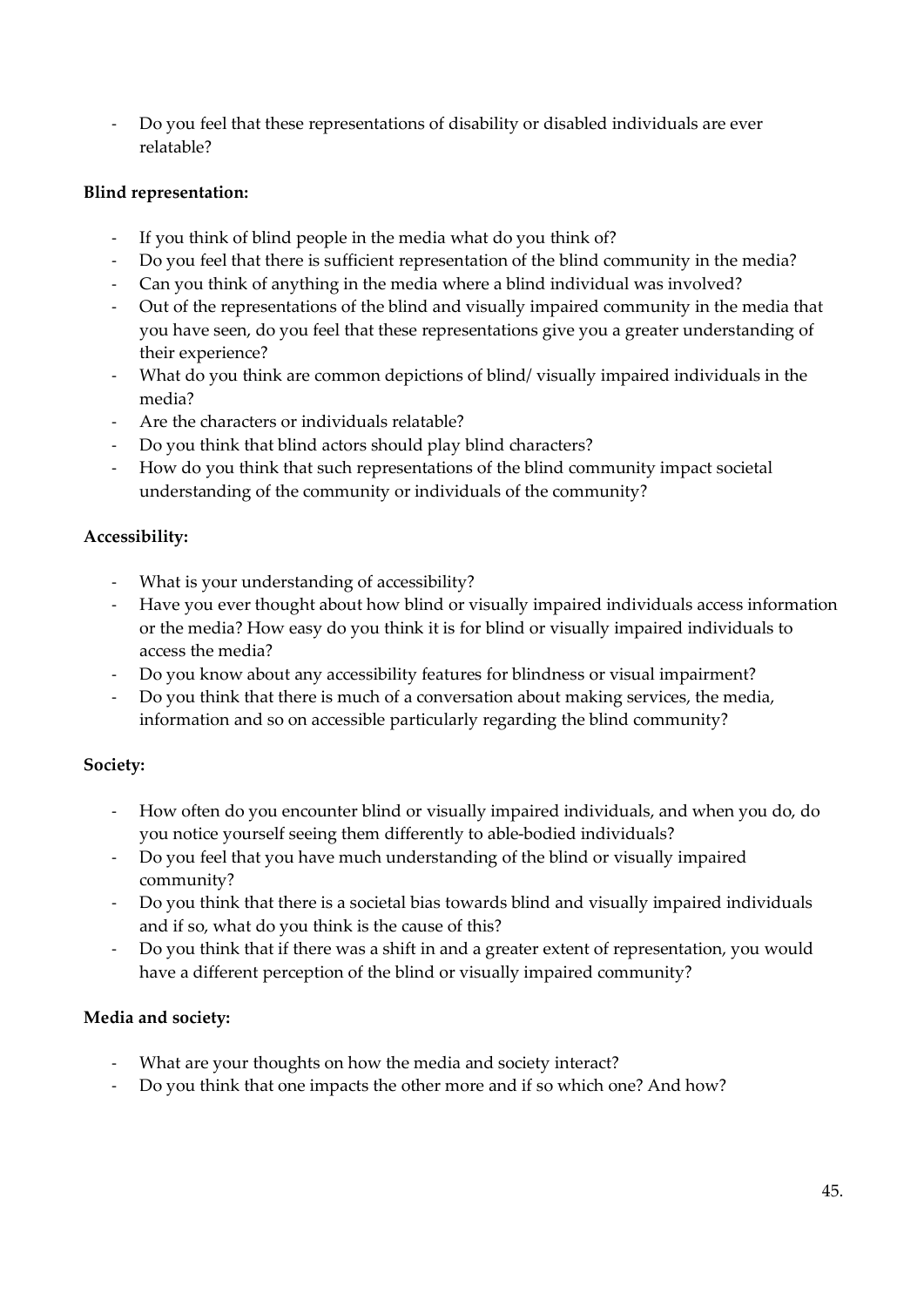# **APPENDIX B: CODING FRAMEWORK**

Below is a table used to code the interviews. It is organized by theme, main codes and an illustrative quote. Please note, the sighted and visually impaired respondents were analysed separately and hence were coded in separate tables.

| <b>Visually Impaired Respondent</b> |                                      |                                                                                                                                                                                                                                                                                                                                                                                                                                                                                                                                                   |  |  |
|-------------------------------------|--------------------------------------|---------------------------------------------------------------------------------------------------------------------------------------------------------------------------------------------------------------------------------------------------------------------------------------------------------------------------------------------------------------------------------------------------------------------------------------------------------------------------------------------------------------------------------------------------|--|--|
| Theme                               | <b>Main Codes</b>                    | <b>Illustrative Quote</b>                                                                                                                                                                                                                                                                                                                                                                                                                                                                                                                         |  |  |
| <b>Hiding Disability</b>            | Underrepresentation                  | 'no, I literally can't even think of any TV show<br>that I watch where people are visually impaired,<br>but then I do know a lot of visually impaired<br>people in my actual life, so no I don't really<br>think it is represented well.' (Respondent 2)                                                                                                                                                                                                                                                                                          |  |  |
|                                     | Misrepresentation                    | 'Or they start doubting that you're visually<br>impaired because you don't wear classes<br>because you don't actually look any different<br>from anyone else, I don't have a cane myself I<br>don't wear glasses I dress differently to how<br>they expect me to dress, I can engage with just<br>as much things as an able sighted person can so<br>I think if it's already kind of misrepresented it<br>doesn't look very good on the people who then<br>break that mould of actually, what they actually<br>see as the person' (Respondent 3). |  |  |
|                                     | Institutionalisation                 | 'well I felt that I had a representation that<br>because of my disability I'm not able to go to a<br>normal school' (Respondent 5)                                                                                                                                                                                                                                                                                                                                                                                                                |  |  |
|                                     | Hiding<br>one's<br>own<br>disability | 'I still do think that lots of people with a<br>disability do feel like they have to hide it,<br>because I was hiding it for as long as I could, but<br>then I got to a stage where it was so obvious, so<br>I just stopped hiding it, and I felt better since I<br>stopped hiding it' (Respondent 1).                                                                                                                                                                                                                                            |  |  |
| Societal Perceptions                | levels<br>Low<br>of<br>Understanding | 'society's thoughts about blind and persons<br>with disabilities are very, very, very poor, and<br>really I mean, needs so much improvement'<br>(Respondent 4)                                                                                                                                                                                                                                                                                                                                                                                    |  |  |
|                                     | Societal Bias                        | 'there's huge discrimination and interestingly<br>this discrimination is, unfortunately you have<br>implicit and explicit discrimination and you can<br>have someone explicitly discriminating against<br>you but also you can have institutions most<br>especially, implicitly discriminating against you<br>and it becomes very frustrating especially if you<br>are meant to enjoy the same opportunities and                                                                                                                                  |  |  |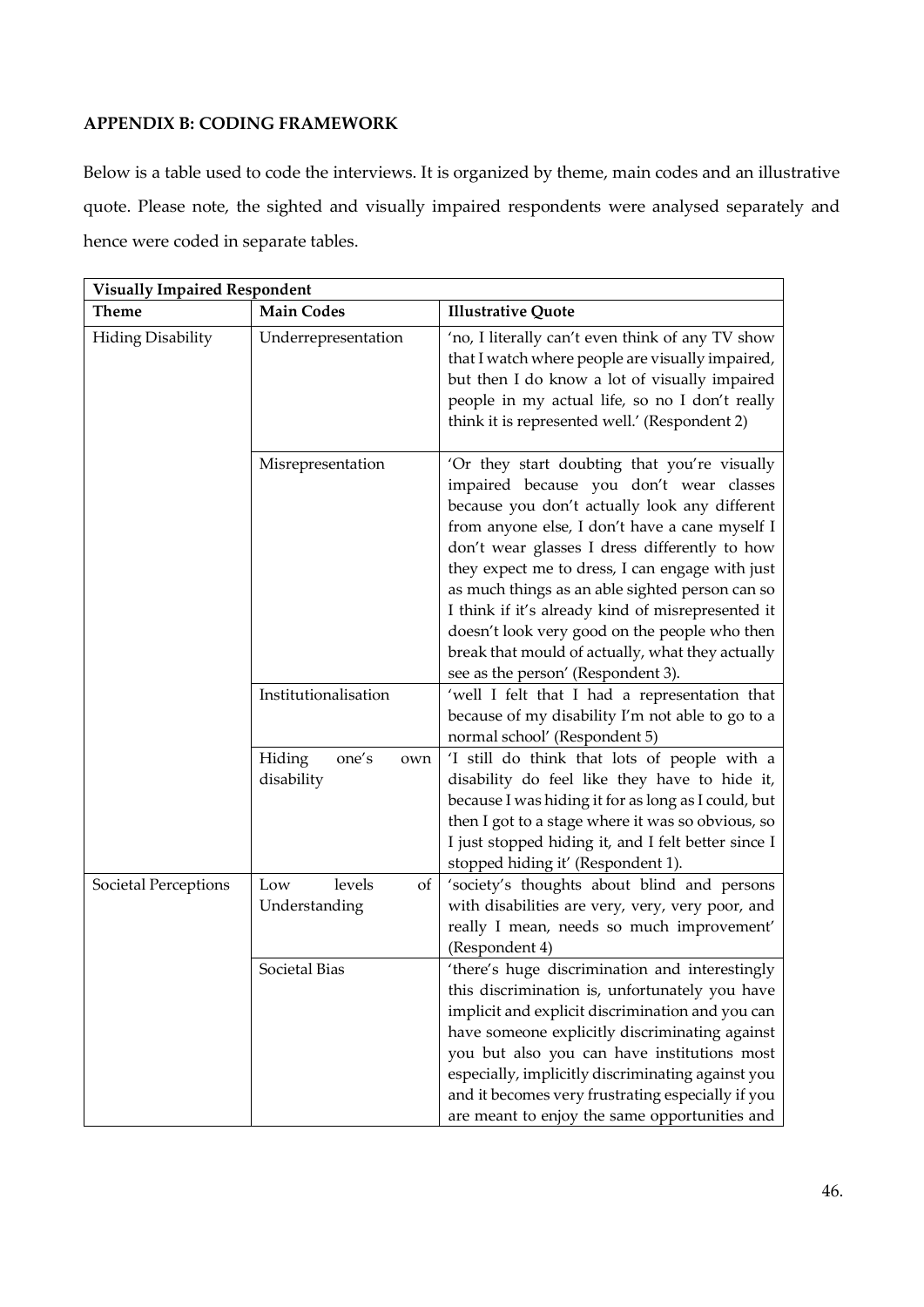|               |                             | privileges as every other person has to but                                                    |
|---------------|-----------------------------|------------------------------------------------------------------------------------------------|
|               |                             | unfortunately you cannot because you're blind,<br>it becomes very frustrating' (Respondent 4). |
|               | Capabilities                | 'I think there can be a lack of understanding                                                  |
|               |                             | about what you are able to do as well, like I                                                  |
|               |                             | remember there was that news article about                                                     |
|               |                             |                                                                                                |
|               |                             | someone accusing someone of not being blind                                                    |
|               |                             | because they were using a phone' (Respondent                                                   |
|               |                             | 2)                                                                                             |
| Accessibility | Accessibility as great or   | 'I guess things are either really fine, like a news                                            |
|               | terrible                    | article, you can zoom in as much as you want or                                                |
|               |                             | they are just not yeah I don't know. It's either                                               |
|               |                             | people think about it or they don't so it either                                               |
|               |                             | works or it doesn't' (Respondent 2).                                                           |
|               | Accessibility<br>seen<br>as | 'usually it is presented as if, like, we are always                                            |
|               | charity                     | asking for things to be done, we are always                                                    |
|               |                             | asking for a lot, but we should be told most of                                                |
|               |                             | the things we've been asking for are just things                                               |
|               |                             | that we need as people with disabilities to                                                    |
|               |                             | survive and thrive in life' (Respondent 4).                                                    |

| <b>Sighted Respondents</b>  |                                                                               |                                                                                                                                                                                                                                                                                                                                                                                                                                                                                                                                                                                                                                                                                                                                             |  |
|-----------------------------|-------------------------------------------------------------------------------|---------------------------------------------------------------------------------------------------------------------------------------------------------------------------------------------------------------------------------------------------------------------------------------------------------------------------------------------------------------------------------------------------------------------------------------------------------------------------------------------------------------------------------------------------------------------------------------------------------------------------------------------------------------------------------------------------------------------------------------------|--|
| Theme                       | <b>Main Codes</b>                                                             | <b>Illustrative Quote</b>                                                                                                                                                                                                                                                                                                                                                                                                                                                                                                                                                                                                                                                                                                                   |  |
| <b>Hiding Disability</b>    | Underrepresentation                                                           | 'I can't say that I have seen much representation<br>of it in the things that I watch or the news that I<br>watch, and I think if they do there isn't like a<br>blind character as the focal point they are just on<br>the side.' (Respondent C)                                                                                                                                                                                                                                                                                                                                                                                                                                                                                            |  |
| <b>Societal Perceptions</b> | levels<br>Low<br>of<br>understanding<br>Negative perceptions of<br>disability | 'I would say probably like in terms of most<br>physical disabilities I have a lack of knowledge<br>and understanding of that and probably it's on<br>me as well to not actively go out and learn more<br>about it but at the same time I guess it's also like<br>a lack of knowing people around me who are<br>like that made me less aware' (Respondent E)<br>'So I haven't really come across many blind<br>people in my life, I guess, I don't know, I think<br>you always kind of think I don't know, I<br>wouldn't say that I feel sorry for them but I<br>always like I don't know actually. I think I<br>would feel very grateful for the position that I<br>am in to have sight, that is what I am trying to<br>say' (Respondent C) |  |
|                             | Role models                                                                   | 'I can see why a blind person might think there's<br>not really any kind of role model for me, society<br>might not see me and being productive or<br>beneficial in society and they can probably feel<br>it that they're on the sideline.' (Respondent D).                                                                                                                                                                                                                                                                                                                                                                                                                                                                                 |  |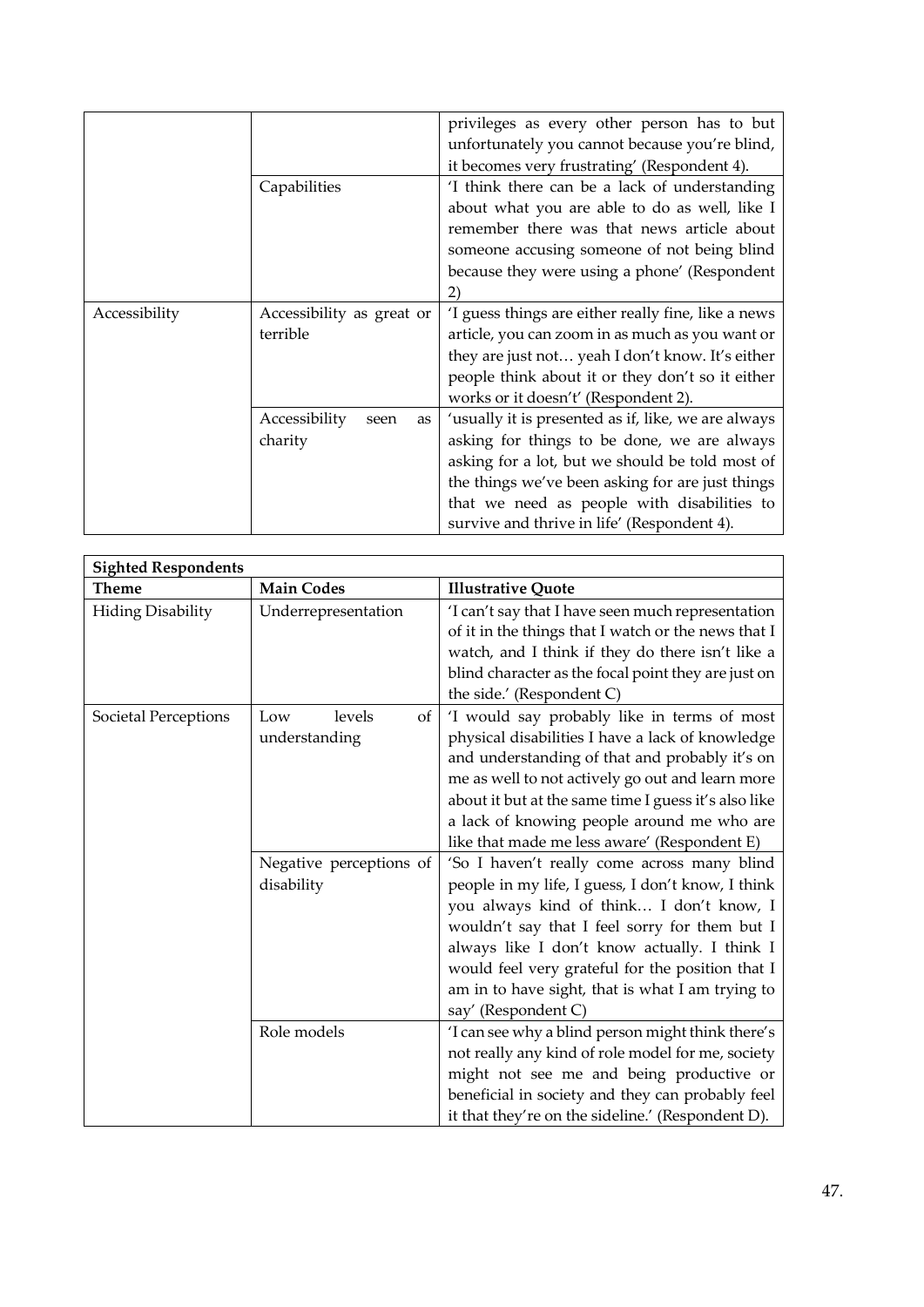|               | Capabilities                                                  | 'I think I would say that people who would<br>focus on the fact that they were disabled than<br>their ability to act or their ability to do other<br>things like for example if a writer or a presenter<br>is disabled they would focus more on the fact<br>that oh by the way he's an amputee'<br>(Respondent E).                                                                                                   |
|---------------|---------------------------------------------------------------|----------------------------------------------------------------------------------------------------------------------------------------------------------------------------------------------------------------------------------------------------------------------------------------------------------------------------------------------------------------------------------------------------------------------|
| Accessibility | levels<br>of<br>Low<br>understanding towards<br>accessibility | (Asked on how visually impaired access the<br>media)<br>'No I don't think I have really thought about it<br>to be honest. I mean it can't be easy, it must be<br>harder than for everyone else.' (Respondent A)<br>'because I myself don't suffer from a visual<br>impairment I don't have a full understanding of<br>all the ways that media platforms have adjusted<br>or haven't adjusted for it' (Respondent B). |
|               | Accessibility as Charity                                      | 'So for instance seeing a BBC presenter who's<br>blind, I would then think wow BBC has gone to<br>a lot of effort to put that together, that's very<br>very compassionate. And also look at how great<br>they are at reporting in their job, you know.'<br>(Respondent D)                                                                                                                                            |